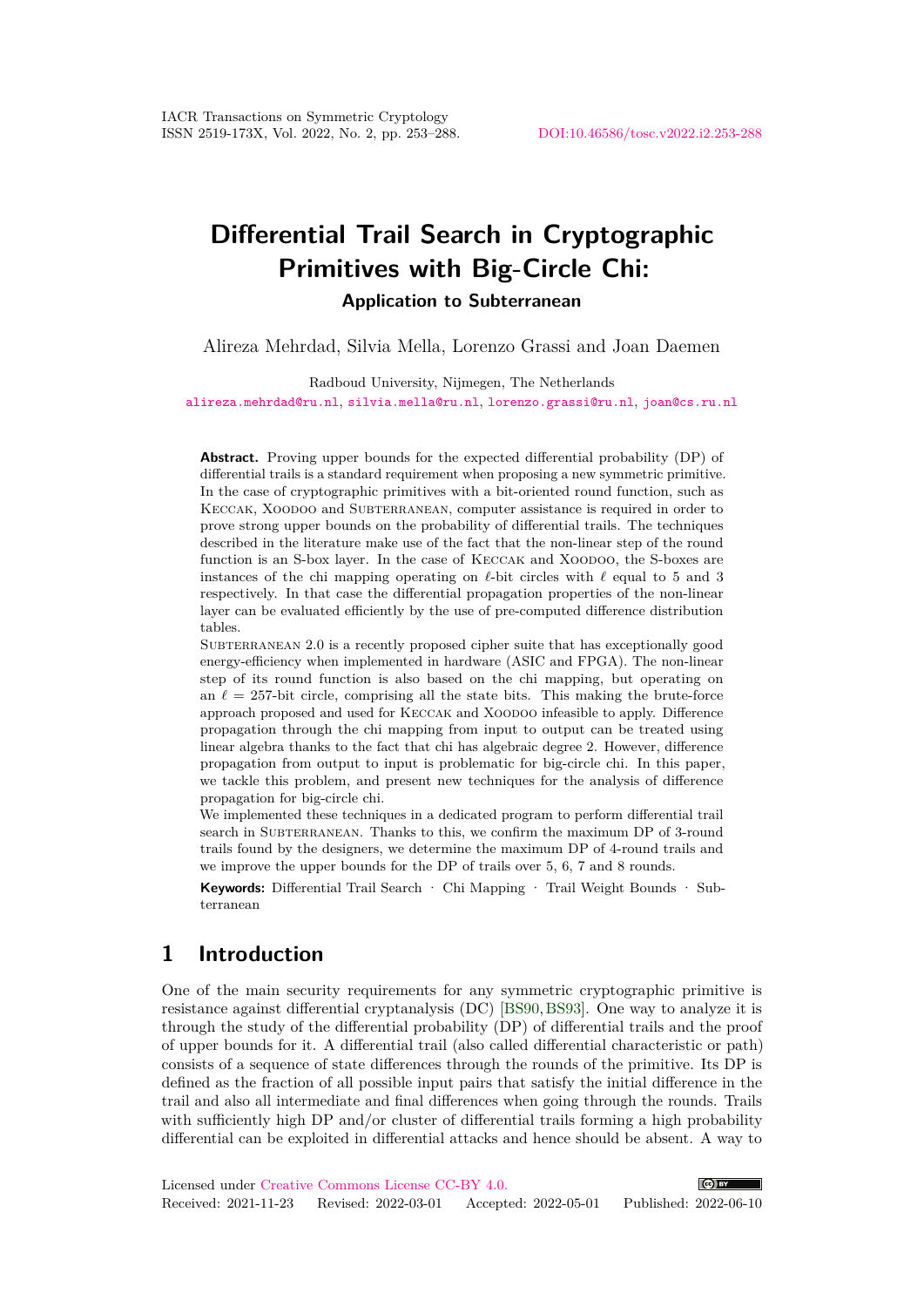characterize the DP of a differential trail is by its *weight*. The weight of a round differential is defined as the negative of the binary logarithm of its DP, or equivalently, DP =  $2^{-w}$ . Assuming that the round differentials are independent, the weight of a trail is given by the sum of the weight of its round differentials (i.e. the pairs of differences at the input and output of each round). Clearly, exploiting a trail becomes harder as the weight increases. Therefore, trails with low weight (i.e. with high DP) are a potential weakness and finding lower bounds on the weight of trails (i.e. upper bounds on the DP) provides insights on the security margin of the primitive.

For some primitives, it is possible to derive trail bounds analytically. For instance, for AES there is a simple proof that the minimum weight for 4-round differential trails is 150 [\[DR02\]](#page-30-0). For other primitives, bounds are obtained by computer-aided proofs. In this case, a program is used to generate trails over a given number of rounds to find for instance the minimum number of active S-boxes  $[BPP+17]$  $[BPP+17]$ , or the minimum number of AND gates [\[Hei11,](#page-31-0)[WH19\]](#page-31-1), or the minimum weight [\[DA12,](#page-30-1)[MDA17,](#page-31-2)[DHAK18\]](#page-30-2). Such computer-aided proofs often make use of mixed integer linear programming (as in  $[SHW+14, BPP+17, BJK+16, WH19]$  $[SHW+14, BPP+17, BJK+16, WH19]$  $[SHW+14, BPP+17, BJK+16, WH19]$  $[SHW+14, BPP+17, BJK+16, WH19]$  $[SHW+14, BPP+17, BJK+16, WH19]$  $[SHW+14, BPP+17, BJK+16, WH19]$  $[SHW+14, BPP+17, BJK+16, WH19]$ , or SAT solvers (as in  $[MP13]$ ), but can also involve programs dedicated to a specific primitive. As early as 2000, Daemen et al. [\[DPVAR00\]](#page-30-3) used a dedicated program to prove bounds in Noekeon. Later, dedicated programs have been developed to prove bounds on Keccak-*f* [\[DA12,](#page-30-1)[MDA17\]](#page-31-2), Xoodoo [\[DHAK18\]](#page-30-2), and Subterranean 2.0 [\[DMMR20\]](#page-30-4).

The approach used in [\[DA12,](#page-30-1)[MDA17,](#page-31-2)[DHAK18\]](#page-30-2) to lower bound the weight of trails over *r* rounds, consists in generating all *r*-round *trail cores* with weight up to a target *T*. A trail core represents a class of trails with common intermediate differences and the weight of a trail core is by definition the minimum weight over all trails in the class. A key aspect of such dedicated programs is the ability to compute such minimum weight without the need of generating all trails within the class, significantly reducing the computational cost. If trail cores with weight *T* or below are found, the one with the minimum weight defines a tight lower bound on the weight of all *r*-round trails. Otherwise, *T* + 1 defines a lower bound that is not necessarily tight. To generate trail cores over multiple rounds, trail cores over two rounds are first generated and then extended. Since a 2-round trail core is fully determined by a single state difference at the input of the linear layer, the generation of 2-round trail cores in these dedicated programs is performed as a tree search, where the nodes of the tree are such state differences. To efficiently prune the tree during the search, methods to compute a lower bound on the weight of a node and all its descendants are introduced. This allows to discard entire branches of the tree as soon as such lower bound exceeds the limit, making the tree search computationally feasible. Extension is performed in the forward direction by iteratively appending a round differential at the end of the trail core and in the backward direction by iteratively prepending a round differential at the beginning of the trail core.

**Differential propagation through the circulant map**  $\chi$ **<sup>** $\ell$ **</sup>. During the trail search, to** extend trail cores, compute their weight, and to lower bound the weight of a node and all its descendants in the tree, one has to deal with the differential propagation properties of the non-linear layer. In both KECCAK- $f$  and XOODOO permutations, the non-linear layer can be seen as a layer of  $\ell$ -bit S-boxes defined by the mapping  $\chi_{\ell}$ .  $\chi_{\ell}$  is a transformation operating on  $\ell$ -bit strings and defined by

$$
[\chi_{\ell}(x)]_i = x_i + (x_{i+1} \mod \ell + 1) \cdot x_{i+2} \mod \ell, \quad \forall i \in \{0, \ldots, \ell-1\}.
$$

The mapping  $\chi_{\ell}$  is *circulant* and we refer to the  $\ell$ -bit string as a *circle*. Differential propagation through S-boxes, and thus through these  $\chi$  instances, can be traced efficiently by the use of  $2^{\ell} \times 2^{\ell}$  difference distribution tables (DDT) that can be pre-computed and easily manipulated as long as  $2^{2\ell}$  is sufficiently small. In most ciphers that make use of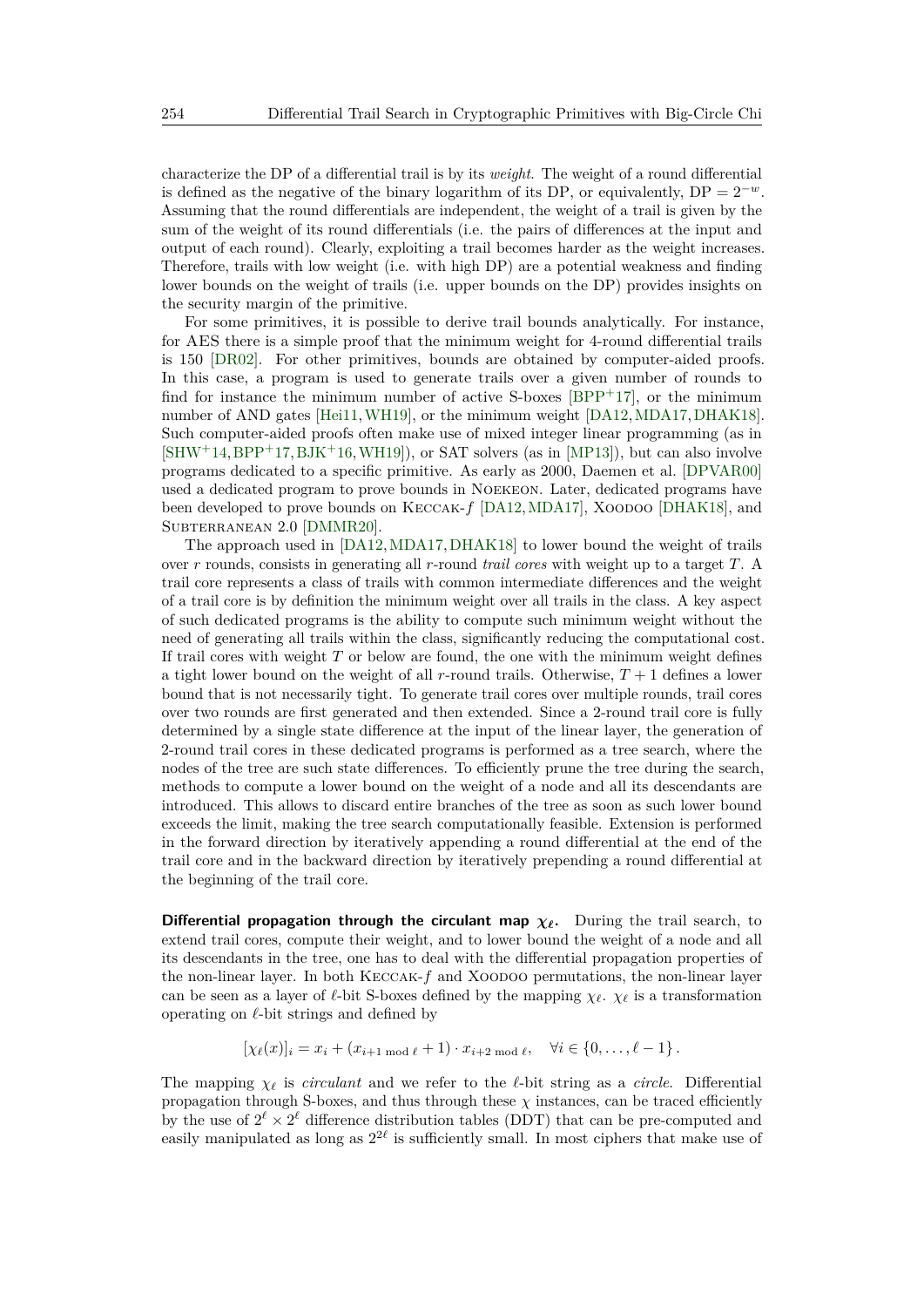$\chi_{\ell}$ , the circle size is relatively small (e.g.  $\ell = 5$  in KECCAK-*f* and  $\ell = 3$  in XOODOO) and this approach works fine. We speak of *small-circle*  $\chi$  in this case. This approach breaks down if the circle size  $\ell$  is large, as it becomes a challenge to compute and store the corresponding DDT. We speak of big-circle  $\chi$  in this case. For example, primitives such as SUBTERRANEAN [\[CDGP93\]](#page-30-5) and before it CELLHASH [\[DGV91\]](#page-30-6) have all 257 state bits in a single big-circle. In this case, we speak of a *single-circle*  $\chi$  mapping and  $\chi = \chi_{\ell}$ .

In this work, we analyze the differential propagation properties of big-circle  $\chi$  needed to perform trail search. For the propagation in the forward direction (from the input of *χ* to the output) we can rely on previous results based on the algebraic degree of *χ*. For the backward direction (from the output of  $\chi$  to the input) we introduce new results.

**Ciphers using big-circle**  $\chi$ . An immediate target for our results is the SUBTERRANEAN permutation, for which we introduce a dedicated program to scan the space of all trail cores up to a target weight over a given number of rounds. This tool allows us to improve over known bounds for different number of rounds. In particular, we can prove an upper bound on the DP of 8-round trails of  $2^{-116}$ , which is  $2^{18}$  times smaller than the bound reported in [\[DMMR20\]](#page-30-4). The interest in analyzing SUBTERRANEAN derives from its exceptional performance in hardware, which makes it a good starting point for promising future developments. Among the candidates to the second round of NIST LWC competition, it is in fact the most efficient in terms of throughput/area and stands out for its extremely low energy consumption on different platforms  $[MHN+20, KPC20, AZ21]$  $[MHN+20, KPC20, AZ21]$  $[MHN+20, KPC20, AZ21]$  $[MHN+20, KPC20, AZ21]$  $[MHN+20, KPC20, AZ21]$ . However, its design dates back to 1992 and one can expect to see improved variants in the near future. This is motivated by the fact that using big-circle  $\chi$ , and thus single-circle  $\chi$ , presents different advantages over small-circle  $\chi$ , and one can expect to see new cryptographic primitives with such non-linear layers.

An example of such advantages is the impact on the complexity of algebraic attacks that involve equations of input bits of  $\chi_{\ell}$  in terms of its output bits. The algebraic degree of  $\chi_{\ell}$  is 2, while that of its inverse and the number of monomials in its inverse increase with the circle size  $\ell$ . An algorithm to compute the inverse of  $\chi_{\ell}$  and consequently its degree is introduced in [\[Dae95,](#page-30-7) Sect. 6.6.2]. The recent algebraic attacks on FARFALLE instantiated with KECCAK- $f$  [\[CFG](#page-30-8)<sup>+</sup>18] and with the XOODOO permutation [\[CG20\]](#page-30-9) make use of the Meet-in-the-Middle (MitM) strategy to set up a system of algebraic equations solved using the linearization technique. In both attacks, this MitM strategy is efficient due to the fact that the non-linear layers of KECCAK- $f$  and of XOODOO have low degrees both in the forward and in the backward directions. In the case of a big-circle  $\chi$ , such an MitM strategy would be more cumbersome due to the higher degree of  $\chi^{-1}$  and number of monomials in the equations.

Another advantage can be seen against higher order differential cryptanalysis [\[Knu94\]](#page-31-7), such as cube attacks [\[DS09\]](#page-30-10), where the data complexity increases strongly with the number of rounds attacked. In ciphers where there is a whitening key added to the state before the output, one often *peels off* a round by guessing part of the whitening key. When *χ* is used as non-linear layer, by guessing the key bits corresponding to a circle, one can compute the input of the circle, effectively peeling off a non-linear layer and potentially reducing the algebraic degree of the whole cryptographic function by a factor 2. Typically, the offline phase of the attack must then be repeated for all such key guesses, i.e.,  $2^{\ell}$  times. In case of big-circle  $\chi$ , this may be a prohibitively large factor. By guessing only part of the whitening key bits, say *m* bits, one can often determine several bits of the  $\chi$  input, but this depends on the particular output at hand. In the case of cube attacks, one needs to compute the input for all outputs corresponding to the inputs in a cube and the probability of being able to compute some input bits for all these inputs decreases exponentially with  $\ell - m$ .

Moreover, according to [\[DMM21\]](#page-30-11), choosing a non-linear layer consisting of big-circle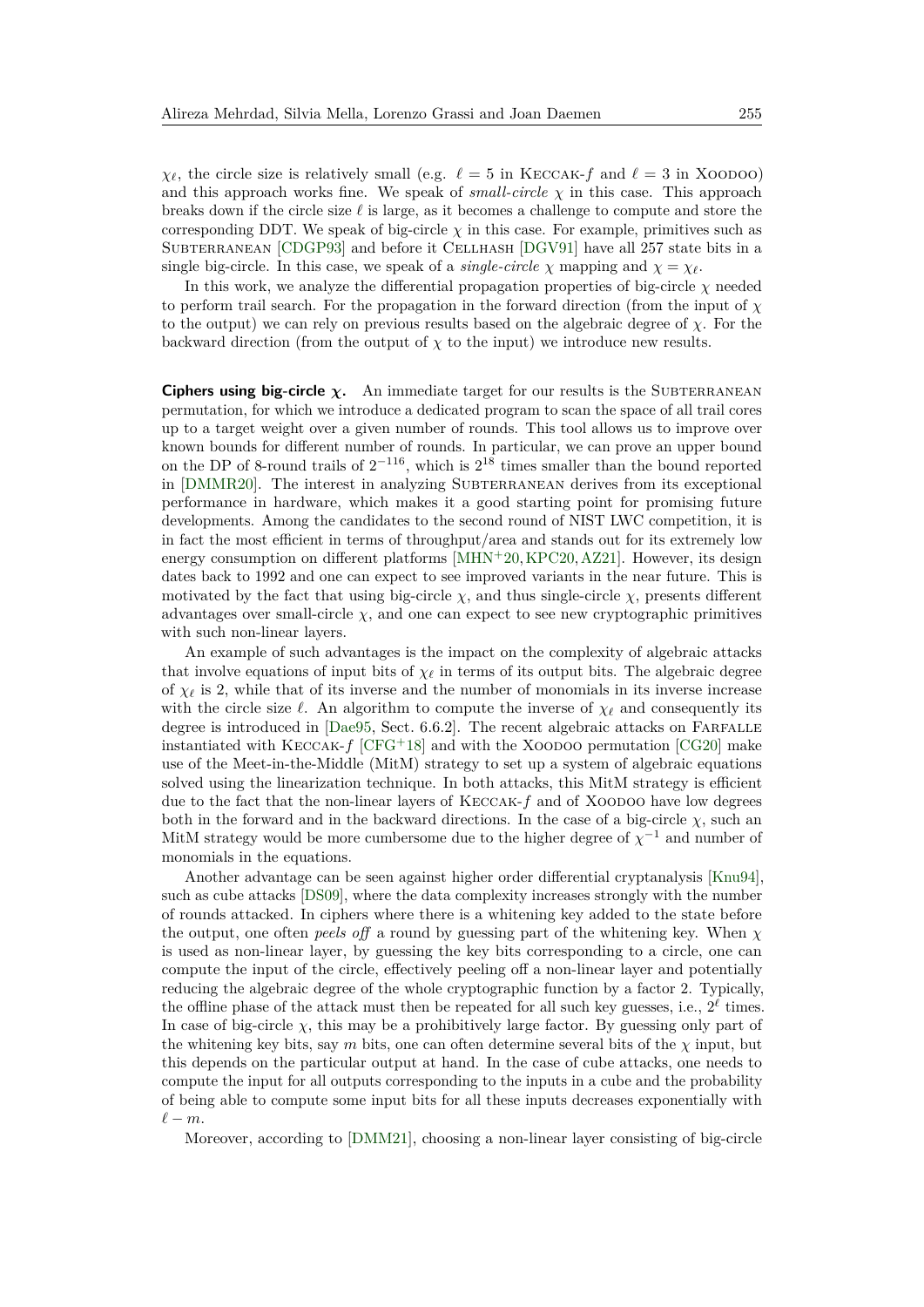*χ*, leads to the same behavior (if not better) compared to short-circle *χ* in terms of the distribution of differentials with given DP. The number of differentials with given DP gives information about how a non-linear layer may perform in the wide trail strategy. Namely, less differentials with high DP means less opportunity to form trails with high DP over multiple rounds. As an example, using big-circle  $\chi$ , in place of short-circle  $\chi$ , results in a smaller number of differentials up to a given weight in Xoodoo and almost the same number in Keccak-*f*.

Finally, we point out that the computational cost of a *χ* mapping is *independent of the circle size*, since it consists of one binary addition (XOR), one binary multiplication (AND) and one negation per bit.

For all these reasons, one of the main goal of this work is to provide useful techniques for studying the security of primitives instantiated with big-circle and single-circle  $\chi$  mapping with respect to classical differential attack. To this end, we present our results for big-circle *χ* in a generic way, separating them from the techniques introduced to perform trail search specifically for SUBTERRANEAN, which are presented at the end of the paper in a dedicated section.

**Our contribution.** In this paper, we analyze the differential propagation properties of big-circle  $\chi$  that are used for the generation of 2-round trail cores and their extension. The methods we present apply to *all* circle lengths, including even lengths (for which collisions exist, but there are applications where these collisions may be tolerated). In this work, we also present a tool to perform the trail search for SUBTERRANEAN and use it to improve over known bounds. More in details, we present the following results:

- **A function that lower bounds the weight of a** 2**-round trail core and all its descendants during the tree search.** According to [\[MDA17\]](#page-31-2), to efficiently generate 2-round trail cores as nodes of a tree a lower bound function on the weight of the 2-round trail core and all its descendants is needed. We show how to define it when we deal with big-circle  $\chi$ . This function is composed by a quantity that only depends on the action of the non-linear layer and a quantity that depends on the action of the both linear and non-linear layers of the primitive under analysis. For the former, we present a way to compute it for big-circle  $\chi$  in Section [4,](#page-13-0) while for the latter, we present a way to compute it in the case of SUBTERRANEAN in Section [5.](#page-22-0)
- **A method to efficiently compute the minimum weight of a trail core.** For a given output difference *a*, we show how to build an input difference *b* that minimizes the weight of the differential  $(b, a)$ . We then use such input difference to compute the minimum weight of the differential. This result is used to compute the exact weight of 2-round trail cores during the tree search and the weight of trail cores obtained during backward extension.
- **A method to efficiently perform backward extension up to a given weight.** For a given difference at the input of  $\chi_{\ell}$ , the set of output differences with weight greater than  $0 (DP(b, a) > 0)$  form an affine space and a recipe to build this affine space is given in [\[Dae95\]](#page-30-7). This can be used to perform forward extension efficiently. On the contrary, for a given difference at the output of  $\chi_{\ell}$ , the set of input differences with weight greater than 0 does not have a simple structure. To compute such set, the approach used for small-circle  $\chi$  is based on *exhaustively* studying all the pairs of outputs with difference *a*. In this work, we show how to build the input differences for big-circle  $\chi$ . Moreover, we show how to limit the generation of such input differences to those for which the differential has weight smaller than a certain target.
- A software tool for differential trail search tailored for SUBTERRANEAN. The tool implements the framework of [\[MDA17\]](#page-31-2) for the tree search adapted to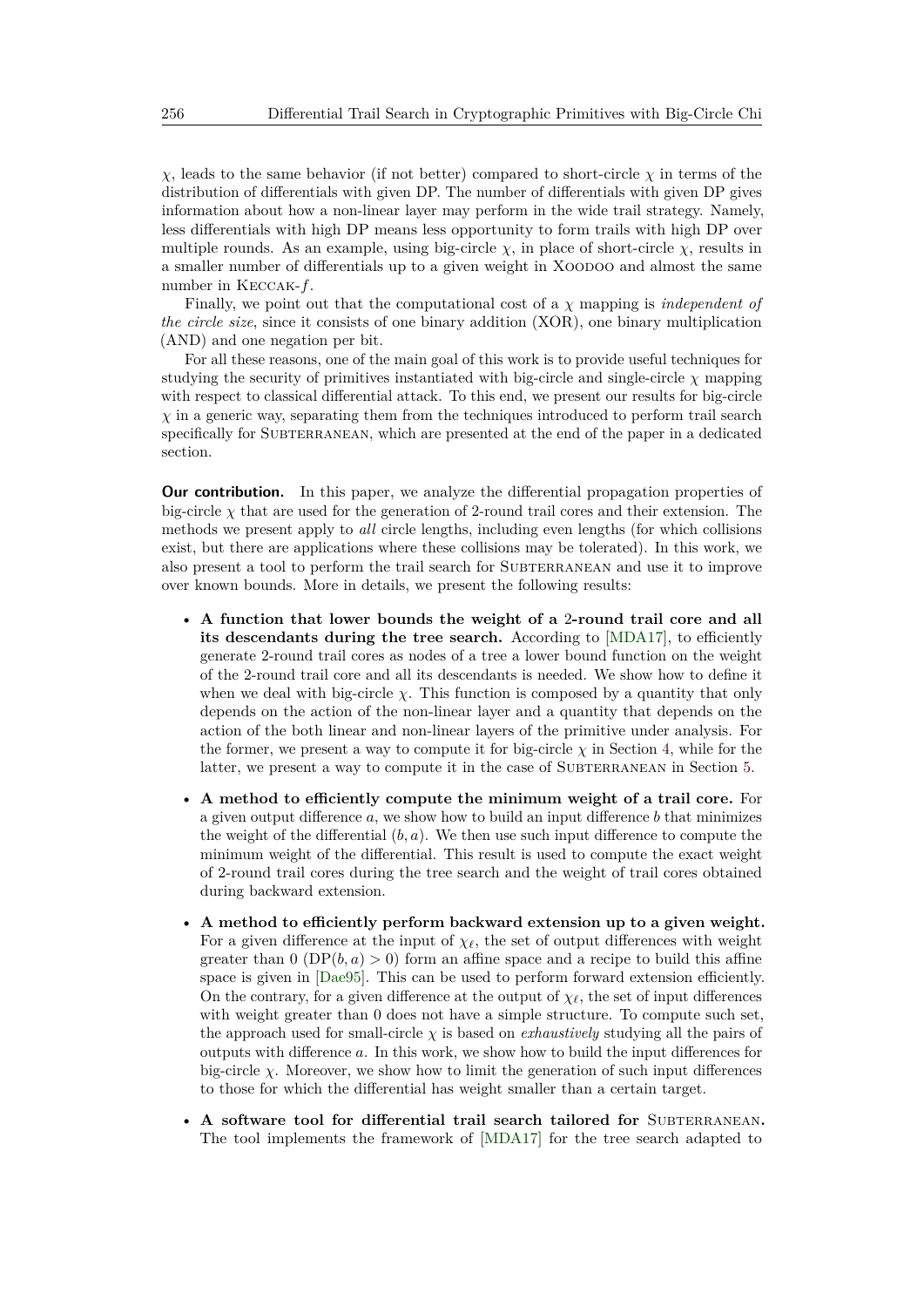| $\#$ of rounds          |   | ∠ | υ  |         |    |    |  |
|-------------------------|---|---|----|---------|----|----|--|
| lower bound [DMMR20]    | ∠ |   | 25 | [49,58] | 54 | 65 |  |
| lower bound (this work) |   |   | 25 |         |    |    |  |

<span id="page-4-0"></span>Table 1: Lower bounds on the weight of differential trails in SUBTERRANEAN.

SUBTERRANEAN and the aforementioned results on big-circle  $\chi$ . These methods together allow to scan the space of all *r*-round trail cores up to a given weight that is higher than what was reachable before. An immediate consequence is the ability to improve over known bounds, as summarized in Table [1.](#page-4-0) As our main results, we prove for the first time that the minimum weight of any 4-round trail in SUBTERRANEAN is 58 and that any 8-round trail has weight at least 116. Namely,  $DP \leq 2^{-116}$ , a result that is  $2^{18}$  times smaller than what was reported in [\[DMMR20\]](#page-30-4). This allows us to increase the security margin of 8-round SUBTERRANEAN with respect to differential cryptanalysis.

**Organization of the paper.** In Section [2,](#page-4-1) we first recall the concepts of differential trails, trail cores, trail extension and the general strategy to generate all trail cores up to a given target weight. Then we recall the tree-search framework for the generation of 2-round trail cores. In Section [3,](#page-9-0) after having defined our terminologies, we recall some information about the  $\chi$  mapping and the way to compute the weight of a differential over  $\chi$  given its input difference. In Section [4,](#page-13-0) we introduce our main new results. First, we provide a method to lower bound the weight of a 2-round trail core and all its descendants during the tree search. Then, we show how to compute the minimum weight of a 2-round trail core. Finally, we present an algorithm that generates all possible differences at the input of  $\chi_\ell$  for a given difference at the output of  $\chi_\ell$  to perform backward extension. Finally, in Section [5](#page-22-0) we present techniques and results specific for SUBTERRANEAN. First, we recall the SUBTERRANEAN round function, then we present how we instantiate the tree search for SUBTERRANEAN, and provide the results of our analysis applied to it.

## <span id="page-4-1"></span>**2 Differential trail search**

We will recall the concepts of DP, weight, differential trails and trail cores over iterative cryptographic primitives, where we assume that the round function consists of a linear mapping followed by a non-linear mapping of degree 2, as  $\chi$ . We also recall the general strategy to bound the weight of trails over a given number of rounds, the trail extension and the concept of trail core, and finally how to generate all 2-round trail cores up to a given weight.

**Notation.** In the following, we interpret input differences and output differences as vectors in  $\mathbb{F}_2^{\ell}$ , that is, the vector space of dimension  $\ell$  over  $\mathbb{F}_2$ . We denote a basis vector with a single 1 at index *i* as  $e_i \in \mathbb{F}_2^{\ell}$ . We use the symbol + for the addition over different groups and let its meaning depend on the types of the operands.

### **2.1 Differentials and differential trails**

A differential over a transformation  $\alpha$  of  $\mathbb{F}_2^n$  is an ordered pair  $(a, b)$  with  $a, b \in \mathbb{F}_2^n$ , where *a* is a difference at the input of *α* and *b* is a difference at its output. The *differential*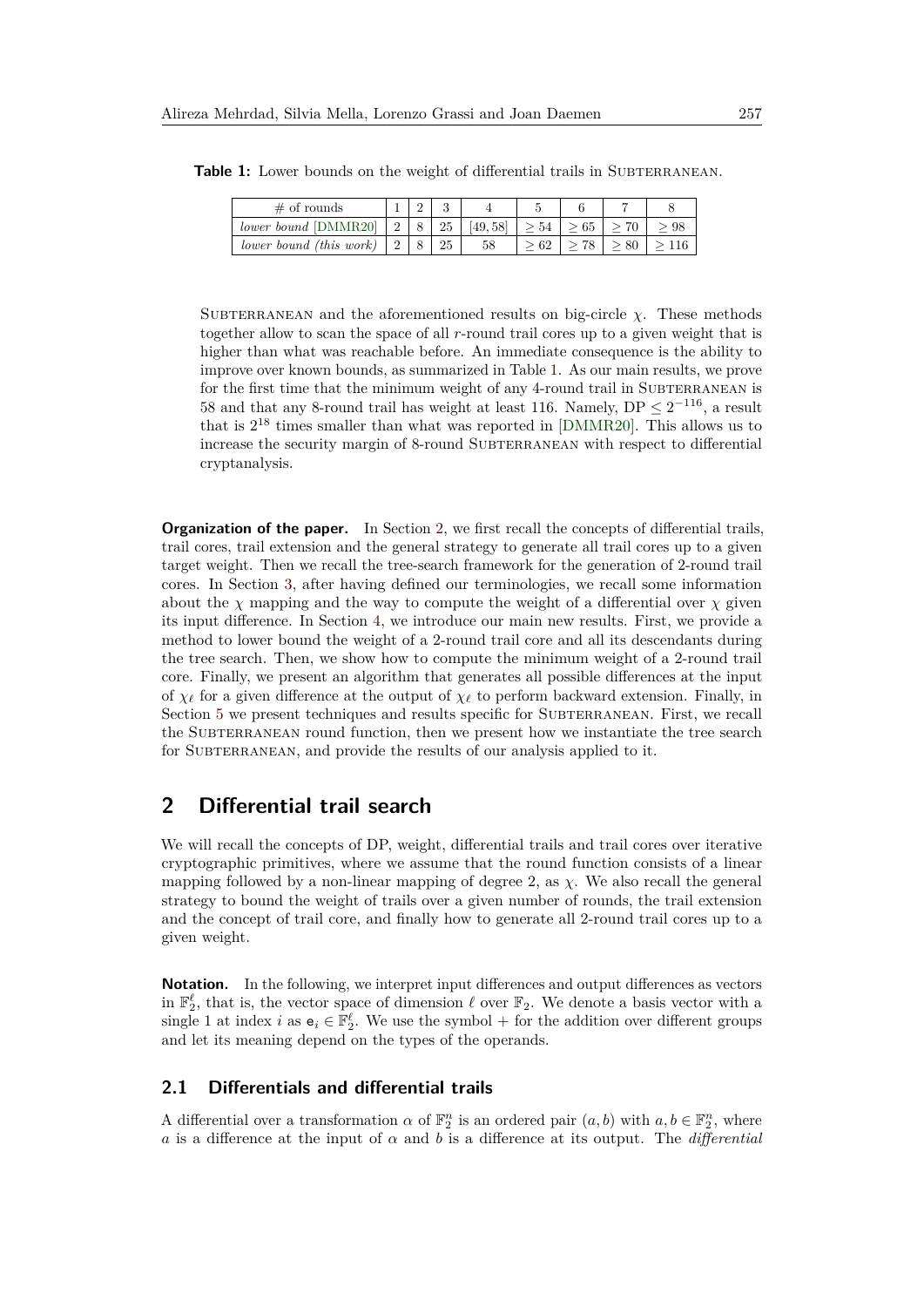*probability* (DP) of a differential  $(a, b)$  over  $\alpha$ , denoted as  $DP_{\alpha}(a, b)$ , is:

$$
DP_{\alpha}(a, b) = 2^{-n} \# \{ x \in \mathbb{F}_2^n \mid \alpha(x - a) - \alpha(x) = b \}.
$$

If the transformation is clear from the context, we write  $DP(a, b)$ . If  $DP_{\alpha}(a, b) > 0$  we call (*a, b*) a *possible* differential and we say *b* is an output difference *compatible* with *a* and *a* is an input difference compatible with *b*.

The weight (also called *restriction weight* [\[DR02\]](#page-30-0)) of a differential  $w_r(a, b)$  is the logarithm of its DP with base  $1/2$ :  $w_r(a, b) = -\log_2 DP(a, b)$ . In what follows we work with weights instead of DP, simplifying notations and expressions.

#### **2.1.1 Differential trails and their weight**

We consider iterative mappings consisting of the iteration of a number or rounds  $R_i$ :  $f = R_r \dots \circ R_2 \circ R_1$ . Estimating  $DP_f(a^0, a^r)$  for some given differential or finding the differentials  $(a^0, a^r)$  over f with high DP requires the study of so-called *differential trails*.

A differential trail *Q* over an iterative mapping *f* is a chain of round differentials:

$$
Q = a^0 \xrightarrow{R_1} a^1 \xrightarrow{R_2} \dots \xrightarrow{R_{r-1}} a^{r-1} \xrightarrow{R_r} a^r
$$
 (1)

An *r*-round trail is fully specified by the sequence of  $r + 1$  differences:  $Q = (a^0, a^1, \ldots, a^r)$ . The DP of a trail is the probability that a pair of inputs to  $f$  with difference  $a^0$  propagates to difference  $a^1, a^2, \ldots, a^r$  respectively after  $1, 2, \ldots, r$  rounds.

The product of the DP values of the round differentials gives a good indication of the DP of the differential trail and is called its *expected* DP (EDP):

<span id="page-5-0"></span>EDP<sub>f</sub>(Q) = 
$$
\prod_{i=1}^{r}
$$
 DP<sub>R<sub>i</sub></sub>(a<sup>i-1</sup>, a<sup>i</sup>). (2)

In the case of trails with  $EDP \gg 2^{-b}$  in *b*-bit permutations or block ciphers that do not exhibit superboxes (like in, e.g., AES), it is very plausible that  $DP(Q) \approx EDP(Q)$  – see, e.g., [\[BDKA21\]](#page-29-5) for more details.

The weight of a differential trail *Q* is the logarithm of its EDP. It follows from Eq. [\(2\)](#page-5-0) that  $w_r(Q) = \sum_{i=1}^r w_r(a^{i-1}, a^i)$ .

#### <span id="page-5-1"></span>**2.2 Finding all trails with weight below some limit**

We wish to find lower bounds for the weight of trails over a number of rounds *r*. To this end, one can generate *all r*-round trails up to a given target weight *Tr*. If such space is not empty, the trail with the smallest weight defines a tight lower bound on the weight of any *r*-round trail. Otherwise,  $T_r + 1$  defines a non-tight lower bound. In this case, the bound can be improved by scanning the space of all *r*-round trails up to a bigger target weight.

To generate all *r*-round trails up to a given weight, we first generate all trails with a lower number of rounds (and weight below some limit weight) and extend them. We do this in a recursive way. Namely, we generate long trails by extending shorter trails.

The conceptually simplest way to generate all *r*-round trails up to some weight *T* goes as follows. Since there exists at least one round differential (1-round trail) with weight  $|T/r|$  in all *r*-round trails up to weight *T*, we start by generating all 1-round trails up to  $|T/r|$ . We first extend these 1-round trails forward by  $r-1$  rounds up to weight *T*. This gives all *r*-round trails where the profile has 1-round trail up to  $|T/r|$  in the first position. Then we extend these 1-round trails backward by one round and forward by *r* −2 rounds up to weight *T*. This gives all *r*-round trails where the profile has 1-round trail up to  $|T/r|$  in the second position. By repeating this for all positions, we can generate all *r*-round trails with weight up to *T*.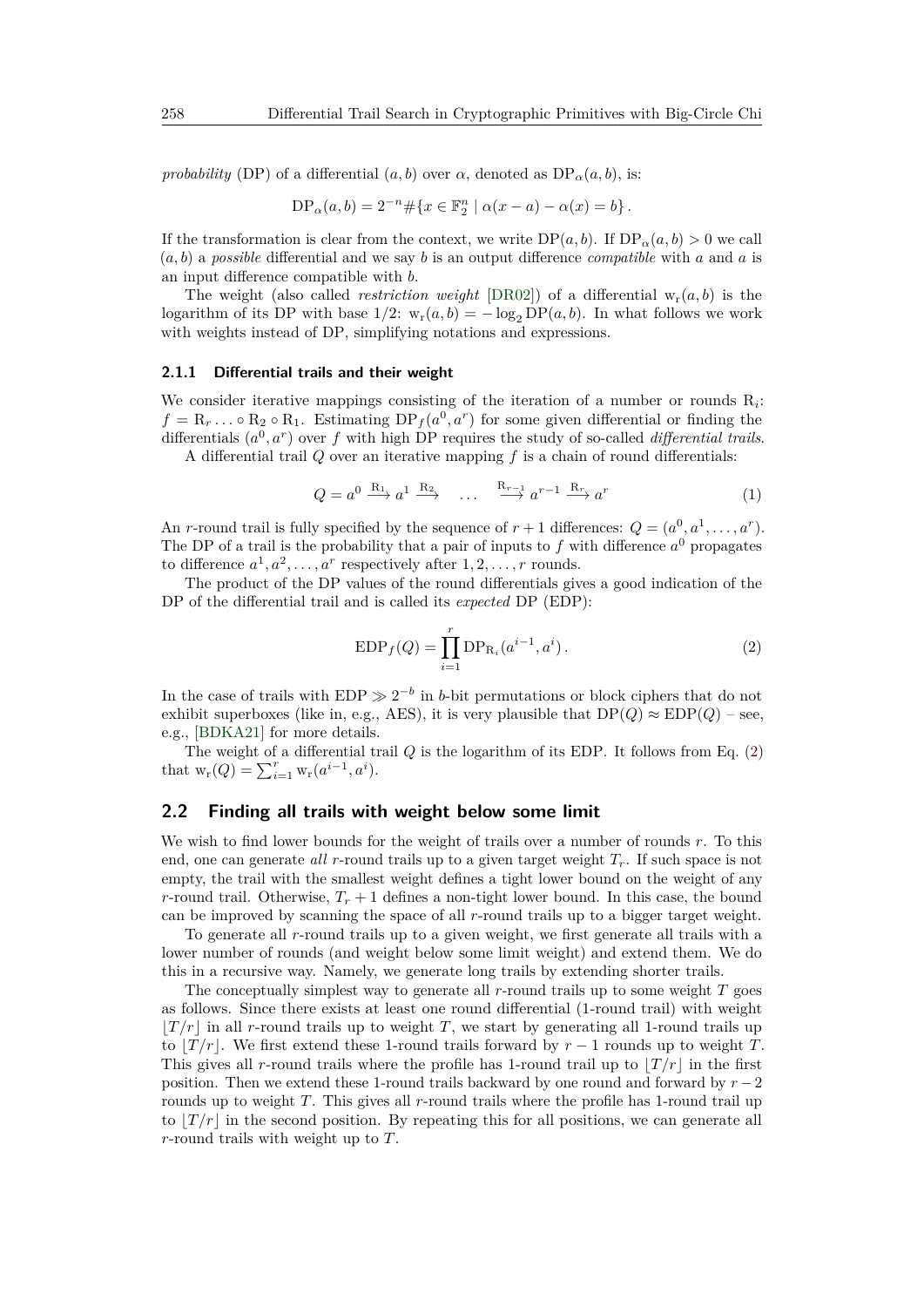However, if the round function has a strong mixing layer, it is more efficient to start from all two-round trails up to weight  $|2T/r|$  than to start from single-round trails up to  $|T/r|$ . This is the case in, e.g., AES [\[DR02\]](#page-30-0) and KECCAK [\[DA12,](#page-30-1) [MDA17\]](#page-31-2). In such ciphers, there are orders of magnitude less two-round trails with weight 2*w* than single-round trails with weight *w* for relatively small weight. This results in the fact that the number of trails that have to be extended to *r* rounds when targeting a certain *T* is much less if we start from two-round trails. Moreover, using the knowledge of the linear and non-linear layers, generating these two-round trails can be done very efficiently. This was first done in the trail analysis of the lightweight block cipher Noekeon [\[DPAR00\]](#page-30-12) and later refined and applied to Keccak-f in [\[DA12\]](#page-30-1) and in [\[MDA17\]](#page-31-2). In [\[DA12\]](#page-30-1) a technique was presented to generate three-round trails directly.

### **2.3 Trail extension and trail cores**

In our analysis we limit ourselves to round transformations that consist of a linear layer that we denote by  $\lambda$ , a non-linear layer that we denote by  $\chi$ , and the addition of a round constant or key. This is the shape used in many modern ciphers, like AES, Keccak, PRESENT, SKINNY, etc.

Since the constant or key addition has no influence in the propagation of differences, it can be omitted in the analysis of differential trails. We extend the trails description by including the differences at the input of each non-linear layer, that we denote by  $b^i$ :

$$
Q: a^0 \xrightarrow{\lambda} b^0 \xrightarrow{\chi} a^1 \xrightarrow{\lambda} b^1 \xrightarrow{\chi} a^2 \xrightarrow{\lambda} \dots \xrightarrow{\chi} a^{r-1} \xrightarrow{\lambda} b^{r-1} \xrightarrow{\chi} a^r.
$$
 (3)

As  $\lambda$  is linear, we have  $DP_{\lambda}(a^i, b^i) = 1$  if  $b^i = \lambda(a^i)$  and 0 otherwise. Clearly, for the round differentials to be possible, we have  $b^i = \lambda(a^i)$ . The weight of this trail is therefore given by:  $w_r(Q) = \sum_{i=1}^r w_r(b^{i-1}, a^i)$ .

In many round functions the non-linear layer has algebraic degree 2 and this is also the case for  $\chi$ . The DP of a possible differential over such a non-linear layer is fully determined by the input difference, and hence so is the weight. We can thus write  $w_r(b)$  for the weight of a differential (*b, a*) over a non-linear map of degree 2 and the weight of the trail becomes  $w_r(Q) = \sum_{i=1}^r w_r(b^{i-1})$ . It follows that the weight of a valid *r*-round trail is independent of the last difference *a r* .

#### **2.3.1 Trail extension**

Given an *r*-round trail *Q*, it is possible to extend it to  $r + 1$  rounds and the extension can be done in the forward or backward direction.

Forward extension consists in appending pairs  $(b^r, a^{r+1})$  to  $Q$ , such that  $b^r = \lambda(a^r)$  and  $a^{r+1}$  is compatible with  $b^r$ . When the non-linear layer consists of the parallel application of small S-boxes, as in the case of small-circle  $\chi$ , the output differences  $a^{r+1}$  compatible with a given input difference  $b<sup>r</sup>$  can be listed efficiently using the DDT. This brute-force approach through the DDT is not applicable with big-circle and single-circle  $\chi$ . However, for  $\chi_{\ell}$ , such compatible differences form an affine space of size  $2^{w_r(b^r)}$  that can be efficiently described by an offset and basis vectors [\[Dae95\]](#page-30-7). An *r*-round trail Q will give rise to  $2^{w_r(b^r)}$  $(r + 1)$ -round trails with *Q* as prefix. The weight of such trails is  $w_r(Q) + w_r(b^r)$ .

Similarly, backward extension consists in prepending pairs  $(a^{-1}, b^{-1})$  to *Q*, such that  $b^{-1}$  is compatible with  $a^0$  and  $a^{-1} = \lambda^{-1}(b^{-1})$ . This operation will give a set of trails with *Q* as trailing part and the weight of such trails is given by  $w_r(b^{-1}) + w_r(Q)$ . Again, in the case of small S-boxes and hence of small-circle  $\chi$ , compatible differences can be computed efficiently through the DDT. In the case of big-circle or single-circle  $\chi$  this is too expensive and moreover, the set of such compatible differences is not an affine space that can be efficiently scanned. We will tackle this problem in Section [4.4.](#page-21-0)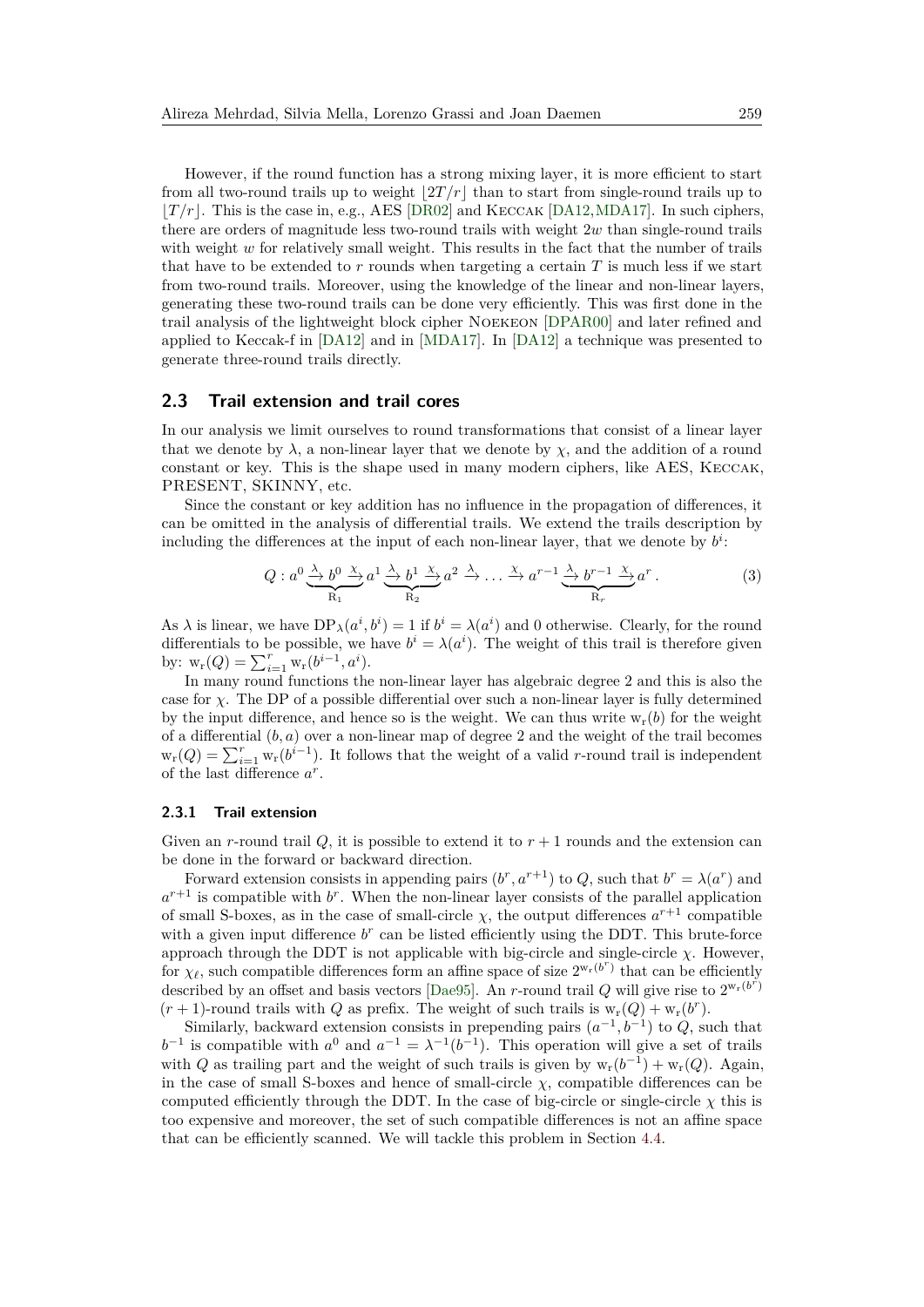Forward and backward extension can be iterated or combined to extend over multiple rounds.

If we are interested in  $(r + 1)$ -round trails with weight up to *T*, we can discard all extended trails with weight above that limit. We call this *extension up to weight T*.

#### **2.3.2 Differential trail cores**

Since the weight of an  $r$ -round trail  $Q$  is independent of the last difference  $a^r$ , the sequence of differences  $(a^0, b^0, \ldots, a^{r-1}, b^{r-1})$  – which is *Q* with the last difference removed – defines a set of *r*-round trails with the same weight  $w_r(Q)$ .

When extending a trail in the backward direction, all differences  $b^{-1}$  compatible with  $a^0$  are built. We call the minimum weight over all these compatible differences  $b^{-1}$  the *minimum reverse weight* and we denote it by  $w_{rev}(a^0)$ . It follows that the weight of any *r* + 1-round trail obtained by backward extension of *Q* can be lower bounded by  $w_{rev}(a^0) + w_r(Q)$ .

Therefore, a sequence  $(a^0, b^0, \ldots, a^{r-1}, b^{r-1})$  defines a set of  $r + 1$ -round trails with the sequence as central part and with weight at least  $w_{rev}(a^0) + w_r(Q)$ . We call this set of trails  $r + 1$ -round trail core as in [\[DA12\]](#page-30-1) and denote it by  $\tilde{Q}_{r+1}$ . We call the quantity  $w_{rev}(a^0) + w_r(Q)$  the *weight of the trail core*.

Since the aim of our search is to bound the minimum weight of trails, we can restrict our search to trail cores and find bounds for them. Therefore, instead of scanning all *r*-round trails up to a target weight  $T_r$ , we generate *r*-round trail cores up to  $T_r$ . This allows to avoid passing through two non-linear layers, which significantly reduces the computation effort.

According to Section [2.2,](#page-5-1) and similar to [\[DA12,](#page-30-1)[MDA17,](#page-31-2)[DHAK18\]](#page-30-2), we can thus start by generating 2-round trail cores  $(a, b)$  below a limit weight  $T_2$  and extend them. Since a 2-round trail core is fully determined by the difference *a*, as  $b = \lambda(a)$ , the problem of generating all 2-round trail cores up to a certain weight  $T_2$  comes down to the generation of differences *a* from which we can compute its minimum reverse weight and the weight of  $\lambda(a)$ , namely  $w_{rev}(a) + w_r(\lambda(a))$ . The feasibility of computing the weight of a 2-round trail core depends on the non-linear layer under analysis. For ciphers like Keccak, they can be easily computed by building the differential distribution table. For other ciphers like SUBTERRANEAN, their computation can be more involved.

## **2.4 Generating 2-round trail cores as a tree search**

In the approach introduced in [\[MDA17\]](#page-31-2), differences *a* are encoded as ordered lists of *units*. Then given a unit, its unique 2-round trail core can be built by computing  $b = \lambda(a)$ . A unit is a pattern of so called *active* bits, where a difference bit is called active when its value is one, otherwise it is called *passive*.

The unit list representation naturally arranges the difference patterns in a tree, where the root of the tree is the all-zero state corresponding to the empty unit list. The children of a node are obtained by adding one more unit to the list of the node. Equivalently, the parent of a node is obtained by removing the last unit of the node. Siblings have all but the last unit in the list in common.

Generating 2-round trail cores up to some weight consists in traversing portions of this tree. In particular, units shall be defined so that low-weight 2-round trail cores will be situated near the root of the tree and one only has to traverse that part of the tree.

#### **2.4.1 Lower bounding the weight of a node and its descendants**

We use the term *weight of a node* to call the weight of the 2-round trail core specified by that node. To traverse the tree more efficiently, it is useful to define a lower bound on the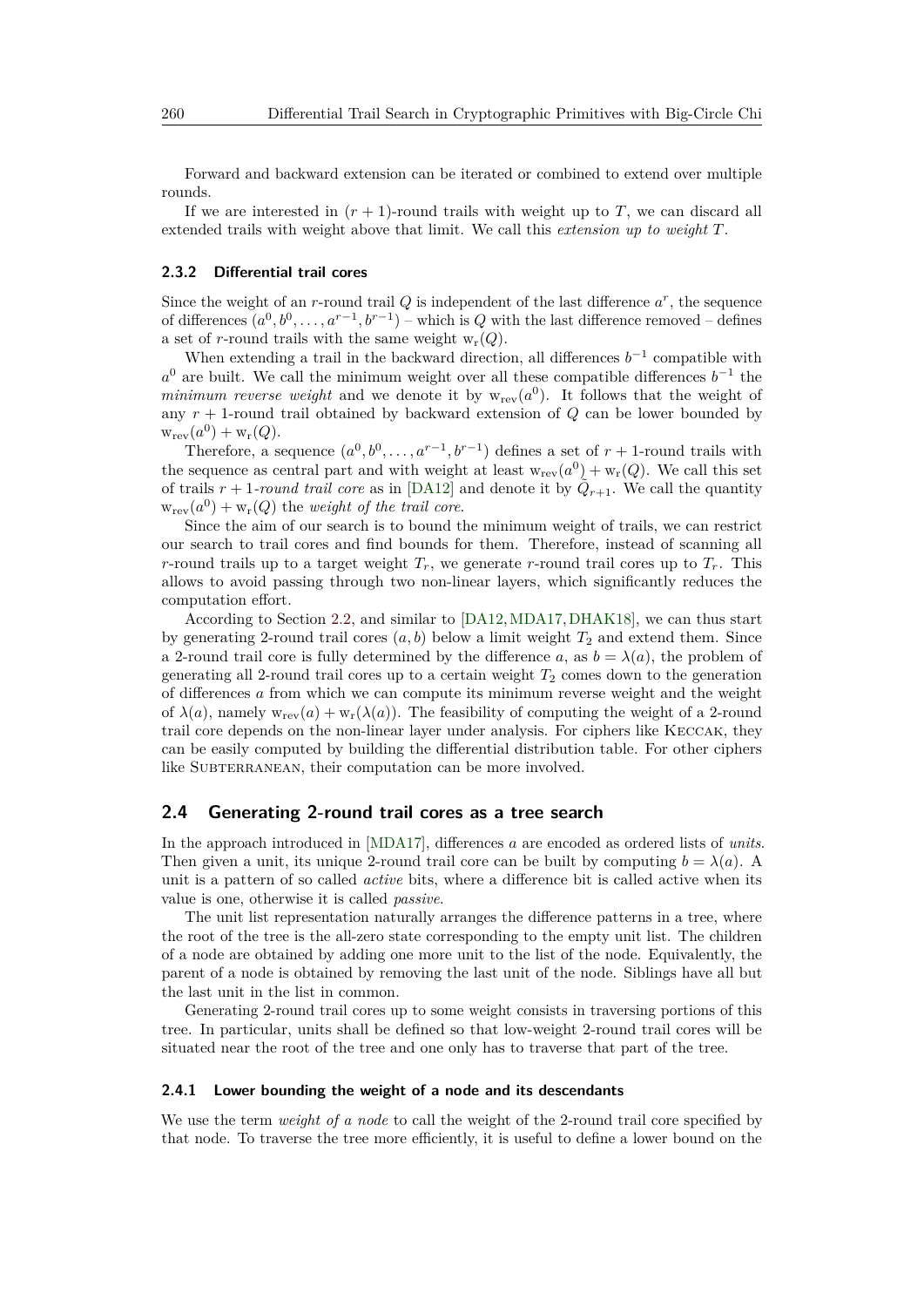<span id="page-8-0"></span>

| Algorithm 1 next() function.                  |  |
|-----------------------------------------------|--|
| if $(t$ oFirstChild $() == true)$ then        |  |
| if (additional conditions are satisfied) then |  |
| return true:                                  |  |
| do                                            |  |
| while $(t$ oSibling $() == true)$ do          |  |

| $\cdots$ ===== $\cdots$ $\cdots$ $\cdots$ $\cdots$ $\cdots$ $\cdots$ $\cdots$ $\cdots$ |  |
|----------------------------------------------------------------------------------------|--|
| <b>if</b> (additional conditions are satisfied) <b>then</b>                            |  |
| return true:                                                                           |  |
| while $(toParent() == true)$                                                           |  |
| return false;                                                                          |  |

weight of a node and of all its descendants.

In this work, we will call such a lower bound the *score* of the node. We denote the score of a node *a* as  $score(a)$ . Therefore  $score(a)$  is such that  $score(a) \leq w_{rev}(a) + w_r(\lambda(a))$ and  $score(a) \leq w_{rev}(a') + w_r(\lambda(a'))$  for all descendants *a'* of *a*. It follows that as soon as we encounter a node whose score is above the limit weight, we can safely discard the node and all its descendants.

If units are defined so that their addition to a node is monotonic in the weight, then the score of a node can simply be defined as the weight of the node itself. However, this requirement can lead to complicated definitions of units. It may be more convenient to choose a simple definition of units for which the weight is not monotonic, but that allows to define a score function that is efficiently computable and reasonably tight.

To this end it is convenient to split the score in two parts, one that lower bounds  $w_{rev}(a)$  and  $w_{rev}(a')$  and one that lower bounds  $w_{r}(\lambda(a))$  and  $w_{r}(\lambda(a'))$ . We call the former a *score-at-a* function and the latter a *score-at-b* function. The definition of a *score-at-a* function can be made independent of the linear layer as long as units are defined so that they cannot overlap in *a*. The definition of a *score-at-b* function instead always depends on the linear layer and typically keeps track of active bits at *b* that cannot become passive with the addition of new units and considers only their contribution to the weight.

#### <span id="page-8-1"></span>**2.4.2 Traversing the tree**

The tree traversal is performed in a depth-first fashion, by iteratively calling the function next() (Algorithm [1\)](#page-8-0) to look for the next valid node. The traversal starts by calling next() on an empty list and ends when next() returns false, that is when there are no more nodes worth visiting.

There are three possible moves in the function next(). The first is performed by the function toFirstChild(), which will look for the first child of the current node by trying to add the smallest possible unit after the last unit. If the node is the root, then it adds the smallest possible unit. If adding a new unit is not possible, it returns false. Otherwise, it returns true and *additional conditions* are checked. Here, the additional conditions are typically whether the score is below the limit weight. If such additional conditions are satisfied, the algorithm has found the next node in the tree. If there is no valid child, e.g. because there are no more units to add or because the score of all children is above the budget, the routine will look for a valid sibling of the current node. This is done by the function toSibling() which iterates the value of the last unit in the list. If a sibling is found then the additional conditions are checked. If there are no valid siblings, the algorithm moves back to the parent of the current node, by removing the last unit from the list with the function toParent(), and looks for a valid sibling of the parent. This is done recursively until a valid node or the root is reached. In the latter case the function next() returns false and the traversal is over.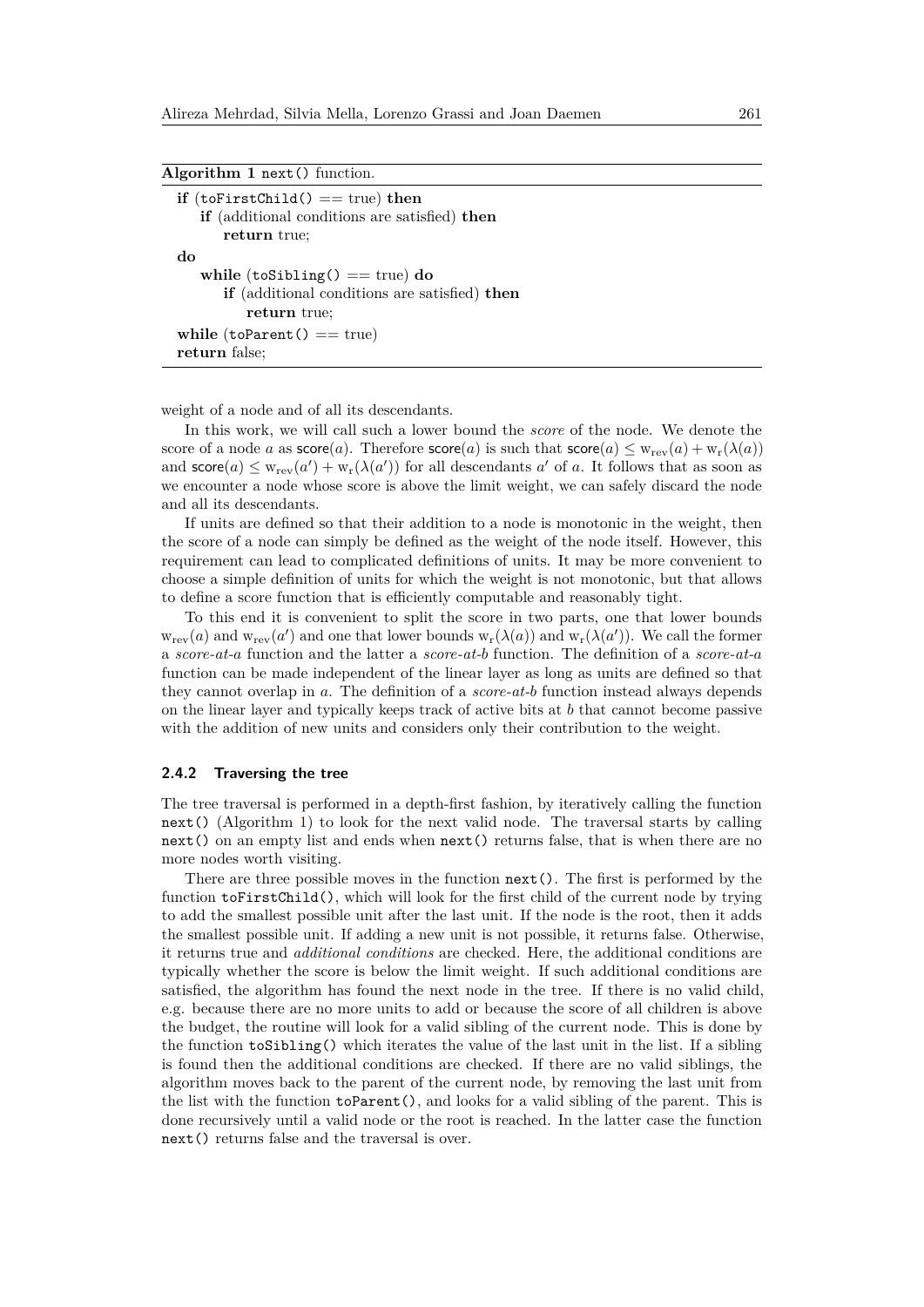## <span id="page-9-0"></span>**3 Properties of non-linear mappings** *χ*

In this section, we introduce the  $\chi_{\ell}$  family of transformations and the  $\chi$  mapping via the notions of translation-invariant mappings. Next, we recall some results presented in [\[Dae95\]](#page-30-7) about the differential properties of  $\chi_{\ell}$  such as how to compute the weight of a differential over  $\chi_\ell$  given its input. Finally, we provide a new method to locally check the compatibility of a given pair of differences at the input and output of  $\chi_{\ell}$ .

**Notation for strings.** There is a bijection between the vector space  $\mathbb{F}_2^{\ell}$  and the set of strings  $\{0,1\}^{\ell}$ , that is, the set of binary strings of length  $\ell$ .

We denote binary strings by lowercase letters, say  $s$ , and the  $i$ -th bit of  $s$  as  $s_i$ , where we start indexing from 0. Hence, we have  $s = s_0 s_1 s_2 \dots s_{|s|-1}$ , where  $|s|$  denotes the length of the string *s*. We denote the number of 1-bits in a string *s* by ||*s*|| and call it *Hamming weight* of *s*.

We write  $s||s'$  for the concatenation of two strings  $s$  and  $s'$ . Given a string  $s$ , we denote by  $(s)^n$  the *n*-fold concatenation of *s*. We say that *s*' is a substring of *s* if  $|s'| \leq |s|$  and there exists an offset *i* such that  $s'_j = s_{j+i}$  for all  $j \in [0, |s'|-1]$ .

We use the notation  $(0)^\ell$  for the all-zero difference and  $(1)^\ell$  for the all-one difference.

**Definition 1.** A 0*-run* is a string of only zeroes.

So  $(0)^n$  is a 0-run of length *n*.

**About circular strings.** In some instances we need strings that have an additional feature: they are *circular*. In a *circular string s*, we allow indexing outside the range  $[0, |s| - 1]$  by reducing the index modulo  $|s|$ . As a consequence, in a circular string the leftmost bit  $s_0$ and rightmost bit  $s_{|s|=1}$  are neighbors and this has implications for the substring relation.

A substring of a circular string *s* is a substring of  $s||s$  of length at most  $|s|$ .

**Definition 2** (Substring of a circular string). We say  $s'$  is a substring of a circular string *s* if  $|s'| \leq |s|$  and there exists an offset *i* such that  $s'_j = s_{j+i \text{ mod } |s|}$  for all  $j \in [0, |s'| - 1]$ .

For example  $s' = 10000$  is not a substring of string  $s = 00110011100$  but it is a substring of the circular string *s* since  $s'_j = s_{j-3 \text{ mod } 11}$  for  $0 \leq j < 5$ . When speaking about substrings of a string *s*, we will assume it is known from the context whether *s* is circular or not.

### **3.1 Translation-invariant mappings**

The transformation  $\chi_{\ell}$  has a symmetry property called *translation-invariance*.

**Definition 3** (Translation  $\tau_{\ell}$ ). Let  $\tau_{\ell} : \mathbb{F}_2^{\ell} \to \mathbb{F}_2^{\ell}$  be defined as  $\tau_{\ell}(x) = y$  with

 $\forall i \in \{0, 1, \ldots, \ell - 1\} :$   $y_i = x_{i+1 \mod \ell}$ .

We will often omit the subscript  $\ell$  if it is known from the context. In the following we will assume indexes to be elements of the additive group  $\mathbb{Z}/\ell\mathbb{Z}$  and omit the modular reduction.

Clearly,  $\tau$  is a translation over 1 position *to the left*. It is a linear permutation of  $\mathbb{F}_2^{\ell}$ , and with the functional composition it generates a cyclic group  $\langle \tau \rangle$  of order  $\ell$ . We denote the elements of this cyclic group as  $\tau^i$ .

**Definition 4** (Translation Invariance). A transformation  $\alpha_n$  of  $\mathbb{F}_2^{\ell}$  is translation-invariant if it commutes with  $\tau$ , that is,  $\alpha_n \circ \tau = \tau \circ \alpha_n$ .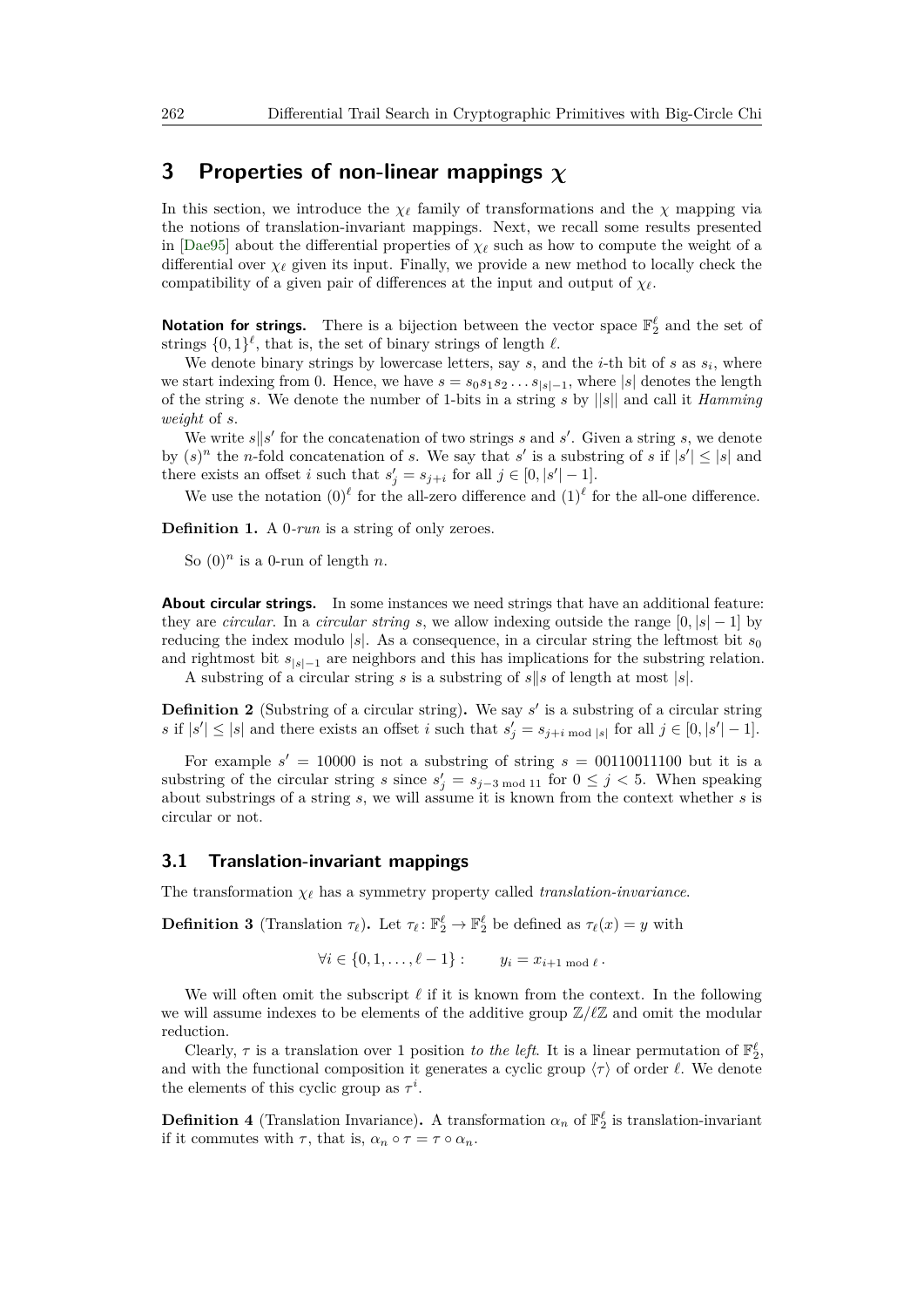Clearly, as a cyclic group is commutative, a translation-invariant transformation commutes with all elements of  $\langle \tau \rangle$ . Moreover,  $\tau$  is a translation-invariant transformation itself.

A translation-invariant transformation is fully determined by the specification of its first component. The restriction of a transformation  $\alpha$  to its first component is its *local map*.

**Definition 5** (local map). The *local map*  $\varphi_{\alpha}$  of a translation-invariant transformation  $\alpha$ over  $\mathbb{F}_2^{\ell}$  is given by

$$
\varphi_{\alpha} \colon \mathbb{F}_2^{\ell} \to \mathbb{F}_2 : \varphi_{\alpha}(x) = y_0 \text{ with } y = \alpha(x).
$$

Thanks to the translation-invariance, we can derive the coordinate functions of the other components from the local map.

**Lemma 1.** *The coordinate function of component i of a translation-invariant mapping*  $\alpha$ *over*  $\mathbb{F}_2^{\ell}$  *with local map*  $\varphi_{\alpha}(x)$  *is given by*  $\varphi_{\alpha}(\tau^{i}(x))$ .

*Proof.* Let  $y = \alpha(x)$ . Its *i*-th component is equal to

$$
y_i = [\alpha(x)]_i = [\tau^i \circ \alpha(x)]_0 = [\alpha \circ \tau^i(x)]_0,
$$

as *α* commutes with  $\tau^i$ . Hence, its *i*-th component is equal to  $\varphi_\alpha(\tau^i(x))$ .

In our descriptions it is often useful to indicate the value of a state restricted to a subset of state bits. For that we introduce the expression *to be in a landscape*.

**Definition 6** (Landscape). A landscape  $\Lambda$  is a set of states in  $\{0,1\}^{\ell}$  specified by an ordered pair of circular strings  $l^{(v)}, l^{(m)} \in \{0,1\}^{\ell}$ . A state *a* is in landscape  $\Lambda$  if *a* matches  $l^{(v)}$  in the positions where  $l^{(m)}$  is 1. Formally:

$$
a \in \Lambda \iff \forall j : (a_j + l_j^{(v)}) \cdot l_j^{(m)} = 0.
$$

We use a shortcut notation for landscape literals by merging  $l^{(v)}$  and  $l^{(m)}$  in a single string  $l^{(t)}$  containing of 3 symbols: 0, 1 and  $\star$  with  $l_i^{(t)} = l_i^{(v)}$  if  $l_i^{(m)} = 1$  and  $l_i^{(t)} = \star$  otherwise. We then *compress*  $l^{(t)}$  by centering around the position with index 0 that we indicate by underlining it and omitting all unnecessary symbols  $\star$ .

**Example 1.** For a circular string of length 11, let the landscape  $(l^{(v)}, l^{(m)}) = (01000000000,$ 11010000001), then  $l^{(t)} = 01 \star 0 \star \star \star \star \star 0$ . After compression it gives  $0 \underline{0} 1 \star 0$ .

We say bit *i* of a state *a* is in landscape  $\Lambda = (l^{(m)}, l^{(v)})$  if the state *a* translated over *i* positions is in the landscape. Formally (with some abuse of notation):

$$
a_i \in \Lambda \iff \forall j : (a_{i+j} + l_j^{(v)}) \cdot l_j^{(m)} = 0.
$$

## **3.2 The family of mappings** *χ`* **and** *χ*

The mapping  $\chi_{\ell}$  is a family with domain  $\mathbb{F}_2^{\ell}$  of any dimension  $\ell \geq 3$ . We denote members of this family by  $\chi_3, \chi_4, \chi_5, \ldots$  The mappings  $\chi_\ell$  for all  $\ell > 2$  form a family of mappings all specified by the same local map.

**Definition 7** ( $\chi_{\ell}$ ).  $\chi_{\ell}$  is a translation-invariant transformation of  $\mathbb{F}_2^{\ell}$  with local map

$$
\varphi_{\chi}(x) = x_0 + (x_1 + 1)x_2 \, .
$$

We say  $\chi_{\ell}$  has circle size  $\ell$ .

 $\Box$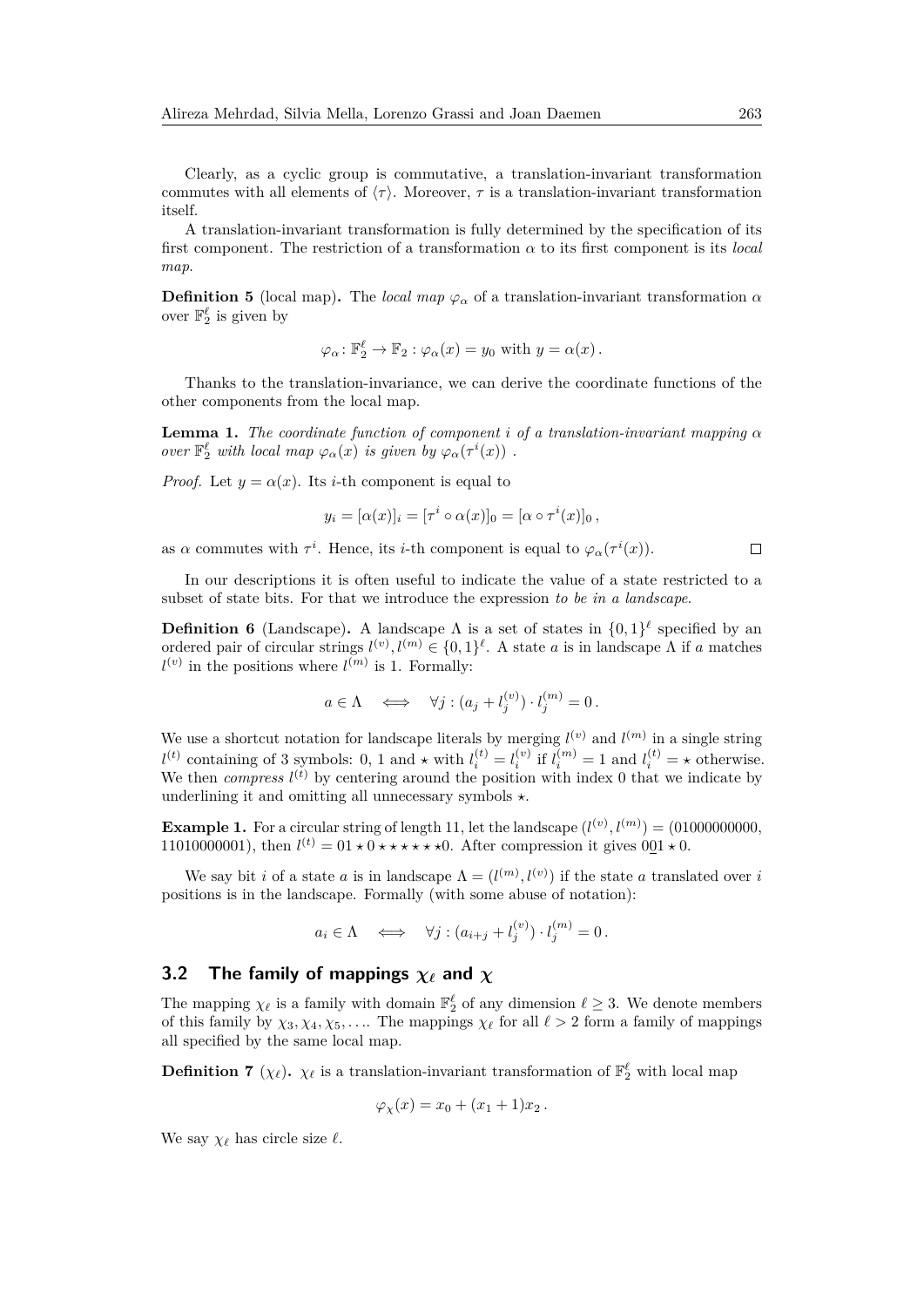<span id="page-11-0"></span>

**Figure 1:**  $\chi_{\ell}$  with input *x* and output *y*.

Using landscapes, we can specify  $\chi_{\ell}$  as:  $y_i = x_i + 1$  if  $x_i \in \pm 01$  and  $y_i = x_i$  otherwise. Fig. [1](#page-11-0) represents  $\chi_{\ell}$  with input *x* and output *y* that are clearly circular strings.

We use the symbol  $\chi$  to denote non-linear layers that consists of the parallel application on a number of instances of  $\chi_\ell$  to an array of *n* bits, that we typically call the *state*. We call the parts of a state that the instances of  $\chi_{\ell}$  operate on *circles*. Typically, the array consists of *m* circles of equal length  $\ell$ . For example  $\chi$  in Keccak-f[1600] has 320 circles of length 5 [\[BDPA11\]](#page-29-6),  $\chi$  in Ascon has 64 circles of length 5 [\[DEMS14\]](#page-30-13) and  $\chi$  in Xoodoo has 128 circles of length 3 [\[DHAK18\]](#page-30-2). The size of the state is  $n = m \times \ell$ .

If  $m = 1$ , we speak of single-circle  $\chi$  when  $\chi = \chi_{\ell}$  and  $n = \ell$ . This is the case for Subterranean where we have  $\ell = 257$ .

## **3.3 Differentials over** *χ`* **given its input difference**

Given a difference *b* at the input of  $\chi_{\ell}$ , we denote by  $\mathcal{A}(b)$  the set of compatible output differences

<span id="page-11-1"></span>
$$
\mathcal{A}(b) \coloneqq \{ a \in \mathbb{F}_2^\ell \mid \exists x \in \mathbb{F}_2^\ell \text{ s.t. } a = \chi_\ell(x - b) - \chi_\ell(x) \},\tag{4}
$$

where  $x - b$  means the addition of the additive inverse of *b* to *x*. As observed in [\[Dae95,](#page-30-7) Sect. 6.9], since the map  $\chi_{\ell}$  has algebraic degree two, the set  $\mathcal{A}(b)$  is an affine space. The cardinality of this affine space is  $2^{w_r(b)}$ . It is possible to find such set in an efficient way by exploiting the fact that the map  $\chi_\ell$  has degree two. Indeed, the components of  $a = \chi_{\ell}(x - b) - \chi_{\ell}(x)$  are given by

<span id="page-11-3"></span>
$$
a_i = [\chi_{\ell}(x - b)]_i - [\chi_{\ell}(x)]_i = [\chi_{\ell}(b)]_i + b_{i+2} \cdot x_{i+1} + b_{i+1} \cdot x_{i+2} \tag{5}
$$

when  $[\chi_{\ell}(b)]_i$  represents the *i*-th bit of the output of  $\chi_{\ell}$  for a certain input difference *b* and input vector x. For a given input difference, the bits  $b_i$  are fixed and the bits  $x_i$  are variables.

**Proposition 1** ([\[Dae95,](#page-30-7) Sect. 6.9.1]). *Given*  $b \in \mathbb{F}_2^{\ell}$ , the set  $\mathcal{A}(b)$  defined in Eq. [\(4\)](#page-11-1) is an *affine subspace of the form*

$$
\mathcal{A}(b) = \chi_{\ell}(b) + \langle M^{(b)} \times \mathbf{e}_0, M^{(b)} \times \mathbf{e}_1, \dots, M^{(b)} \times \mathbf{e}_{\ell-1} \rangle,
$$

*where*

<span id="page-11-2"></span>
$$
\mathbf{M}^{(b)} := \begin{bmatrix} 0 & b_2 & b_1 & 0 & \dots & 0 & 0 \\ 0 & 0 & b_3 & b_2 & \dots & 0 & 0 \\ 0 & 0 & 0 & b_4 & \dots & 0 & 0 \\ 0 & 0 & 0 & 0 & \dots & 0 & 0 \\ \vdots & \vdots & \vdots & \vdots & \ddots & \vdots & \vdots \\ b_{\ell-1} & 0 & 0 & 0 & \dots & 0 & b_0 \\ b_1 & b_0 & 0 & 0 & \dots & 0 & 0 \end{bmatrix} .
$$
 (6)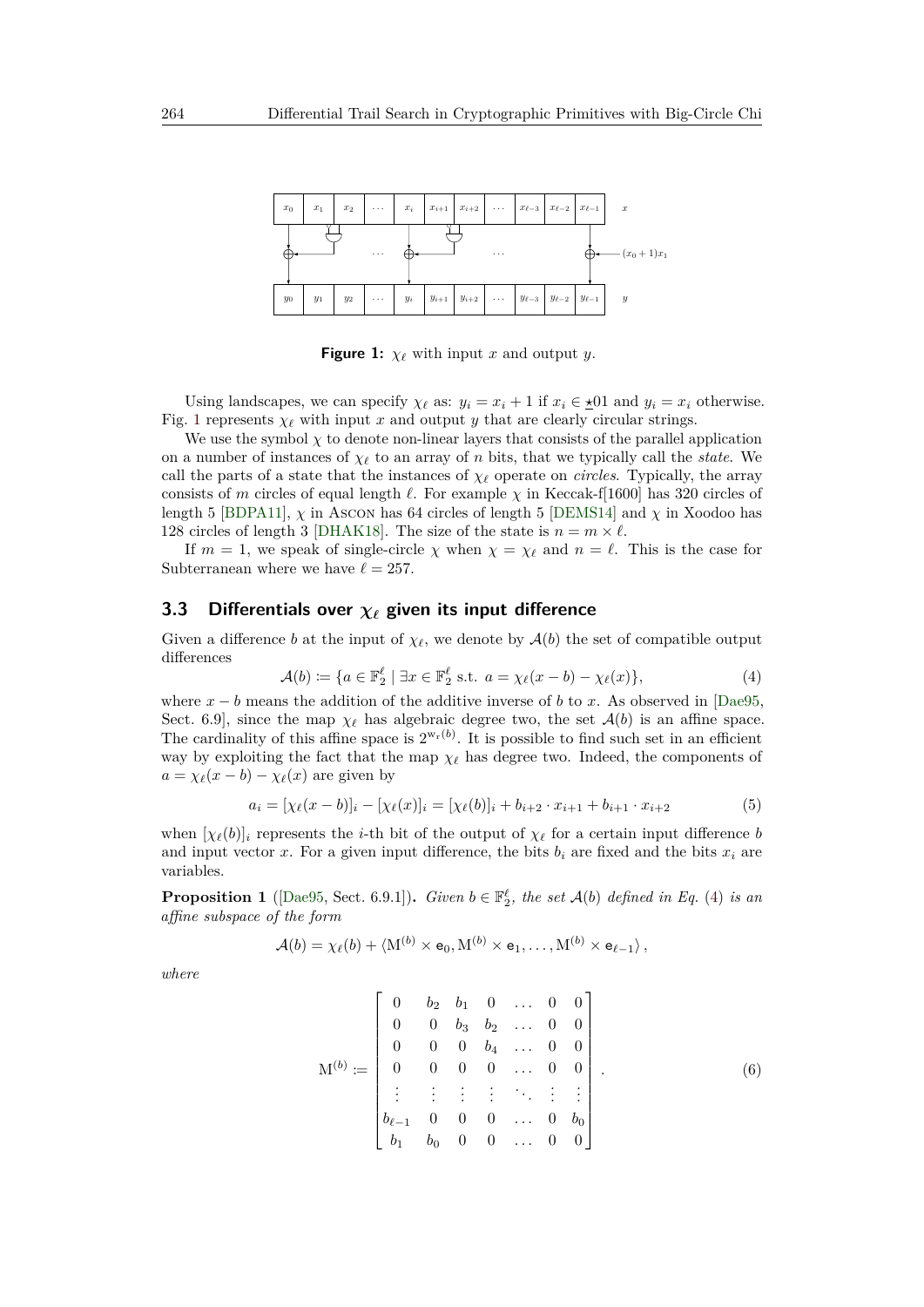A method to build offset and basis vectors for the affine space was presented in [\[Dae95,](#page-30-7) Sect. 6.9]. Later, Bertoni et al. in [\[BDPA11,](#page-29-6) Sect. 2.3] introduced a method to build basis vectors with the minimum Hamming weight in KECCAK where  $\chi$  consists of parallel applications of the  $\chi_5$  mapping, however proofs are missing there. We recall the rules to build basis vectors with minimum Hamming weight in Table [6,](#page-33-0) and provide proofs for these rules in Appendix [A](#page-31-8) that result in generalizing these rules for any circle size. We also introduce a new method to build an offset with minimum Hamming weight using local rules as in Tables [5](#page-33-1) and [7,](#page-34-0) and provide a proof for them in Appendix [A.](#page-31-8)

#### **3.3.1 Computing**  $w_r(b)$  for a given *b*

As mentioned in [\[Dae95,](#page-30-7) Sect. 6.9], the weight of any differential  $(b, a)$  over  $\chi_{\ell}$  depends only on *b* and can be computed using the following propositions.

**Proposition 2.** *Given compatible input/output differences*  $b, a \in \mathbb{F}_2^{\ell}$ , the weight  $w_r(b, a)$ *is equal to the rank of the matrix*  $M^{(b)}$  *given in Eq.* [\(6\)](#page-11-2).

*Proof.* By definition of the weight and due to Eq. [\(6\)](#page-11-2), we have the following

$$
w_r(b, a) = \ell - \log_2 (|\{x \in \mathbb{F}_2^{\ell} \mid \chi_{\ell}(x - b) - \chi_{\ell}(x) = a\}|)
$$
  
=  $\ell - \log_2 (|\{x \in \mathbb{F}_2^{\ell} \mid M^{(b)} \times x = a - \chi_{\ell}(b)\}|)$   
=  $\ell - (\ell - \text{rank}(M^{(b)})) = \text{rank}(M^{(b)}).$ 

In particular, the weight of any differential  $(b, a)$  can be computed using Proposition [3](#page-12-0) and Proposition [4](#page-12-1) (whose proofs are given in Appendix [B\)](#page-34-1).

<span id="page-12-0"></span>**Proposition 3.** For a *non-fully active difference*  $b \in \mathbb{F}_2^{\ell} \setminus \{(1)^{\ell}\}$  *at the input of*  $\chi_{\ell}$ *, the weight of b equals its Hamming weight plus the number of strings* 001 *it contains, denoted*  $by \#_{001}(b)$ :

$$
w_r(b) = ||b|| + \#_{001}(b). \tag{7}
$$

<span id="page-12-1"></span>**Proposition 4.** *The weight of a fully active difference*  $b = (1)^{\ell}$  *at the input of*  $\chi_{\ell}$  *is*  $\ell - 1$ *.* It follows that:

<span id="page-12-2"></span>**Corollary 1.** For each  $b \in \mathbb{F}_2^{\ell} \setminus \{(0)^{\ell}\}\$ at the input of  $\chi_{\ell}: 2 \leq w_r(b) \leq \ell - 1$ .

The proofs of Corollary [1](#page-12-2) is given in Appendix [B.](#page-34-1)

#### **3.4 A method for locally checking compatibility**

Since  $\chi_{\ell}$  can be defined as a local map, we can check compatibility between an input difference and an output difference *locally* by considering substrings. We introduce this new method in the following lemma.

<span id="page-12-3"></span>**Lemma 2.** *Given four adjacent bits of an input difference*  $b \in \mathbb{F}_2^{\ell} \setminus \{(1)^{\ell}\}\$ *, the output difference*  $a \in \mathbb{F}_2^{\ell}$  *is not compatible with b if one of the following conditions is satisfied:* 

- $b_i \in 00$  *and*  $b_{i-1} \neq a_{i-1}$ ; *or*
- $b_i \in \{101 \text{ and } b_{i-1} \neq a_{i-1} + a_i\}.$

*Proof.* If *b* is compatible with *a*,  $a \in \mathcal{A}(b)$  and  $a = \chi_{\ell}(x - b) - \chi_{\ell}(x)$  for some  $x \in \mathbb{F}_2^{\ell}$ . Since  $\chi_{\ell}$  is translation-invariant, we focus on  $i = 0$ . From Eq. [\(5\)](#page-11-3), if  $b_0 \in [0, 0]$ , then

$$
a_{-1} = [\chi_{\ell}(b)]_{-1} + b_1 x_0 + b_0 x_1 = b_{-1} + b_0 b_1 + b_0 + b_1 x_0 + b_0 x_1 = b_{-1}.
$$

Similarly, if  $b_0 \in \{101, \text{ then}$ 

$$
a_{-1} + a_0 = b_{-1} + b_0b_1 + b_0 + b_1x_0 + b_0x_1 + b_0 + b_1b_2 + b_1 + b_2x_1 + b_1x_2 = b_{-1}.
$$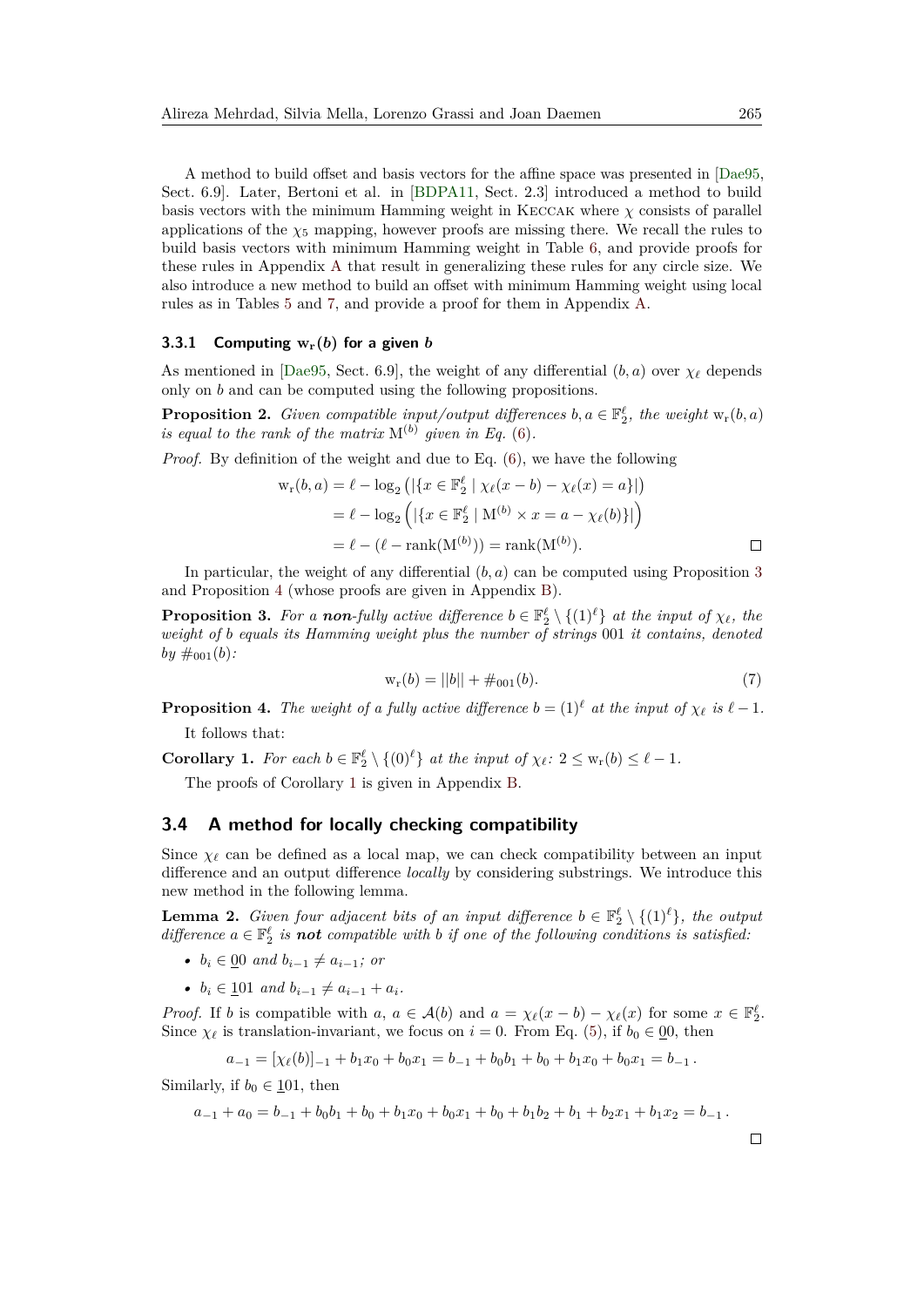**Invertibility.** As a direct consequence of Lemma [2](#page-12-3) and of other analogous results presented in Appendix [A,](#page-31-8) we have that the  $\chi_{\ell}$  function is **not** invertible if  $\ell$  is even.

**Lemma 3.** If  $\ell$  is an even integer, then there are four input differences *b* compatible with *output difference*  $a = (0)^{\ell}$ *, that is:* 

$$
(0)^{\ell}, \quad (10)^{\ell/2}, \quad (01)^{\ell/2}, \quad (1)^{\ell}. \tag{8}
$$

Such a result result can be easily verified by e.g. exploiting the formula for offset and basis vectors to build the affine spaces  $A(b)$  for such *b*'s presented in Appendix [A.](#page-31-8) It follows that for even  $\ell$  collisions exist and hence  $\chi_{\ell}$  is non-invertible. Based on Proposition [3,](#page-12-0) the minimum weight for having such collision is  $\ell/2$ .

# <span id="page-13-0"></span>**4** Differential properties of  $\chi^{-1}$

In this section we present three tools for dealing with the inverse of  $\chi$  in trail generation. The first one is useful in two-round trail core generation: an efficiently computable and reasonably tight score-at-*a* function. The other two are useful in backward extension: a method to compute the minimum reverse weight of a difference at the output of  $\chi$  and an algorithm to generate all input differences for a given output difference of  $\chi$  up to some weight.

A mapping  $\chi$  consists of  $\chi_{\ell}$  if it is single-circle and the parallel application of a number of  $\chi_\ell$  mappings otherwise. Therefore, the weight and minimum reverse weight of a state is simply that of its circles. Moreover, backward extension can be done at the level of the circles. Therefore, in this section we work at the level of  $\chi_{\ell}$ . We denote differences at the input of  $\chi_{\ell}$  by *b* and differences at its output as *a*.

We start this with the score-at-*a* function for  $\chi_{\ell}$  that we denote it as score<sub> $\chi$ </sub>−1(*a*). Let us call states  $a'$  that can be constructed from  $a$  by replacing passive bits with active bits *descendants of a*. Then, a function qualifies as a score-at-*a* function if it lower bounds for the minimum reverse weight of *a* and all its descendants.

**Definition 8** (descendants of an output difference *a*)**.** We denote the set of descendants of *a* by  $\text{desc}(a)$ .

$$
\mathsf{desc}(a) := \{a' \in \mathbb{F}_2^n \mid \forall i : (a'_i + 1) \cdot a_i = 0\}.
$$

Note that according to this definition  $a \in \text{desc}(a)$ .

**Definition 9** (Score-at-*a* function). A function  $f(a)$  that takes as input a difference pattern *a* and returns an integer qualifies as a *score-at-a* with respect to  $\chi_{\ell}$  if

$$
\forall a' \in \text{desc}(a) : f(a) \leq w_{\text{rev}}(a'), .
$$

We first define *dense* substrings and dense circular strings that we need in our descriptions.

**Definition 10** (Dense string)**.** We call a string *dense* if its leftmost bit and rightmost bit are both 1 and it does not contain string 00 as substring.

Examples of dense strings are 1*,* 11*,* 101*,* 111*,* 1101*,* 1011*,* 1111*, . . .*.

**Definition 11** (Dense circular string)**.** We call a circular string *dense* if it does not contain string 00 as substring, and non-dense otherwise.

Examples of circular dense strings are 01101 and 101010, while circular strings 1101001 and 010110 are non-dense.

We will first present our score-at-*a* for dense output differences of  $\chi_{\ell}$  and then for the more complicated case of non-dense output differences.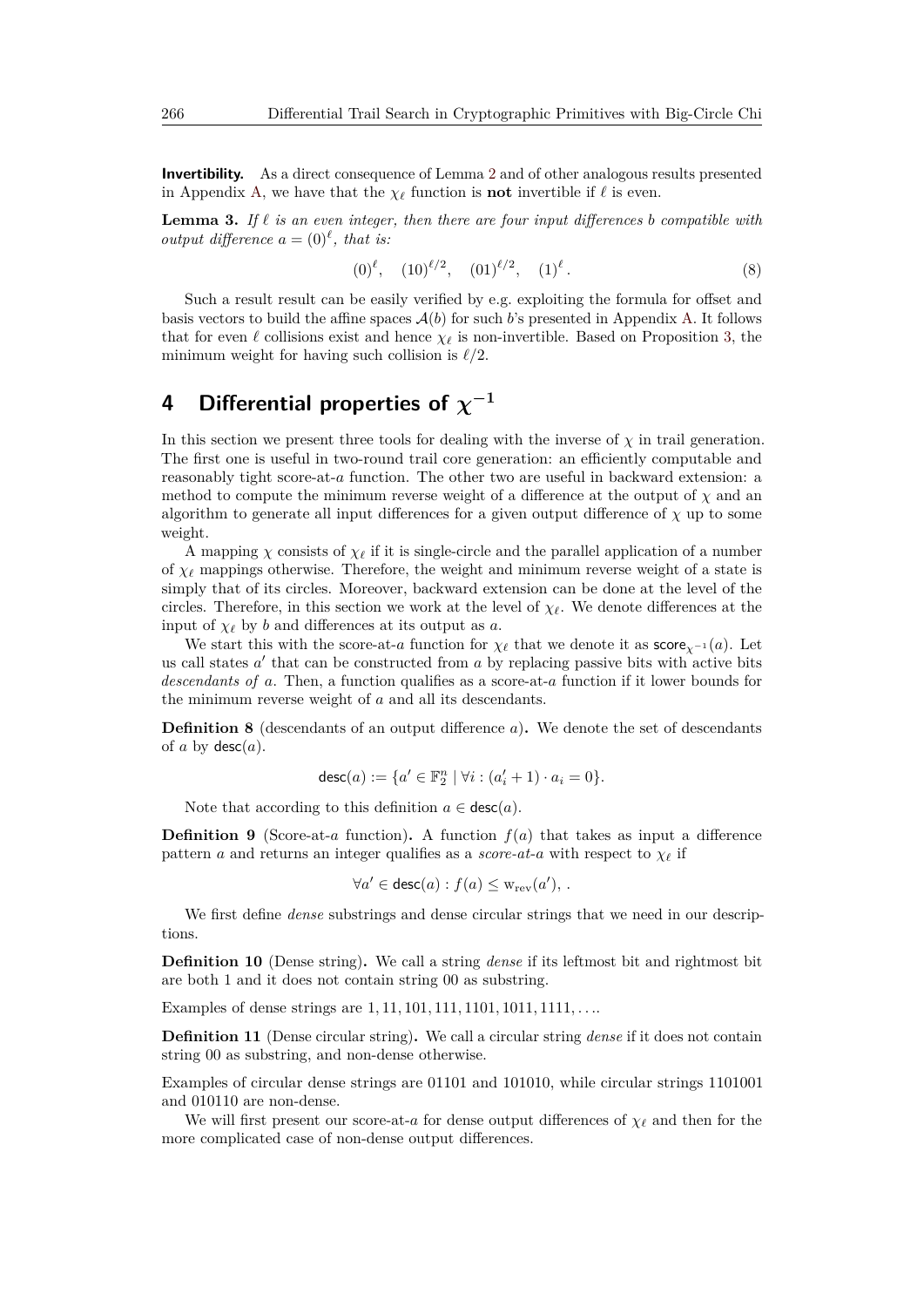### **4.1 Score-at-***a* for a dense output difference of  $\chi_{\ell}$

<span id="page-14-0"></span>**Lemma 4.** For a dense output difference a of  $\chi_{\ell}$ ,  $f(a) = \begin{bmatrix} \frac{\ell}{2} \end{bmatrix}$  qualifies as a score-at-a *function.*

*Proof.* Per definition, the minimum reverse weight of *a* is the minimum weight over all input differences *b* compatible with *a*. A compatible input difference *b* can have no substrings 0000 as it would give rise to a string 00 in *a* (see Lemma [2\)](#page-12-3) that contradicts the fact that *a* is dense.

So, any compatible *b* can be written as a concatenation of strings  $\in \{1, 01, 001, 0001\}$ . Each one of the substrings from {1*,* 01*,* 001*,* 0001} in *b* contributes to its weight: due to Proposition [3](#page-12-0) strings 1 and 01 contribute 1, while 001 and 0001 contribute 2.

The sum of the lengths of the substrings must match  $\ell$ . Let  $q_0, q_1, q_2, q_3$  denote the number of 1,01,001,0001 substrings in *b* and  $\mathbf{q} = (q_0, q_1, q_2, q_3)$ . The minimum reverse weight is upper bound by the following quantity:

$$
\min_{\mathbf{q} \text{ with } q_0 + 2q_1 + 3q_2 + 4q_3 = \ell} q_0 + q_1 + 2q_2 + 2q_3 =
$$
\n
$$
\min_{\mathbf{q} \text{ with } q_0 + 2q_1 + 3q_2 + 4q_3 = \ell} \frac{(q_0 + 2q_1 + 3q_2 + 4q_3) + q_0 + q_2}{2} = \min_{q_0, q_2} \frac{\ell + q_0 + q_2}{2}
$$

Clearly, the minimum is achieved by minimizing  $q_0 + q_2$ . This corresponds with forming *b* by as many possible 01 or 0001 strings that fit in  $\ell$  bits:

- for even  $\ell$  the weight is  $\ell/2$ , achieved by input differences solely consisting of strings 01 and 0001.
- for odd  $\ell$ , the weight is  $(\ell + 1)/2$ , achieved by input differences that have a single string 1 or 001 and all remaining strings 01 or 0001.

This proves that the minimum reverse weight of *a* is lower bound by  $\lceil \frac{\ell}{2} \rceil$ . Moreover, when adding active bits to a dense output difference it remains dense, and therefore  $\lceil \frac{\ell}{2} \rceil$  qualifies as a score-at-*a*.  $\Box$ 

### **4.2 Score-at-***a* for a non-dense output difference of  $\chi$ <sup></sup>

For non-dense differences we define a score-at-*a* function that makes use of a decomposition of *a* in dense strings interleaved with 0-runs of length at least 2. We call this the dense-string decomposition.

**Definition 12** (Dense-string decomposition)**.** The *dense-string decomposition* of a nondense circular string *s* is

$$
s = \tau^k (d_0 \, || \, (0)^{p_0} \, || \, d_1 \, || \, (0)^{p_1} \, || \, \dots || \, d_{\mu-1} \, || \, (0)^{p_{\mu-1}}).
$$

for the smallest offset  $k \in [0, \ell-1]$  and with  $d_i$  dense strings and  $p_i \geq 2$  for all  $i \in [0, \mu-1]$ .

We reserve the term *dense substring* for the dense strings  $d_i$  in the dense-string decomposition of an output difference *a* of  $\chi_{\ell}$ .

In this section we approach the construction and correctness proof of score*χ*−<sup>1</sup> (*a*) for non-dense strings in an incremental way. We first show a lower bound for score-at-*a* functions in the form of the minimum weight of input differences in a certain class defined by *a*: the *score-bounding input differences*. A score-bound input difference for *a* has for each dense substring in *a* a so-called *semi-dense* substring. We observe that the weight of semi-dense substrings can be split in a context-free *inherent* weight and a context-dependent *bonus* weight, and this leads to an intermediate non-tight score-at-*a* function based on the inherent weights only. We then analyze the relative positioning of semi-dense substrings

*.*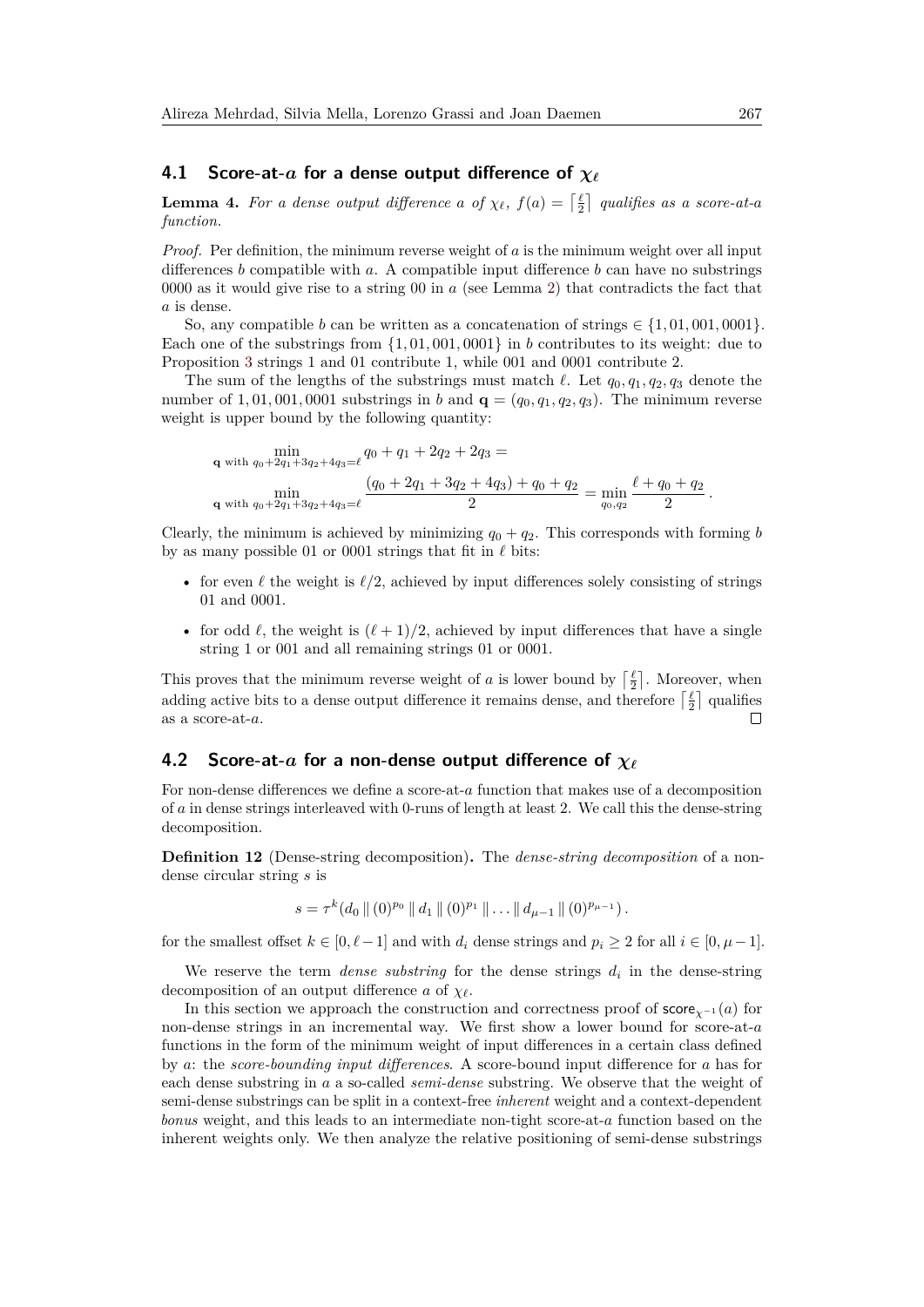in score-bounding input differences given the dense-string decomposition of *a*, and lower bound the contribution of the bonus weights, arriving at a tighter score-at-*a* function, that we call  $score_{\chi^{-1}}(a)$ .

Any input difference compatible with an output difference *a* or any of its descendants must satisfy the conditions stated in the following lemma.

<span id="page-15-0"></span>**Lemma 5.** *Let a be a non-dense output difference, then an input difference b compatible with a or with* any  $a' \in \text{desc}(a)$  *shall satisfy the following conditions. For each dense substring in a with l and r denoting the positions of its leftmost and rightmost bit respectively:*

- *1. b shall have at least one active bit in the interval*  $[l, l + 2]$ *,*
- 2. *b shall have at least one active bit in the interval*  $[r, r+2]$ *,*
- *3. b shall have no substrings* 0000 *in the interval*  $[l, r + 2]$ *.*

*We call a difference b that satisfies these three conditions a* score-bounding input difference *for output difference a.*

*Proof.* We prove each of the conditions separately:

- 1. If *b* has 000 in position  $[l, l + 2]$ , then  $a'_l = 0$ . Now,  $a_l$  is the leftmost bit of a dense string and is 1 and hence it follows  $a'_l = 1$ , so this is not possible.
- 2. If *b* has 000 in position  $[r, r+2]$ , then  $a'_r = 0$ . Now,  $a_r$  is the rightmost bit of a dense string and is 1 and hence it follows  $a'_r = 1$ , so this is not possible.
- 3. If *b* has 0000 in position  $[i, i + 3]$  then *a'* has 00 in position  $[i, i + 1]$  and so must *a*. A dense string has no 00 substrings so this cannot occur for  $i \in [l, r]$  and therefore the interval  $[l, r + 2]$  of *b* cannot have a substring 0000.

Score-bounding input differences have for each dense substring in *a* a substring that we call *semi-dense*.

**Definition 13** (Semi-dense string)**.** We call a string *semi-dense* if its leftmost bit and rightmost bit are both 1 and it does not contain string 0000 as substring.

Examples of semi-dense strings are 1*,* 11*,* 101*,* 111*,* 1101*,* 110001, but 100001 not.

**Corollary 2.** *Let b be a score-bounding input difference for a non-dense output difference a. Then for each dense substring in a in position* [*l, r*]*, there shall be a semi-dense string in b with leftmost bit in interval*  $[l, l + 2]$  *and rightmost bit in interval*  $[r, r + 2]$ *.* 

*Proof.* This follows immediately from Lemma [5](#page-15-0) with  $a' = a$ .

 $\Box$ 

The contribution of a semi-dense substring of a score-bounding input difference *b* to its weight is simply its Hamming weight plus the number of 001-strings it contains, plus 1 if there is a 00-string at its left. This possible 00-string at its left is not part of the semi-dense substring and hence depends on the context. However, the other part of the contribution can be computed from the semi-dense substring alone. We call that part its *inherent* weight and the contribution due to the 00-string at its left its *bonus* weight. We will now provide exact definitions.

**Definition 14** (Inherent and bonus weight of substrings)**.** The inherent weight of a substring of *b* is its Hamming weight plus the number of 001 strings it contains.

The bonus weight of a substring of *b* in position  $[l, r]$  is 1 if there is a string 001 in interval  $[l - 2, l + 1]$ .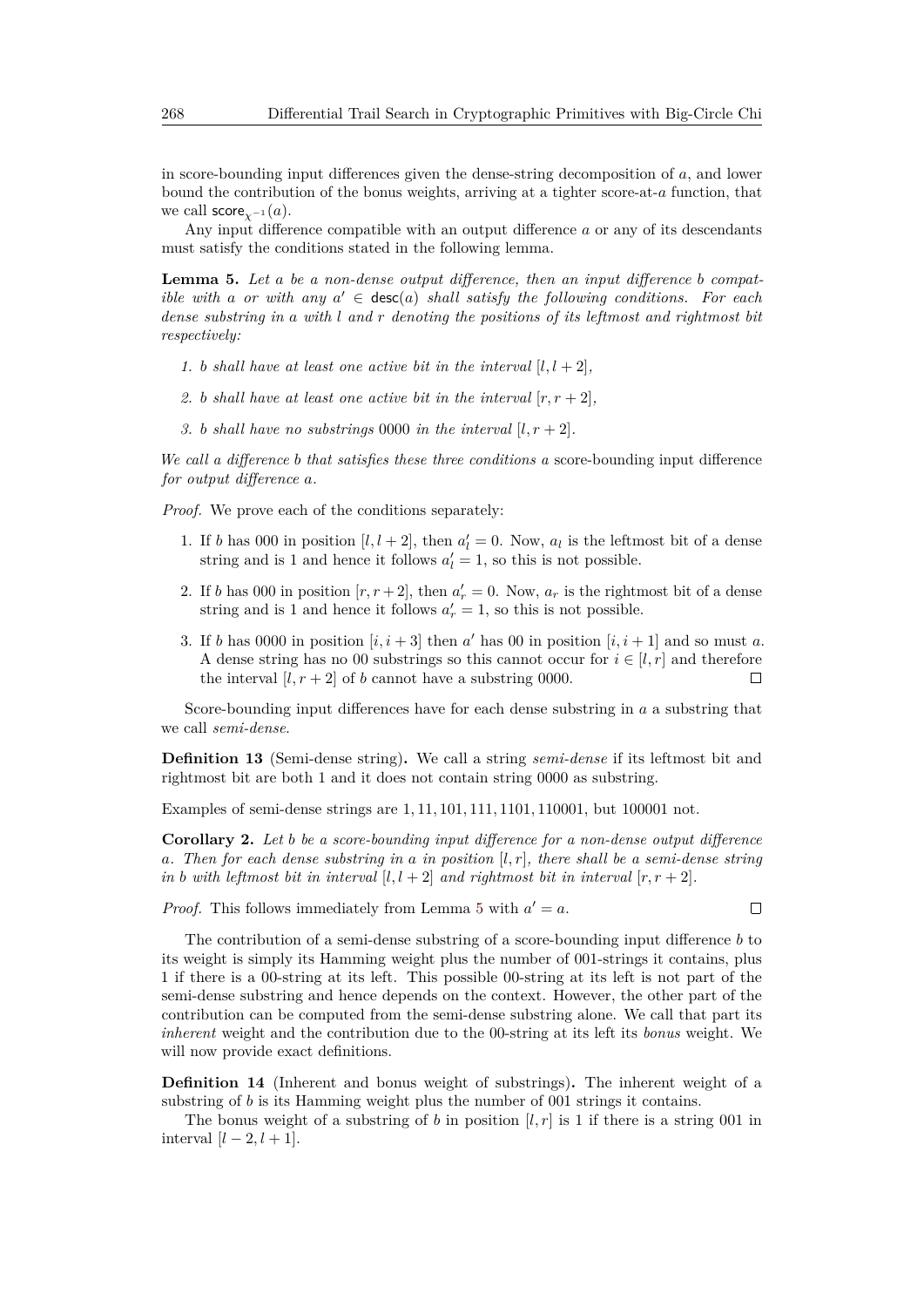**Lemma 6.** *The inherent weight of a semi-dense string of length n is lower bound by*  $(n/2) + 1$ .

*Proof.* A semi-dense string consists of the concatenation of strings  $\in \{1, 01, 001, 0001\}$ , where the leftmost substring is 1. The sum of the lengths of these strings must match *n*. Let  $q_0, q_1, q_2, q_3$  denote the number of 1,01,001,0001 substrings in *b* and **q** =  $(q_0, q_1, q_2, q_3)$ . The weight of a semi-dense string of length *n* is lower bound by:

**q** with  $q_0+2q_1+3q_2+4q_3=n$   $q_0+q_1+2q_2+2q_3=$ **q** with  $q_0+2q_1+3q_2+4q_3=n$  $(q_0 + 2q_1 + 3q_2 + 4q_3) + q_0 + q_2$  $\frac{1}{2} \frac{1}{2} \frac{q_3}{q_0} = \min_{q_0, q_2}$  $n + q_0 + q_2$  $\frac{10+92}{2}$ .

Clearly, the minimum is achieved by minimizing  $q_0 + q_2$ . As the semi-dense string starts with 1, we have  $q_0 \ge 1$ . If *n* is odd, we take  $q_0 = 1$  and  $q_2 = 0$  resulting in weight  $\frac{n+1}{2}$ . If *n* is even, either  $q_0 = 2$  and  $q_2 = 0$  or  $q_0 = 1$  and  $q_2 = 1$  and the weight is  $\frac{n}{2} + 1$ .  $\Box$ 

With the elements we now have we can already build a score-at-*a* function.

<span id="page-16-0"></span>**Corollary 3** (A loose score-at-*a*)**.** *The function for a non-dense output difference a that returns*  $\sum_i$  max  $\left(1, \left|\frac{|d_i|}{2}\right|\right)$  with the sum taken over the dense substrings  $d_i$  of a qualifies *as a score-at-a function.*

*Proof.* For a dense substring of length *n* in *a*, the corresponding semi-dense substring in a score-bounding input difference *b* has length between  $\max(1, n-2)$  and  $n+2$ . For  $n \leq 2$ , the semi-dense substrings with length 1 minimize the inherent weight: it is 1. For  $n > 2$ , the semi-dense substrings of length  $n-2$  have minimum inherent weight that is equal to  $\lfloor \frac{n}{2} \rfloor$ . Adding the inherent weights of the semi-dense substrings corresponding to all dense substrings of *a* gives the lower bound in the corollary.  $\Box$ 

From the function in Corollary [3](#page-16-0) we can build a tighter score function by taking into account the bonus weight of the semi-dense substrings in score-bounding input differences *b* corresponding to dense substrings in *a*.

<span id="page-16-2"></span>**Lemma 7.** *Consider a single-bit dense substring in a at position*  $l = r$ *). Then the corresponding semi-dense string in b has inherent weight* 1 *if it is one of the following three:*

- $\alpha$  *single* 1 *in position l*,
- *a single* 1 *in position*  $l + 1$ *,*
- *a single* 1 *in position*  $l + 2$ *.*

*All other semi-dense string choices have strictly higher inherent weight.*

*Proof.* The three conditions of Lemma [5](#page-15-0) reduce to a single condition, namely to have an active bit in the interval  $[l, l + 2]$ . The lowest inherent weight is 1 and that is only obtained for a single-bit semi-dense string.  $\Box$ 

<span id="page-16-1"></span>**Lemma 8.** *Consider a dense substring in a with even length n in position*  $[l, r(= l+n-1)]$ *. Then the corresponding semi-dense string in b has inherent weight n/*2 *if it is one of the following types:*

- *length*  $n-1$  *in position*  $[l+1,r]$ *,*
- *length*  $n 1$  *in position*  $[l + 2, r + 1]$ *.*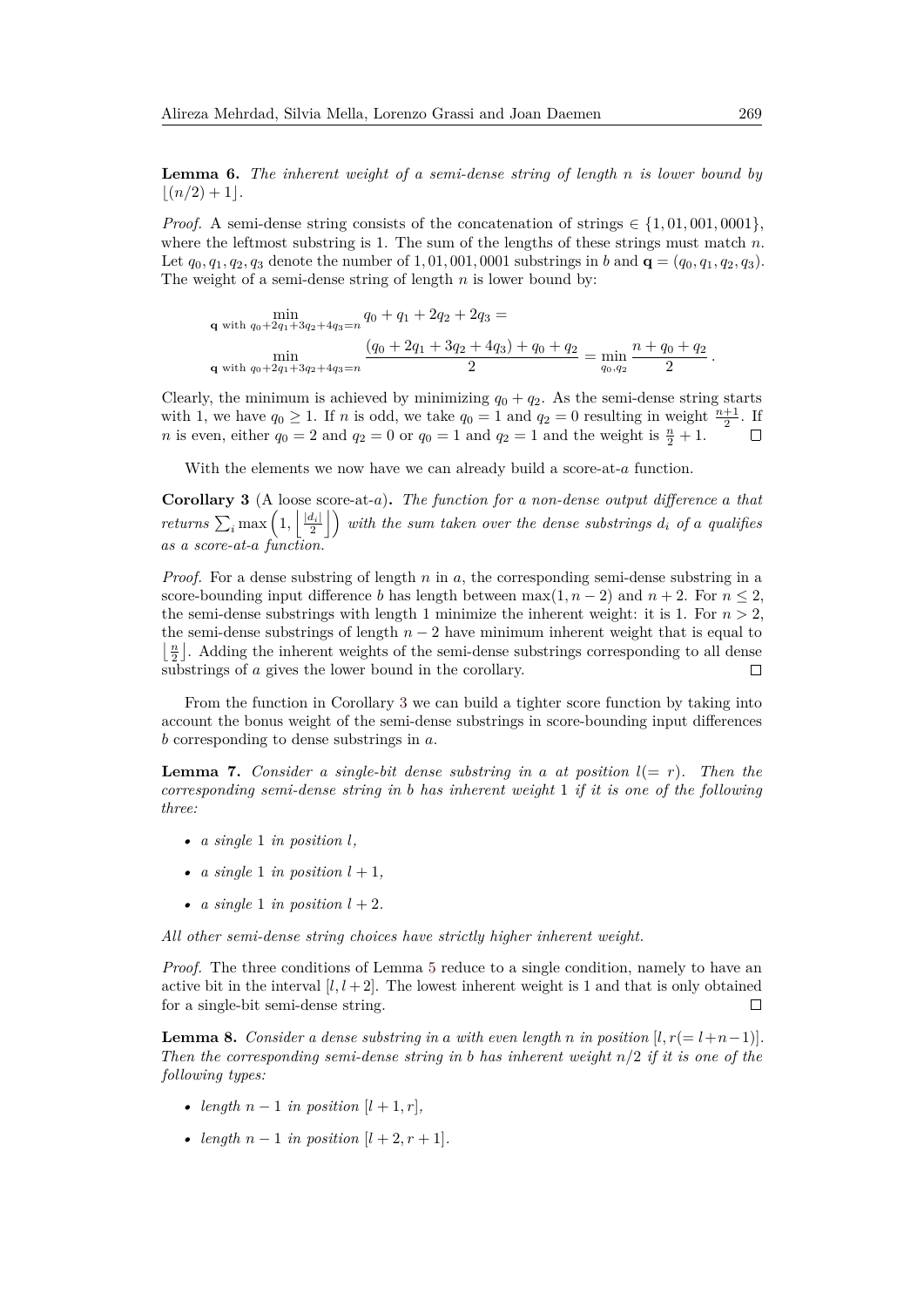• *length*  $n-2$  *in position*  $[l+2, r]$ *.* 

*All other semi-dense string choices have strictly higher inherent weight.*

*Proof.* Clearly all three types of strings satisfy the conditions of Lemma [5,](#page-15-0) so they are valid corresponding semi-dense strings. They are the only possible semi-dense strings with leftmost bit in interval  $[l, l + 2]$  and rightmost bit in interval  $[r, r + 2]$  that have length either  $n-1$  or  $n-2$  and hence having inherent weight  $n/2$ . The other two possible lengths are *n* and  $n+1$  and they have inherent weight  $n/2+1$ .  $\Box$ 

<span id="page-17-0"></span>**Lemma 9.** *Consider a dense substring in a with odd length*  $n > 1$  *in position* [*l, r*]*. Then the corresponding semi-dense string in b with inherent weight*  $(n-1)/2$  *is in position* [*l* + 2*, r*] *and so has length n* − 2*. All other semi-dense string choices have strictly higher inherent weight.*

*Proof.* Clearly a semi-dense string in position  $[l + 2, r]$  satisfies the conditions of Lemma [5](#page-15-0) so it is a valid corresponding semi-dense string. It is the only possible semi-dense string with leftmost bit in interval  $[l, l + 2]$  and rightmost bit in interval  $[r, r + 2]$  that has length  $n-2$  and hence has inherent weight  $(n-1)/2$ . The three other two possible lengths are  $n-1$ , *n* and  $n+1$  and they have inherent weight  $n/2$  and higher.  $\Box$ 

Using the previous three lemmas we can now tighten the score function by taking into account the bonus weight of each semi-dense string in score-bounding input difference *b* of an output difference *a*.

<span id="page-17-1"></span>**Lemma 10** (Bonus weights due to dense substrings longer than a single bit)**.** *A dense substring d<sup>i</sup> longer than 1 in a adds a bonus weight 1 on top of the minimum inherent weight to the score function if at least one of the following conditions are satisfied:*

- *1. d<sup>i</sup> has odd length,*
- *2. d<sup>i</sup> has* 000 *at its left,*
- *3. di*−<sup>1</sup> *is longer than 1.*

*Proof.* We prove the points of the lemma one by one:

- 1. From Lemma [9](#page-17-0) it follows that the only semi-dense string with inherent weight  $(n-1)/2$  has its leftmost bit in position  $l+2$ , so it has 00 in position  $[l, l+1]$ , implying a bonus bit.
- 2. From Lemma [9](#page-17-0) and Lemma [8](#page-16-1) it follows that for semi-dense strings with minimum inherent weight corresponding to dense substrings in *a* with length  $n > 1$  we have  $b_l = 0$ . The highest possible position of the rightmost bit of the semi-dense string corresponding to  $d_{i-1}$  is  $l-3+1$ , namely if  $d_{i-1}$  has length 1 and the 0-run at the left of  $d_i$  has length 3. Therefore *b* has 00 in position  $[l - 1, l]$ , implying a bonus bit.
- 3. Let the 0-run at the left of  $d_i$  have length 2, so the dense substring  $d_{i-1}$  has its rightmost bit in *l* − 3. The highest possible position of the rightmost bit of the semi-dense string corresponding to  $d_{i-1}$  is  $l-2$ , namely if  $d_{i-1}$  has even length. Therefore *b* has 00 in position  $[l - 1, l]$ , implying a bonus bit.  $\Box$

<span id="page-17-2"></span>**Lemma 11** (Bonus weights). A dense substring  $d_i = 1$  adds a bonus weight 1 on top of the *minimum inherent weight to the score function if at least one of the following conditions are satisfied:*

- *1. d<sup>i</sup> has* 0000 *at its left.*
- *2. d<sup>i</sup> has* 000 *at its left and di*−<sup>1</sup> *has even length*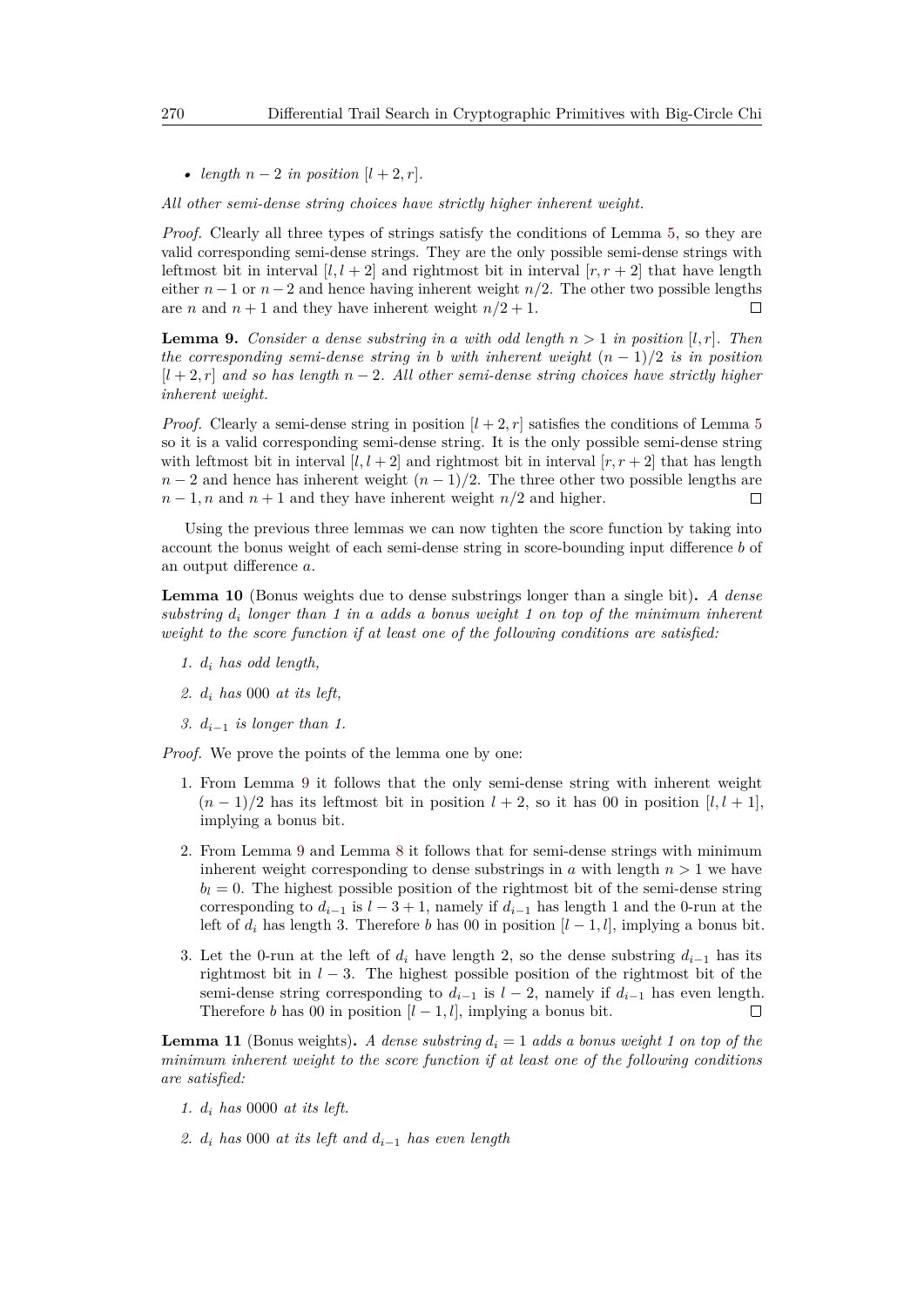*3. di*−<sup>1</sup> *has odd length and is longer than 1.*

*Proof.* In all 3 cases the highest possible position of the rightmost bit of the semi-dense string corresponding to  $d_{i-1}$  is  $l-3$ . Therefore *b* has 00 in position  $[l-2, l-1]$ , implying a bonus bit.  $\Box$ 

Taking into account these bonus weights gives a tighter score-at-*a* function, that we denote as score*χ*−<sup>1</sup> (*a*)r

<span id="page-18-0"></span>**Definition 15** (score<sub>*χ*−1</sub>(*a*)). Let *a* be an output difference of  $\chi$ *l*. If *a* is dense, score<sub>*χ*−1</sub>(*a*) =  $\lceil \frac{\ell}{2} \rceil$ . If *a* is non-dense, let *di* be the dense substrings of *a*. We have

$$
\mathsf{score}_{\chi^{-1}}(a) = \sum_i \left\lceil \frac{|d_i|}{2} \right\rceil + B_i \,,
$$

with  $B_i = 1$  if

- *d<sub>i</sub>* has even length and it has 000 at its left or  $d_{i-1}$  is longer than 1.
- $d_i = 1$  and it has at its left 0000, or 000 preceded by  $d_{i-1}$  of even length, or 00 preceded by  $d_{i-1}$  of odd length longer than 1.

and 0 otherwise.

**Proposition 5.** *The function* score<sub> $\chi$ −1</sub>(*a*) *defined in Definition* [15](#page-18-0) *qualifies as a score-at-a function.*

*Proof.* For dense *a*, the proposition follows directly from Lemma [4.](#page-14-0) For non-dense *a*, we look at the contribution of the three types of dense substrings to the score:

- A dense substring  $d_i$  in  $a$  of odd length different from 1 has inherent weight  $(|d_i| 1)/2$ due to Lemma [9](#page-17-0) and bonus weight 1 due to Lemma [10,](#page-17-1) resulting in  $\left[\frac{|d_i|}{2}\right]$ .
- A dense substring  $d_i$  in  $a$  of even length has inherent weight  $|d_i|/2$  due to Lemma [8.](#page-16-1) This corresponds to the contribution  $\left[\frac{|d_i|}{2}\right]$ . The value of  $B_i$  corresponds to the bonus weight that is 1 due to Lemma [10](#page-17-1) if it has 000 at its left or if  $d_{i-1}$  is longer than 1.
- A dense substring  $d_i = 1$  in  $a$  of length 1 has inherent weight 1 due to Lemma [7.](#page-16-2) This corresponds to the contribution  $\left[\frac{|d_i|}{2}\right]$ . The value of  $B_i$  corresponds to the bonus weight that is 1 due to Lemma [11](#page-17-2) if it has at its left 0000, or 000 preceded by *d*<sub>*i*−1</sub> of even length, or 00 preceded by  $d$ <sup>*i*−1</sup> of odd length longer than 1.  $\Box$

## **4.3** Computing  $w_{rev}(a)$  given non-dense a

In this section, we present a method for computing the exact value of  $w_{rev}(a)$  for a *non-dense* given difference at the output of  $\chi_{\ell}$ .

Regarding the case of *dense* string and since our main focus is big circles (namely,  $\ell \gg 1$  is a large value), the result provided in Lemma [4](#page-14-0) is sufficient for our goal. Indeed, we have  $w_{rev}(a) \geq \lceil \frac{\ell}{2} \rceil$ . Since we want to generate 2-round trail cores up to a target weight  $T_2$ , if this weight is smaller than  $\lceil \frac{\ell}{2} \rceil$  we can safely assume that this case cannot happen and the output difference contains at least a substring of two consecutive zeroes.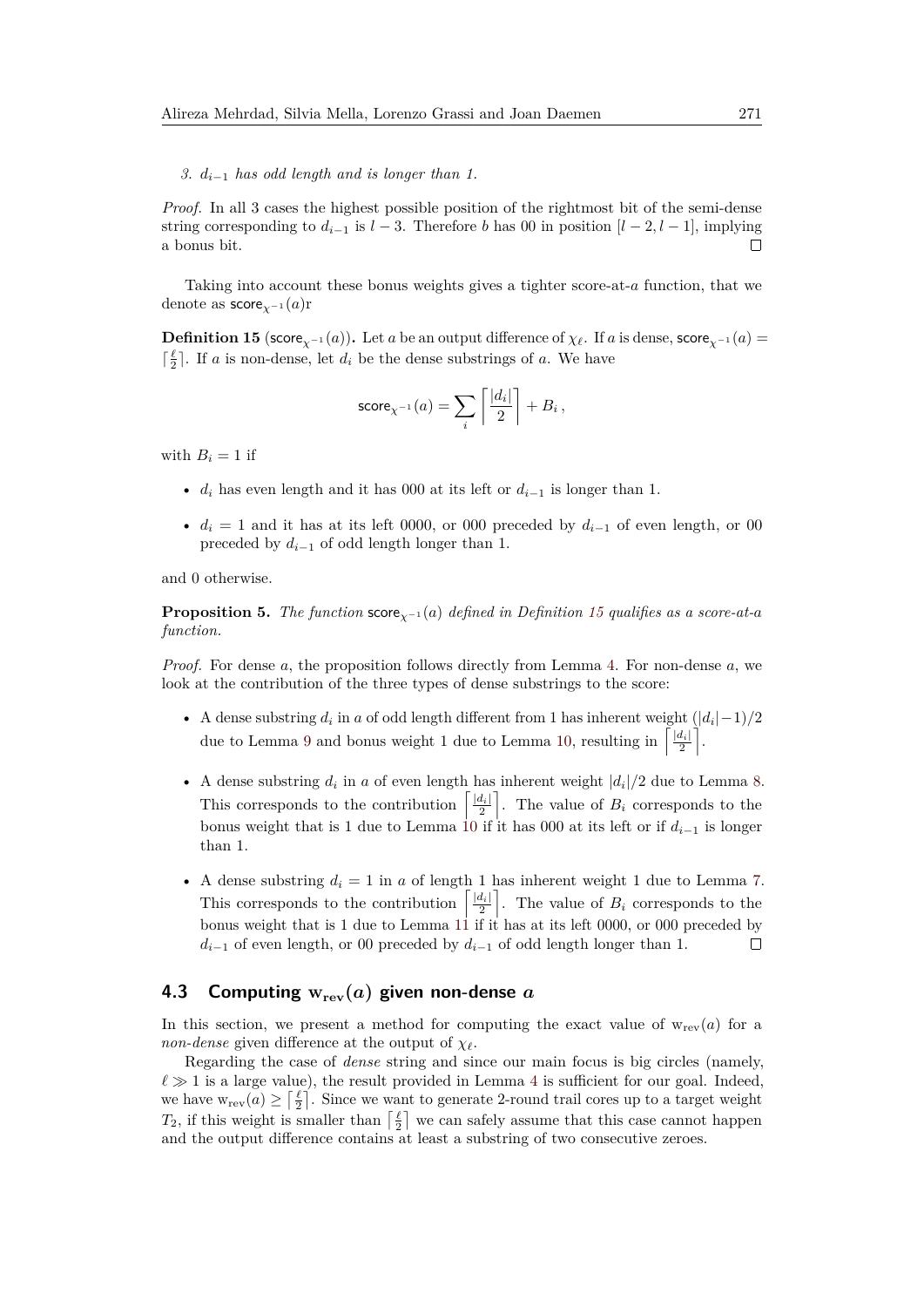<span id="page-19-0"></span>

**Figure 2:** Required bits at the input and output of  $\chi_\ell$  to set one bit of representative minimum input difference at  $b_5$ .

**The "representative minimum input difference".** Although it is possible that several input differences realize the minimum reverse weight for a given output difference, we limit ourselves to generate only one of them, that we call *representative minimum input difference*. Thus, given a *non-dense a*, the weight of its representative minimum input difference is the minimum reverse weight of *a*. We provide an algorithm that sets the value of one bit of the representative minimum input difference  $b_{i-1}$ , given the output difference and two bits of the representative minimum input difference, namely *b<sup>i</sup>* and  $b_{i+1}$ . Working iteratively, we can build the entire representative minimum input difference. As an example, Fig. [2](#page-19-0) represents the required bits of the representative minimum input difference *b* and output difference *a* to set  $b_5$ .

**Algorithm for generating the "representative minimum input difference".** Our algorithm first determines two adjacent bits of *b* and then the remaining bits in an iterative fashion. A pseudo-code of this algorithm is given in Algorithm [2.](#page-21-1)

Since we assume *a* is not dense, then there is a 0-run of length at least 2 in *a*. W.l.o.g., we assume that the 0-run of length more than 1 start at position *i*, namely  $a_i \in 00$ . We consider the four possible cases for  $b_i || b_{i+1}$ , namely  $b_i \in \{0, 0, 1, 10, 11\}$ . For each one of these cases, the algorithm generates all the other bits of the input differences iteratively, using the rules that are described in Proposition [6.](#page-19-1) Given these four input differences corresponding to the cases  $b_i \in \{0, 0, 0, 1, 10, 11\}$ , the compatible one with the lowest weight is the representative minimum input difference.

<span id="page-19-1"></span>**Proposition 6.** Let  $a \in \mathbb{F}_2^{\ell} \setminus \{0\}$  be a non-dense output difference of  $\chi_{\ell}$ . Let's denote by *b the "representative minimum input difference". For each*  $i \in \{0, 1, \ldots, n-1\}$ *, given a* and  $b_i || b_{i+1} \in \mathbb{F}_2^2$  two adjacent bits of the representative minimum input difference:

- $b_{i-1} \leftarrow 1$  *if one of the following conditions is satisfied:* 
	- *1.*  $b_i \in 00$  *and*  $a_i \in 1$ *<del>* $\times$ *</del>,*
	- *2.*  $b_i \in \{01 \text{ and } a_i \in 111 \star 1\}$
	- *3.*  $b_i \in \{10 \text{ and } a_i \in 00(10)^m \star \{10, \text{ where } m = 2m' + 1, \}$
	- *4.*  $b_i \in 01$  *and*  $a_i \in \{0(01)^m1\star1, 00(10)^m0\star1\}$ *, where*  $m = 2m' + 1$ *;*
- *in all other cases:*  $b_{i-1} \leftarrow 0$ .

*Proof.* We assume  $i = 0$  and prove that  $b_{-1} = 1$  minimizes the weight when one of the listed conditions is satisfied. But, the proof can be generalized for any *i* since  $\chi$ <sup>*'*</sup> is translation-invariant. To minimize the weight of the input difference, the sum of the number of (001)-strings and the Hamming weight should be minimized. We analyze the conditions separately and use Lemma [2](#page-12-3) to check compatibility.

1. Here,  $b_{-1} = a_{-1} = 1$  because otherwise, the input and output are incompatible.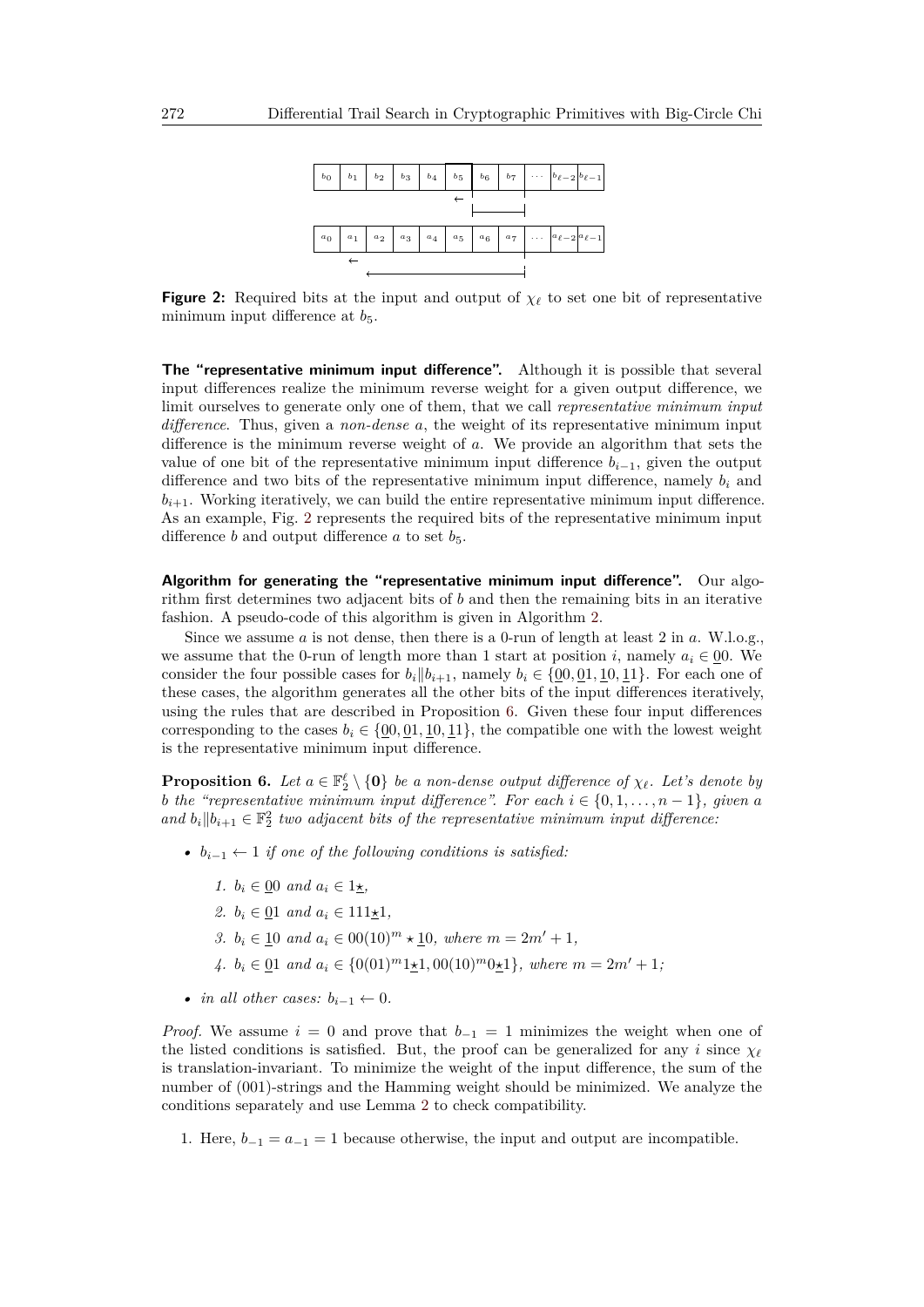- 2. If  $b_0 \in \underline{0}1$  and  $a_0 \in 111\pm 1$ , then to affect active bit at  $a_{-3}$ , at least one bit in the interval [−3*,* −1] of the input must be active. Hence, we have three sub-cases:
	- (a) if  $b_0 \in 10001$ , then the input is not compatible with the output because  $b_{-2} \neq a_{-2}$ ;
	- (b) if  $b_0 \in 1001$ , then *b* can be compatible with the output, and this 4-bit part of *b* weighs 3;
	- (c) if  $b_0 \in \star 101$ , then the input can be compatible with the output, and this 4-bit part of *b* weighs at most 3 but it can weigh 2.

Therefore, setting  $b_{-1}$  to 1 is the best choice.

- 3. We start by proving the result for  $m' = 0$ , and then we prove it for a generic m'.
	- Case  $m' = 0$ : then  $b_0 \in \mathbf{10}$  and  $a_0 = 0010 \star \mathbf{10}$ . To affect the active bit at  $a_{-3}$ we need to have at least one active bit in the interval [−3*,* −1]. In order to prove this case, we need to consider 7 bits of the input then, we have three sub-cases:
		- (a) if  $b_0 \in \star \star 10010$ , then the input can be compatible with the output, and this 7-bit part of *b* weighs at least 4;
		- (b) if  $b_0 \in \star \star \star 10\underline{1}0$ , then in case of  $a_0 = 00101\underline{1}0$ , *b* is not compatible with the output, and in case of  $a_0 = 0010010$  this 7-bit part of *b* weighs at least 3;
		- (c) if  $b_0 \in \star \star \star \star 110$ , then the input can be compatible with the output, and this 7-bit part of *b* weighs at least 3;

In order to cover both  $a_0 = 0010110$  and  $a_0 = 0010010$  and have the minimum possible weight,  $b_{-1} = 1$  is the best choice.

• More generally, assume  $b'_{-1} = 1$  minimizes the weight when  $a'_0 \in 00(10)^{2m'+1} \star \underline{1}0$ , then we prove  $b_{-1} = 1$  minimizes the weight when  $a_0 \in 00(10)^{2(m'+1)+1} \star \underline{1}0$ . In the case of  $a_0 \n∈ 00(10)^{2m'+3} \nless 10$ , the two passive bits at positions  $-4m'-9$ and  $-4m' - 8$  do not influence our analysis. Therefore, we represent this difference as  $a_0 \in xx(10)^{2m'+3} \star 10$  when bits that do not play any role in our analyse are denoted by x's. To affect the leftmost active bit at  $a_{-4m'-7}$ , there should be at least one active bit in the interval  $[-4m' - 7, -4m' - 5]$ . Just like previous case, we have 3 sub-cases and among them  $b_{-4m'-5} = 1$  minimizes the weight.

An active bit at  $b_{-4m'-5}$  affects both active bits at  $a_{-4m'-7}$  and  $a_{-4m'-5}$  then, we have  $a_0 \in \frac{\text{xxxx0}(10)^{2m'+1} \times 10}{\text{. Since x's do not play any role in our analyse}}$ we can consider them as passive bits.

Based on our assumption,  $b'_{-1} = 1$  minimizes the weight when  $a'_0 \in 00(10)^{2m'+1} \star$ 10. Therefore,  $b_{-1} = 1$  minimizes the weight in this case.

4. The conditions can be analyzed in the same way as case 3.

As adding active bits cannot decrease the weight, this proves the proposition.

 $\Box$ 

<span id="page-20-0"></span>**Special Case: 0-run with length at least 4.** In the case in which *a* has a 0-run of length 4 or more, then we can speed up the construction of the representative minimum input difference. Indeed, in such a case, we can fix the bits of *b* that correspond to the 0-run of length more than 3 in *a* to zero, as we are going to prove in the Lemma [12.](#page-20-0) Therefore, we can immediately fix the value of some parts of the representative minimum input difference and furthermore, instead of considering 4 different cases ( $b_i \in \{0, 0, 1, 10, 11\}$ ), we only have one case.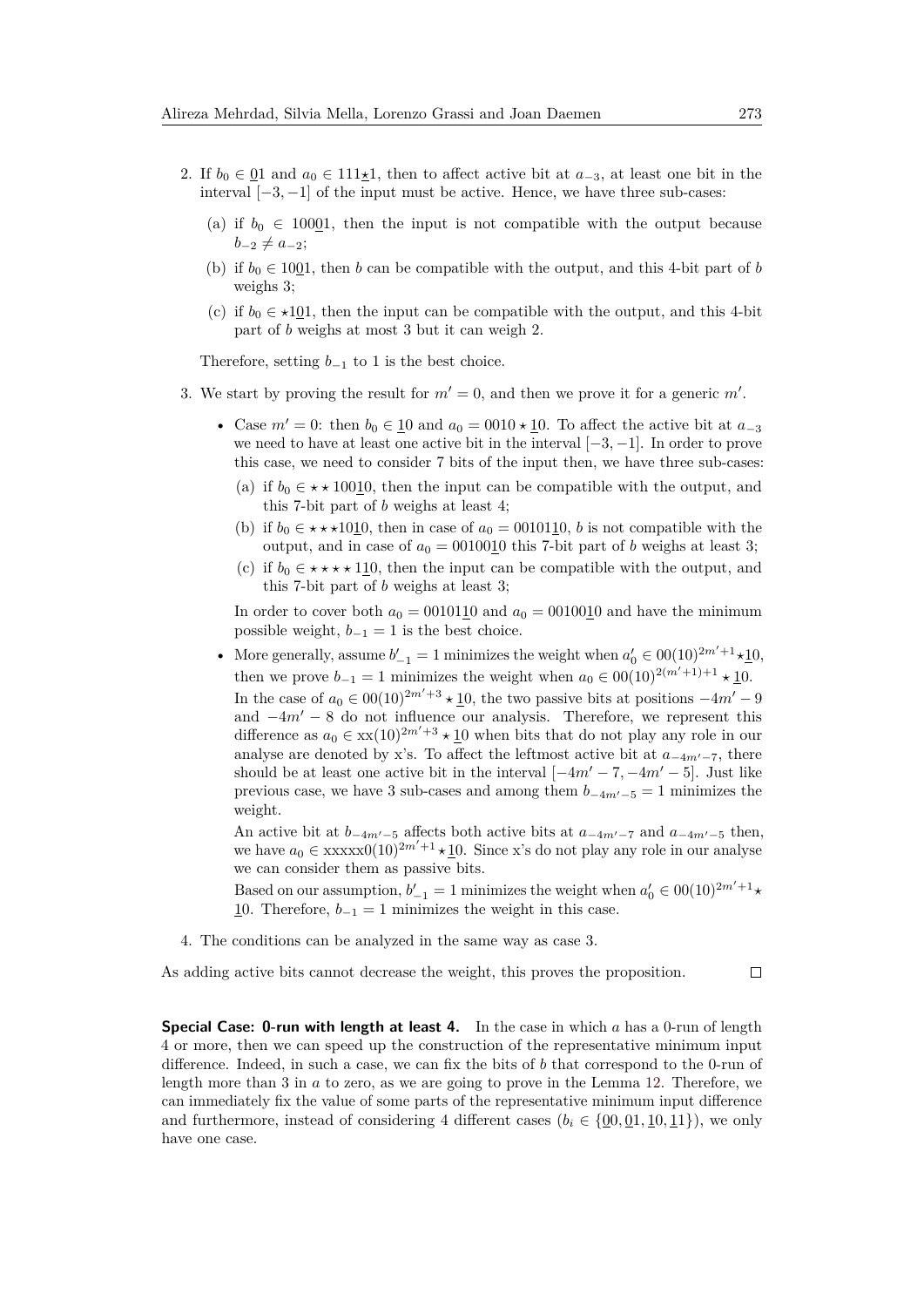<span id="page-21-1"></span>**Algorithm 2** Generating the representative minimum input difference for a given output.

**Input:** A non-dense output difference  $a \in \mathbb{F}_2^{\ell}$ **Output:** The representative minimum input difference  $b \in \mathbb{F}_2^{\ell}$ **if** ( $\exists j$  s. t.  $a_j \in \{0000\}$  then  $b_j \|b_{j+1}\|b_{j+2}\|b_{j+3} = 0000$ **for all**  $i = (j) \to (0) \& (n-1) \to (j+5)$  **do if**  $(a_i \& b_i)$  satisfies one of the conditions in Proposition [6\)](#page-19-1) **then**  $b_{i-1} \leftarrow 1$ **else**  $b_{i-1}$  ← 0 **return** *b* **else if** ( $\exists j$  s. t.  $a_j$  ∈ <u>0</u>0) **then**  $b_j^{(0)} \|b_{j+1}^{(0)} = 00, b_j^{(1)} \|b_{j+1}^{(1)} = 01, b_j^{(2)} \|b_{j+1}^{(2)} = 10, b_j^{(3)} \|b_{j+1}^{(3)} = 11$ **for all**  $k = 0 \rightarrow 3$  **do for all**  $i = (j) \to (0) \& (n-1) \to (j+3)$  **do if**  $(a_i \& b_i$  satisfies one of the conditions in Proposition [6\)](#page-19-1) **then**  $b_{i-1}^{(k)} \leftarrow 1$ **else**  $b_{i-1}^{(k)} \leftarrow 0$ **if**  $(b^{(k)}$  is compatible with *a* and  $w_r(b^{(k)})$  is the minimum) **then**  ${\bf return} \; b^{(k)}$ 

**Lemma 12.** Let a be an output difference of  $\chi_\ell$  that has a 0-run with length 4 or more. *Then, a compatible input difference b with minimum reverse weight has a* 0*-run of the same length in the same position as the one in a.*

*Proof.* Since  $\chi_{\ell}$  is translation-invariant, let's assume the 0-run is in  $[0, m]$  with  $3 \leq m < \ell$ . In order to minimize the weight, we have to find the compatible difference that minimizes the sum of Hamming weight and  $\#_{001}$ . To this end, we aim to minimize  $\#_{001}$  in compatible differences with minimum Hamming weight.

According to the definition of  $\chi_{\ell}$ , each bit in the input difference  $b_i$  affects three bits of the output, namely in the interval  $[i - 2, i]$ . Therefore, having active bits at the input in the interval  $[2, m]$  only affects bits of the output in the interval  $[0, m]$ . Since there is no active bit in the interval  $[0, m]$  of the output, we put zero-string in the interval  $[2, m]$  of the input difference to minimize its Hamming weight. In this case and when  $3 \leq m$ , having active bit(s) at  $b_0$  or  $b_1$  makes the input incompatible with the output (see Lemma [2\)](#page-12-3). So, we set  $b_0||b_1 = 00$  that implies the interval  $[0, m]$  of the input is fully passive.  $\Box$ 

**Verification.** We experimentally verified the rules provided in Proposition [6](#page-19-1) for all nondense output differences of  $\chi_{\ell}$  when  $3 \leq \ell \leq 22$ .

### <span id="page-21-0"></span>**4.4 Generating all input differences of** *χ`* **given its output difference**

Using a similar method as in Section [2.4.2,](#page-8-1) we show how to generate all input difference of *χ* up to a target weight for a given output difference *a*. Since  $\chi_{\ell}$  acts on each circle independently, the total weight over  $\chi$  is given by the sum of the weight of each circle. Therefore, we work at the level of  $\chi$ <sup>*i*</sup>. The algorithm generates a tree where each node of the tree represents an input difference of  $\chi_{\ell}$ .

The algorithm starts from the root node that is a fully passive input difference  $(b = (0)^\ell)$ . The algorithm iteratively applies the function  $next()$  (Algorithm [1\)](#page-8-0) to visit the next node in the tree. Let us denote by  $b_t$  the active bit of b with the smallest index, so t represents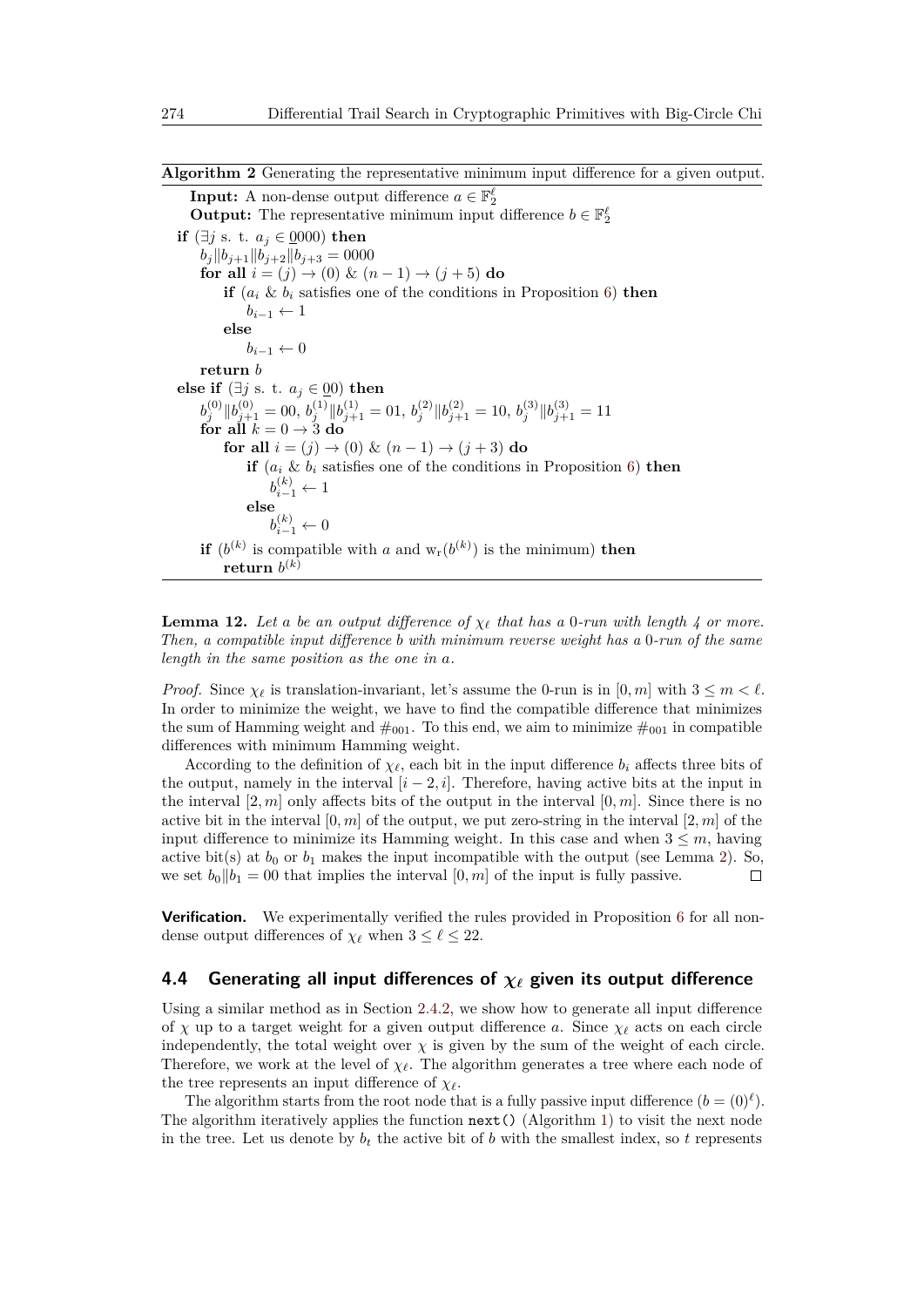the position of its leftmost active bit. Then, the three functions used during the search are defined as follows:

- **toFirstChild()** adds an active bit in  $b_{t-1}$  if  $t > 0$ , and returns true. It returns false if  $t = 0$ . When the current node is empty, it adds one active bit at position  $\ell - 1$ .
- **toSibling()** moves leftmost active bit of input difference by one position to the left  $(b_t \rightarrow b_{t-1})$ , if  $t > 0$ . If  $t = 0$  it returns false and true otherwise.
- **toParent()** removes the leftmost bit. It returns false if the result is an empty input difference and true otherwise.

The search ends by returning false.

Here, additional conditions consist of verifying that the weight of the input difference does not exceed the target weight, and checking compatibility of the input and output. Since the interval  $[t, \ell - 1]$  of *b* is known in each node, using local compatibility rules given in Lemma [2,](#page-12-3) it is possible to check compatibility once the value of the input difference bit at the interval  $[\ell - 3, \ell - 1]$  is fixed. That is due to the fact that the provided rules check the compatibility of bit  $b_{i-1}$  with the output given bits at the interval [*i, i* + 2] of *b*. Hence, after setting 3 bits of the input of  $\chi_{\ell}$ , once we add a new bit, we can check compatibility since the interval  $[t, \ell - 1]$  is known.

## <span id="page-22-0"></span>**5 Differential trail search in SUBTERRANEAN**

We applied the techniques presented in Sections [2](#page-4-1) to [4](#page-13-0) to perform differential trail search in SUBTERRANEAN. We report on the bounds on the weight of differential trails in Table [1](#page-4-0) for different number of rounds. In this section, we first provide details about SUBTERRANEAN and then, we explain how we achieved the results of Table [1.](#page-4-0)

### **5.1 The round function R in SUBTERRANEAN**

The round function  $R$  in SUBTERRANEAN operates on a 257-bit state and consists of four steps:  $R = \pi \circ \theta \circ \iota \circ \chi$ , where  $\chi$  is the only non-linear mapping. For each  $0 \leq i < 257$  we have:

$$
\chi: s_i \leftarrow s_i + (s_{i+1} + 1) \cdot s_{i+2} ,\n\iota: s_0 \leftarrow s_0 + 1 ,\n\theta: s_i \leftarrow s_i + s_{i+3} + s_{i+8} ,\n\pi: s_i \leftarrow s_{12} .,
$$

with indices taken modulo  $257$ . Fig. [3](#page-23-0) illustrates the round function of SUBTERRANEAN and the steps to compute a single bit *s*<sup>92</sup> at the output of the round function. The SUBTERRANEAN 2.0 cipher suite consists of 3 primitives: an extendable output function (XOF) Subterranean-XOF, a deck function Subterranean-Deck and a session authenticated encryption scheme SUBTERRANEAN-SAE. The former two have 8 blank rounds between the absorbing and the squeezing phases and the latter has 8 blank rounds after the loading of the session diversifier and before the generation of each tag. The rationale is that it is assumed to be infeasible to exploit difference propagation over 8 or more rounds.

#### **5.2 Tree-search in SUBTERRANEAN**

We define a unit as a single active bit at *a* and we denote it by its index position in the state. Units are ordered by the order relation over natural numbers. Let  $i_k \in \{0, 1, \ldots, n-1\}$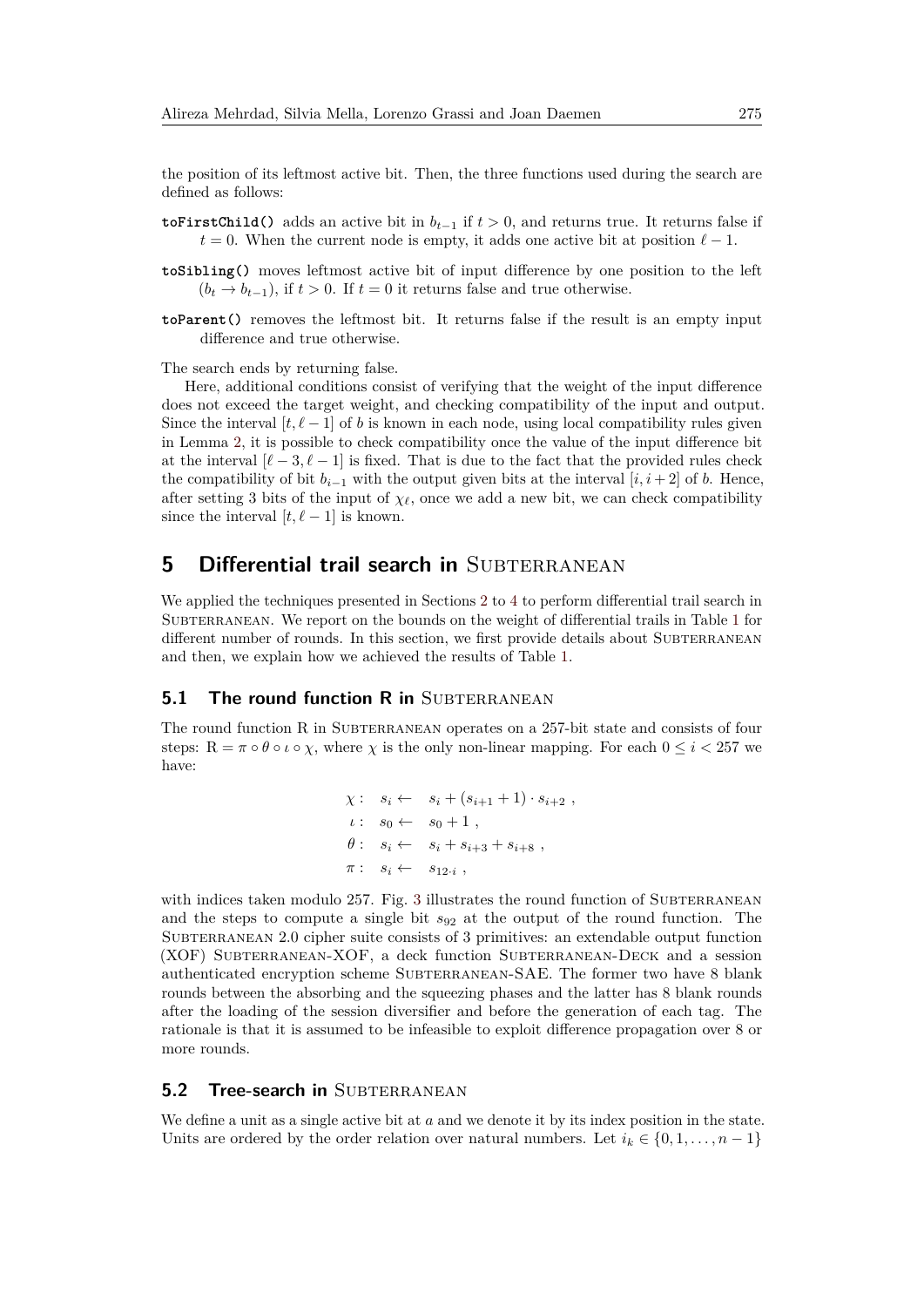<span id="page-23-0"></span>

**Figure 3:** SUBTERRANEAN round function.

denote the position of an active bit at  $a, i.e., a_{i_k} = 1$ . Given a difference pattern  $a$ , its *unit list* is the ordered list  $[i_1, i_2, \ldots, i_j]$ , where  $a_{i_k} = 1$  if and only if  $k \in \{1, \ldots, j\}$  and *i*<sup>*k*</sup>  $\lt i_{k+1}$  ∀*k* ∈ {1, . . . *, j* − 1}.

#### <span id="page-23-1"></span>**5.2.1 Translation-invariance and canonicity**

The round function of many cryptographic primitives exhibits translation symmetry if we make abstraction of round key or round constant addition. For example, in AES the state is a 4-by-4 array of bytes and the unkeyed round function is invariant under any (cyclic) translation of the array in the plane [\[DR02\]](#page-30-0). Similarly, in Keccak-f[1600] the state is an 5-by-5-by-64 array of bits and the round function with round constant addition removed is invariant under any of the 64 (cyclic) translations in the direction of the *z*-axis [\[BDPA11\]](#page-29-6). The state of Ascon is a 5-by-64 array of bits and the round function with round constant addition removed is invariant under any of the 64 (cyclic) translation in the direction of the *x*-axis [\[DEMS14\]](#page-30-13). In all cases the set of translations that the round function is invariant to forms a group and we denote it as  $\mathcal{T}$ .

This translation-invariance is inherited by trails and trail cores and for instance in each trail core *Q*˜ in Keccak-f[1600] there are 63 other trails that just consist of translated versions of the difference patterns in  $\tilde{Q}$ . Translation invariance naturally partitions the state space in classes where two states *a* and *a'* are in the same class if and only if  $\exists \tau \in \mathcal{T} : a' = \tau(a)$ .

When generating 2-round trail cores, one wishes to avoid double work to only consider one pattern *a* per equivalence class. With this purpose we appoint a unique representative per class that we call *canonical* and we will only consider 2-round trail cores where *a* is canonical. When using  $\chi$  as a non-linear layer, it makes sense to have a round function with some form of translation-invariance and therefore it makes sense to make use of canonicity.

In [\[MDA17\]](#page-31-2) canonicity has been defined at the level of the unit lists. A unit is a bit pattern in the state and therefore can be translated. Similarly, a unit list is a set of units and its translation is just the set of all units translated. Equivalence of unit lists with respect to translation is therefore defined as follows:

**Definition 16** (Translation-equivalence of unit lists). Two unit lists  $U = [u_1, u_2, \dots u_j]$ and  $U' = [u'_1, u'_2, \dots u'_j]$  are equivalent with respect to  $\mathcal T$  if and only if  $\exists \tau \in \mathcal T : U' = \tau(U)$ .

Clearly, two unit lists can only be translation-equivalent if they have the same number of units. Moreover, if two unit lists corresponding to a given state are translation-equivalent, the differences *a* they encode are translation-equivalent. On the other hand, it is not immediate that equivalence of differences  $a$  and  $a'$  implies equivalence of corresponding unit lists. This requires the definition of unit lists that is symmetric in  $\tau$ : if *u* is a valid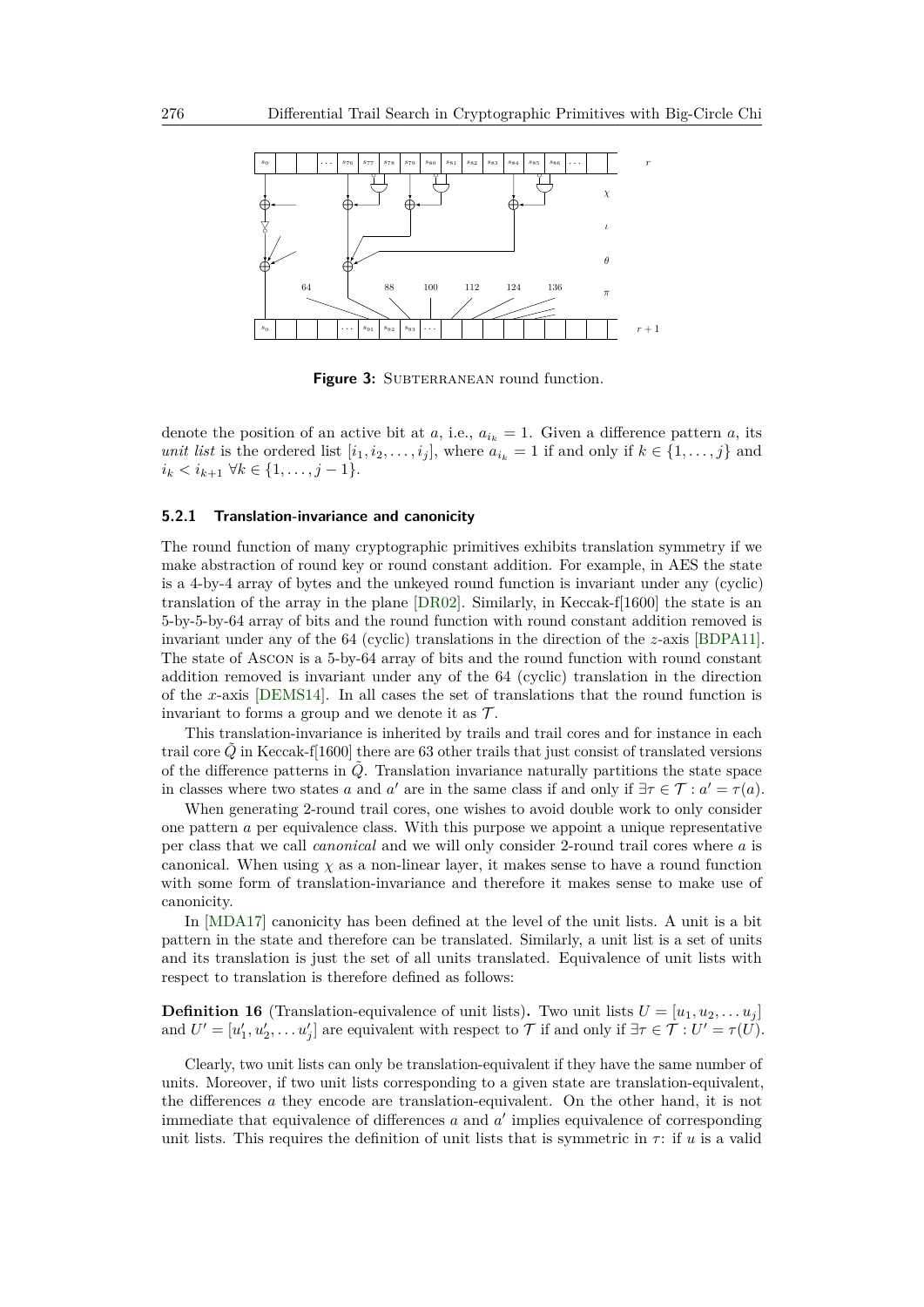unit, then  $\tau(u)$  is a valid unit for all  $\tau \in \mathcal{T}$ . This requirement was not made explicit in [\[MDA17\]](#page-31-2) but is satisfied by the definition of units in that paper and follow-up work.

To define the canonicity of a unit list, Mella et al. define an order relation among unit lists and define the canonical unit list to be the smallest within its equivalence class. This order relation is simply *lexicographical order*: comparing the unit lists starting from the smallest units and the first units they differ in determine the order.

**Definition 17** (Lexicographical order of unit lists)**.** [\[MDA17,](#page-31-2) Sect. 3.2] Given two unit lists  $U = [u_1, u_2, \dots u_j]$  and  $U' = [u'_1, u'_2, \dots u'_j]$  in the same equivalence class, we say that  $U \leq U'$  if  $\exists k \leq j$  s. t.  $u_k \leq u'_k$  and  $u_m = u'_m$   $\forall m < k$ .

They proved that with this order relation, the parent of a canonical unit list is a canonical unit list in [\[MDA17,](#page-31-2) Lemma 1].

We define canonical unit lists as follows.

**Definition 18** (Canonicity). A unit list is canonical if it is the smallest in its equivalence class with respect to some order relation defined on unit lists.

Hence, when traversing the tree of 2-round trail cores, once we encounter a node that is non-canonical, we can prune it and all its descendants.

#### **5.2.2 Canonicity in SUBTERRANEAN**

In SUBTERRANEAN, all steps are translation-invariant except  $\pi$ . However, the analysis given in Section [5.2.1](#page-23-1) is still valid.

Let  $\tilde{Q}_2 = \xrightarrow{\chi} a \xrightarrow{\lambda} b \xrightarrow{\chi} be$  a 2-round trail core. Then, by translating the position of active bits at *a* by a certain offset *x*, the position of active bits at *b* shifts by 150*x*. As a simple example, consider a 2-round trail core with only one active bit at  $a_0$ . After  $\lambda$  there will be three active bits, namely  $b_0$ ,  $b_{64}$  and  $b_{85}$ . If we translate the position of the active bit by one, i.e. we move it to  $a_1$ , then the three active bits after  $\lambda$  will be at  $b_{150}$ ,  $b_{214}$  and *b*235. The last three active bits at *b* are just translated version of the first three active bits but with offset  $1 \times 150$ . Since the  $\chi_{\ell}$  map is translation-invariant, these two trail cores are equivalent. As a result, in our tree search we can consider them in an equivalence class.

Notice that in this case, the number of unit lists in each equivalence class is 257, that is the size of the state in SUBTERRANEAN. Thus, considering only one unit list among all the 257 in each class significantly reduces the search space.

#### **5.2.3 Traversing the tree in SUBTERRANEAN**

We call the first unit of a unit list  $[i_1, i_2, \ldots, i_j]$  the *tail* bit and denote it by  $t = i_1$ , and the last unit of it the *head* bit and denote it by  $h = i_j$ . Then, the three functions used in Algorithm [1](#page-8-0) during the search are defined as follows:

- **toFirstChild()** adds an active bit in  $a_{h+1}$  if  $h < \ell 1$ , and returns true. If  $h = \ell 1$ , then it returns false.
- **toSibling()** moves head bit of the unit list by one position to the right  $(a_h \rightarrow a_{h+1})$ , if  $h < \ell - 1$ . If  $h = \ell - 1$  it returns false, true otherwise.
- **toParent()** removes the head bit. If this results in an empty unit list it returns false and true otherwise.

Here, additional conditions consist of canonicity check and whether the score is in budget.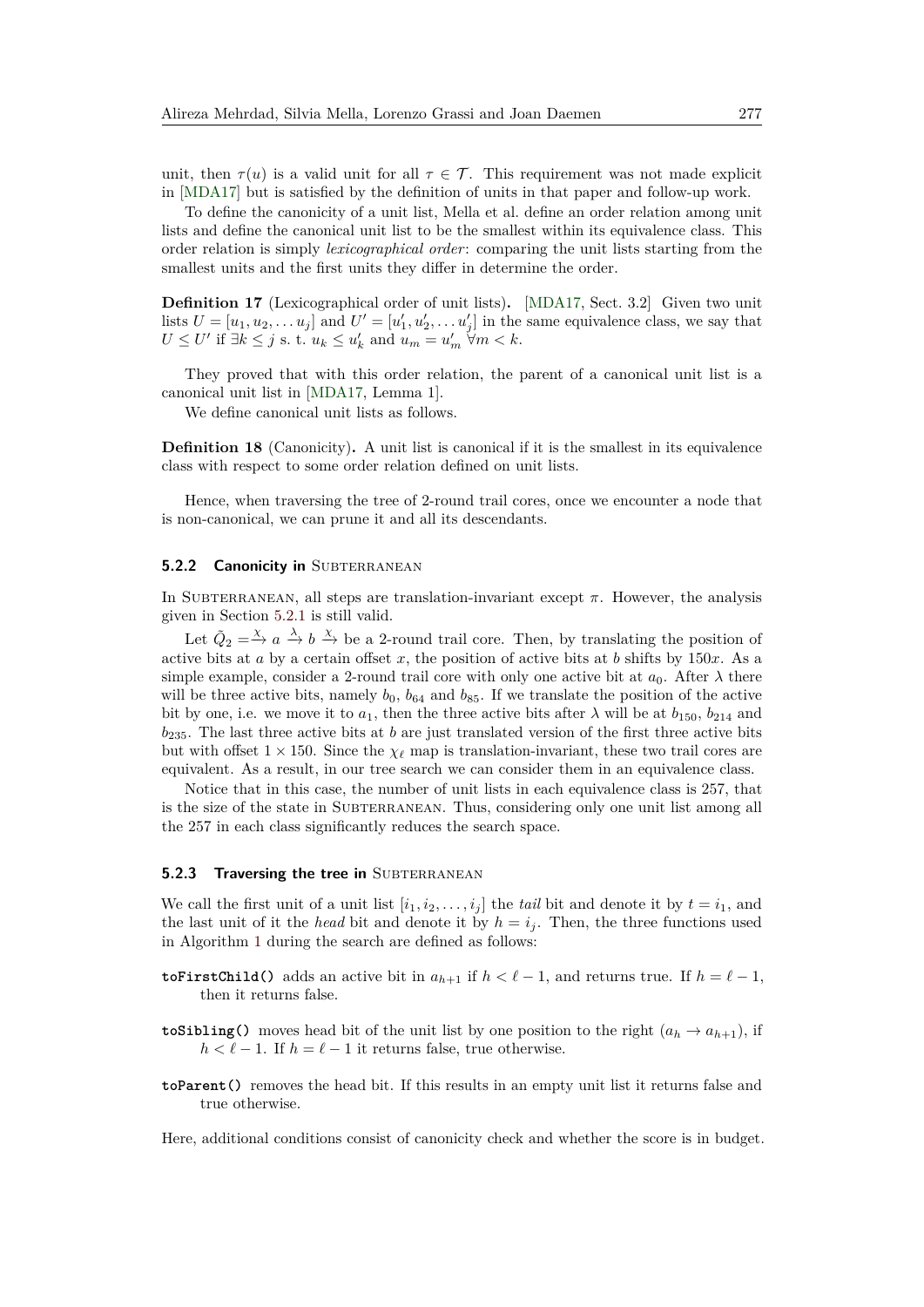<span id="page-25-0"></span>

**Figure 4:** The number of canonical 2-round trail cores in SUBTERRANEAN up to weight 28.

#### **5.2.4 The score-at-***b* **in** SUBTERRANEAN

We will denote the score-at-b that we use in SUBTERRANEAN by  $score_{\rm sub}(a)$ . Based on the properties of the linear layer, it is possible to identify active bits at *b* that cannot turn to passive by the addition of any new unit. We refer to such bits as *stable*. Then we compute the score caused by *b* by computing  $w_r(b')$  where *b*' is a difference state composed by only the stable bits of *b*.

Due to the property of  $\theta$ , an active bit at  $a_i$  at the input of  $\theta$  affects three bits at positions *i*,  $i - 3$  and  $i - 8$  after  $\theta$ . If the distance between two active bits at *a* is greater than 8 then the active bits caused by them at the output of *θ* cannot overlap. Since the function toFirstChild() adds a new head bit and toSibling() only moves the current head bit to the right, the bits of the state after  $\theta$  that are at distance bigger than 8 from the head bit will not change. Therefore, we define the function  $score_{sub}$  as follows.

**Definition 19** (score<sub>sub</sub>). Given a difference *a* with unit list  $[i_1, i_2, \ldots, h]$ , score<sub>sub</sub> $(a)$  $w_r(\pi(\bar{a}))$  where

$$
\bar{a}_j = \begin{cases} [\theta(a)]_j \text{ for } i \text{ s.t. } |h-j| > 8, \\ 0 \text{ otherwise.} \end{cases}
$$

## **5.3 Differential trail bounds**

Our primary goal was to scan the space of all 8-round trail cores of SUBTERRANEAN up to weight  $T_8 = 115$ , but we applied our tool to find bounds also for smaller number of rounds. To scan all 8-round trail cores up to 115, we first generate all 4-round trail cores up to weight  $|115/2| = 57$ . This took almost 307 hours on an Intel Xeon Silver 4110 processor running at 3GHz, using a single core. According to our analysis, we can also make a prediction on the time required to generate 8-round trail cores with bigger weight. E.g., in order to be able to scan all 8-round trail cores up to weight 128 we need to generate all 4-round trail cores up to weight  $|128/2| = 64$  and then extend them. We expect it to take almost one year to scan the space of all 4-round trail cores up to 64 without parallelization. However, the extension of 2-round trails to 3, 4 and more rounds would be easy to parallelize and this would indeed reduce the time, generating all 2-round trail cores would take a substantial effort to parallelize. Hence, using *n* cores instead of one does not mean *n* times faster processing, but it will clearly increase the speed.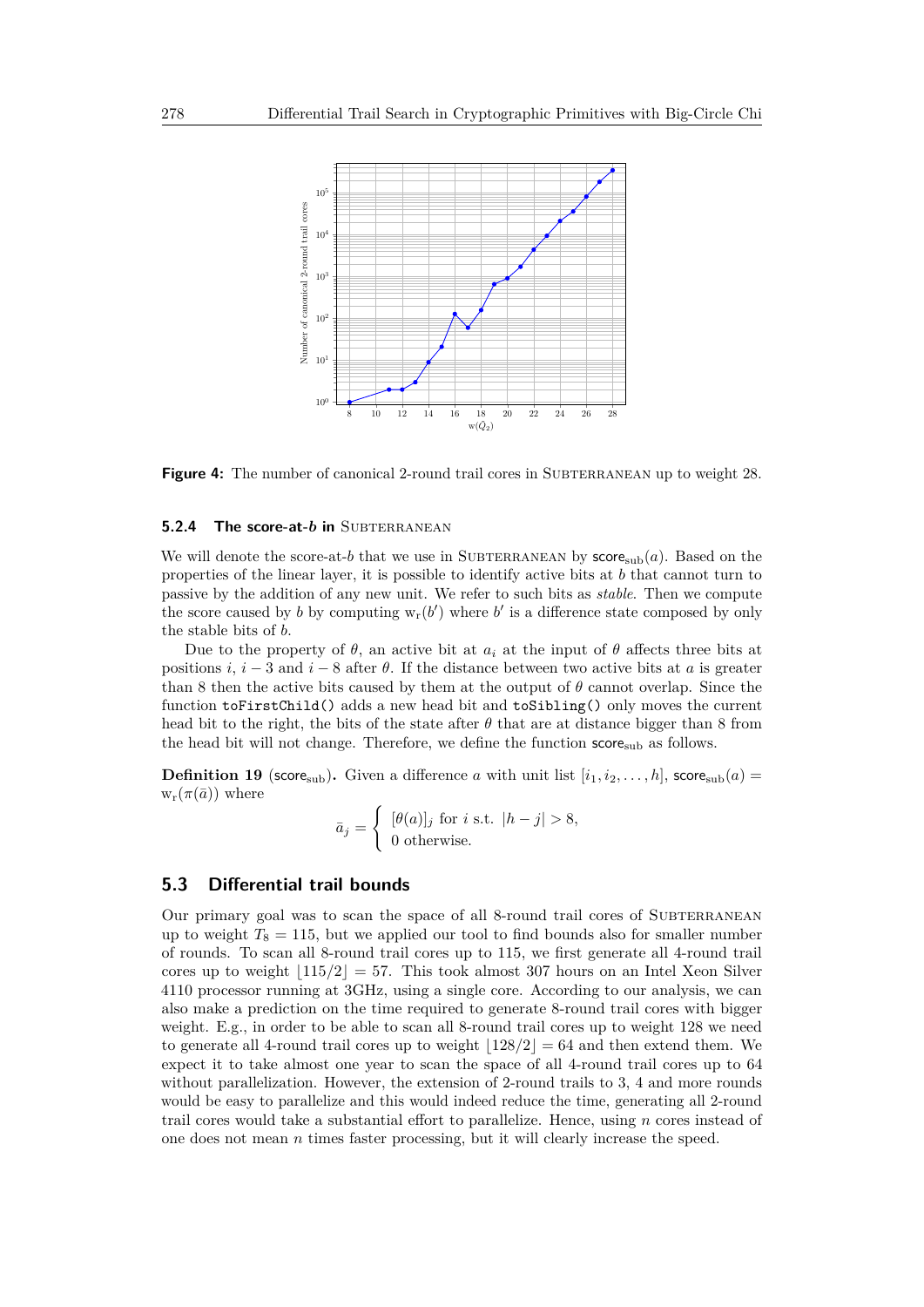<span id="page-26-0"></span>**Table 2:** Weight distribution table of canonical 2-round trail cores in SUBTERRANEAN up to weight 28.

| $w_r(b)$<br>$W_{\text{rev}}(a)$ | 5.                       | 6                        | 7              | 8                        | 9                        | 10                       | 11  | 12                       | 13                       | 14             | 15                       | 16                       | 17     | 18                       | 19                       | 20           | 21     | 22                       | 23  | 24  |
|---------------------------------|--------------------------|--------------------------|----------------|--------------------------|--------------------------|--------------------------|-----|--------------------------|--------------------------|----------------|--------------------------|--------------------------|--------|--------------------------|--------------------------|--------------|--------|--------------------------|-----|-----|
| $\overline{2}$                  | $\overline{\phantom{a}}$ | 1                        | ۰              | $\overline{\phantom{a}}$ | $\overline{\phantom{a}}$ | $\sim$                   | ٠   | $\overline{2}$           | $\overline{\phantom{a}}$ | $\sim$         | $\overline{\phantom{a}}$ | $\overline{\phantom{a}}$ | $\sim$ | 1                        | $\overline{\phantom{a}}$ | $\sim$       | $\sim$ | $\overline{\phantom{a}}$ | ٠   | ٠   |
| 3                               | ٠                        | $\overline{\phantom{a}}$ | ٠              | 1                        | $\overline{\phantom{a}}$ | $\overline{\phantom{a}}$ | 1   | $\overline{\phantom{a}}$ | $\mathbf{1}$             | $\overline{2}$ | $\overline{\phantom{a}}$ | $\overline{\phantom{a}}$ | $\sim$ | $\overline{\phantom{a}}$ | 1                        | $\mathbf{1}$ | 1      | ٠                        | ٠   | ٠   |
| $\overline{4}$                  | ٠                        |                          |                | $\overline{2}$           | $\overline{2}$           | $\overline{2}$           | 12  | 111                      | 9                        | 8              | 28                       | 25                       | 56     | 421                      | 19                       | 26           | 51     | 34                       | 46  | 592 |
| 5                               | $\overline{\phantom{a}}$ | 1                        | ٠              | 1                        | 1                        | 3                        | 3   | 23                       | 32                       | 237            | 32                       | 58                       | 281    | 136                      | 308                      | 860          | 97     | 145                      | 537 |     |
| 6                               | $\sim$                   | $\overline{\phantom{a}}$ | ٠              |                          | 3                        | 5                        | 6   | 46                       | 63                       | 543            | 589                      | 846                      | 2795   | 7657                     | 2953                     | 3924         | 7952   | 8321                     |     |     |
| $\overline{7}$                  | $\overline{\phantom{a}}$ | $\overline{\phantom{a}}$ | $\overline{2}$ | $\overline{2}$           | 5                        | 9                        | 49  | 257                      | 108                      | 437            | 640                      | 1649                     | 2519   | 7248                     | 11550                    | 28207        | 14548  |                          |     |     |
| 8                               | ٠                        | $\overline{\phantom{a}}$ |                | $\mathbf{1}$             | $\overline{7}$           | 10                       | 33  | 81                       | 210                      | 800            | 1497                     | 3188                     | 5832   | 16107                    | 28196                    | 85270        |        |                          |     |     |
| 9                               | $\overline{\phantom{a}}$ | ٠                        |                | 3                        | 10                       | 24                       | 72  | 197                      | 855                      | 1766           | 3259                     | 6985                     | 20312  | 44438                    | 54708                    |              |        |                          |     |     |
| 10                              | $\sim$                   | 1                        | ٠              | $\overline{2}$           | 13                       | 31                       | 103 | 359                      | 844                      | 1875           | 5192                     | 10444                    | 24625  | 55736                    |                          |              |        |                          |     |     |
| 11                              | $\sim$                   | $\overline{\phantom{a}}$ |                | $\overline{2}$           | 14                       | 49                       | 117 | 374                      | 1217                     | 3474           | 9595                     | 21646                    | 51896  |                          |                          |              |        |                          |     |     |
| 12                              | $\mathbf{1}$             | $\overline{\phantom{a}}$ |                | $\overline{2}$           | 11                       | 50                       | 208 | 781                      | 1945                     | 4958           | 14616                    | 34435                    |        |                          |                          |              |        |                          |     |     |
| 13                              | $\overline{\phantom{a}}$ | $\overline{\phantom{a}}$ |                | 5                        | 16                       | 86                       | 264 | 708                      | 2556                     | 6799           | 21167                    |                          |        |                          |                          |              |        |                          |     |     |
| 14                              | $\sim$                   | $\overline{\phantom{a}}$ | $\overline{2}$ |                          | 27                       | 94                       | 502 | 1090                     | 3726                     | 11041          |                          |                          |        |                          |                          |              |        |                          |     |     |
| 15                              | $\sim$                   | $\overline{\phantom{a}}$ | $\overline{2}$ | 8                        | 26                       | 149                      | 438 | 1688                     | 4846                     |                |                          |                          |        |                          |                          |              |        |                          |     |     |
| 16                              | $\sim$                   | $\overline{\phantom{a}}$ | 3              | $\overline{7}$           | 35                       | 151                      | 500 | 1940                     |                          |                |                          |                          |        |                          |                          |              |        |                          |     |     |
| 17                              | $\overline{\phantom{a}}$ |                          | $\overline{2}$ | 9                        | 41                       | 202                      | 869 |                          |                          |                |                          |                          |        |                          |                          |              |        |                          |     |     |
| 18                              | $\sim$                   | 1                        |                | 14                       | 53                       | 213                      |     |                          |                          |                |                          |                          |        |                          |                          |              |        |                          |     |     |
| 19                              | $\sim$                   | 1                        | ٠              | 9                        | 62                       |                          |     |                          |                          |                |                          |                          |        |                          |                          |              |        |                          |     |     |
| 20                              | $\sim$                   | $\overline{\phantom{a}}$ | 3              | 20                       |                          |                          |     |                          |                          |                |                          |                          |        |                          |                          |              |        |                          |     |     |
| 21                              | $\overline{\phantom{a}}$ | $\overline{\phantom{a}}$ | $\overline{2}$ |                          |                          |                          |     |                          |                          |                |                          |                          |        |                          |                          |              |        |                          |     |     |
| 22                              |                          | 1                        |                |                          |                          |                          |     |                          |                          |                |                          |                          |        |                          |                          |              |        |                          |     |     |
|                                 |                          |                          |                |                          |                          |                          |     |                          |                          |                |                          |                          |        |                          |                          |              |        |                          |     |     |

<span id="page-26-1"></span>**Table 3:** 3-round trail core weight histogram. Each unit corresponds to 257 trail cores.

| weight             | o.<br>∠⊍ | ററ<br>40 | 29 | 30      | 21<br>JГ | າດ<br>υZ | 33            | 34           | 35              | 36        | o H<br>U. | 38           | 39                      | 40 |
|--------------------|----------|----------|----|---------|----------|----------|---------------|--------------|-----------------|-----------|-----------|--------------|-------------------------|----|
| cores<br>77<br>ыап | <b>.</b> | <b>.</b> | ∸  | r.<br>ບ | -        | -        | $\Omega$<br>U | $\sim$<br>-- | $\Omega$<br>-34 | o.,<br>54 | UΙ        | $\sim$<br>42 | $\sim$<br>0<br><b>.</b> |    |

**Differential trail bound for 2 rounds.** To cover the space of all 8-round trail cores up to  $T_8 = 115$ , we start by generating all 2-round trail cores  $\stackrel{\chi}{\to} a \stackrel{\lambda}{\to} b \stackrel{\chi}{\to}$  up to  $T_2 = |115/4| = 28$  $T_2 = |115/4| = 28$  $T_2 = |115/4| = 28$ . Table 2 lists the number of 2-round trail cores, that are different modulo translation, regarding the value of  $w_{rev}(a)$  and  $w_r(b)$ . Note that we report only on the number of canonical trail cores so, each unit in this table corresponds to 257 trail cores. Fig. [4](#page-25-0) also represents the total number of canonical 2-round trail cores in SUBTERRANEAN regarding their weight  $w(\tilde{Q}_2)$ .

Our search confirms that a 2-round trail core has at least weight 8 (as reported in [\[DMMR20\]](#page-30-4)), which corresponds to a single active bit in *a* and consequently 3 active bits in *b*. Then, there is no trail up to the weight 10, since it is not possible for active bits at *a* to cancel each others after *θ* and locate in certain places of *b* that results in trail with weight smaller than 11.

If we have two active bits at *a* that do not cancel each others after  $\theta$ , there will be 6 active bits at *b*. In most of the cases the two active bits at *a* weigh 4, and the corresponding 6 active bits at *b* weigh 12, that results in many 2-round trail cores with weight 16.

For a 2-round trail core of weight 17, there should be overlap after *θ* and the corresponding active bits at *b* must be located in a limited certain places. This corresponds to drop in Fig. [4](#page-25-0) between weights 16 and 18.

**Differential trail bound for 3 rounds.** A 3-round trail core  $\tilde{Q}_3 = \stackrel{\chi}{\to} a^1 \stackrel{\lambda}{\to} b^1 \stackrel{\chi}{\to} a^2 \stackrel{\lambda}{\to}$  $b^2 \stackrel{\chi}{\to}$  has weight  $w(\tilde{Q}_3) = w_{rev}(a_1) + w_r(b_1) + w_r(b_2)$ . This is satisfied if either  $w_{rev}(a_1) \leq$  $w_r(b_2)$  or  $w_{rev}(a_1) > w_r(b_2)$ :

• The former case implies that  $2w_{rev}(a_1) + w_r(b_1) \leq T_3$ . Therefore we can obtain all 3-round trail cores  $\tilde{Q}_3$  with  $w_{rev}(a_1) \leq w_{r}(b_2)$  by generating all 2-round trail cores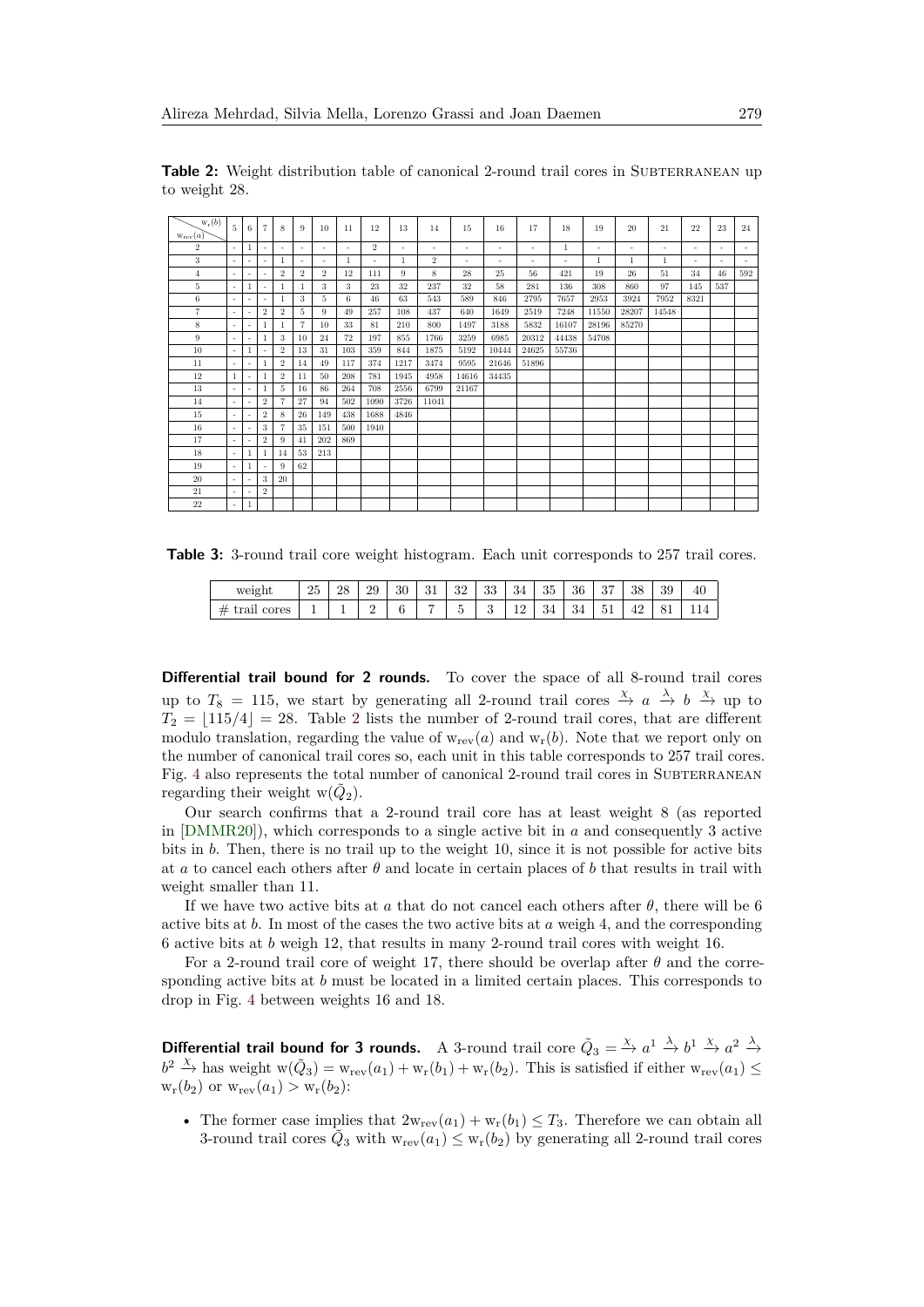| state          | weight | active bit positions                                                     |
|----------------|--------|--------------------------------------------------------------------------|
| $a_1$          | 12     | $\{0, 5, 8, 10, 12, 15, 16, 18, 21\}$                                    |
| b <sub>1</sub> |        | $\{65, 66, 85, 86, 87\}$                                                 |
| b <sub>2</sub> | 11     | $\{7, 28, 134, 198, 200, 219\}$                                          |
| $b_3$          | 28     | $\{16, 18, 22, 39, 54, 86, 88, 107, 118, 139, 152, 173, 188, 211, 252\}$ |

<span id="page-27-0"></span>**Table 4:** A canonical 4-round differential trail core with the minimum weight.

 $\tilde{Q}_2 = \stackrel{\chi}{\to} a^1 \stackrel{\lambda}{\to} b^1 \stackrel{\chi}{\to}$  satisfying  $2w_{rev}(a_1) + w_r(b_1) \leq T_3$  and then extending each of them by one round in the forward direction.

• The latter case implies that  $w_{rev}(a_2) + 2w_r(b_2) < T_3$ . Therefore we can obtain all 3-round trail cores  $\tilde{Q}_3$  with  $w_{rev}(a_1) > w_{r}(b_2)$  by generating all 2-round trail cores  $\tilde{Q}_2 = \stackrel{\chi}{\to} a^2 \stackrel{\lambda}{\to} b^2 \stackrel{\chi}{\to}$  satisfying  $w_{rev}(a_2) + 2w_r(b_2) < T_3$  and then extending each of them by one round in the backward direction.

We adapted our tool to support the check of the required inequalities during the tree-search. For our experiments, we set the target weight *T*<sup>3</sup> to 40 and we report the number of trail cores found in Table [3.](#page-26-1) As before, we report only on the number of canonical trail cores, that is each unit in this table corresponds to 257 trail cores. Our search confirms that a 3-round trail core has at least weight 25, as reported in [\[DMMR20\]](#page-30-4).

**Differential trail bound for 4 rounds.** In each 4-round trail core with weight up to 57 either the first or the last 2-round sub-trail core should weigh smaller than or equal to  $|57/2| = 28$ . Therefore, scanning the space of all 2-round trail cores up to 28 and extending them by two rounds in both directions assures us that we scanned all 4-round trail cores up to 57. Based on our results, there is no 4-round trail core up to weight 57 that means the lower bound on the weight of 4-round trail cores is 58. We actually found one canonical trail with weight 58, which is equal to the one already listed in [\[DMMR20\]](#page-30-4) and given in Table [4.](#page-27-0) Here we limit ourselves to point out that other canonical 4-round trail cores with weight 58 may exist, but their research is not our primary goal. It is worth noticing, that a tight bound for the minimum weight of any trail over 4 rounds in SUBTERRANEAN was missing before this work and we proved it.

**Observation.** During our search, we found that by extending all 2-round trail cores  $\frac{\chi}{\to} a^3 \xrightarrow{\lambda} b^3 \xrightarrow{\chi}$  with  $w_r(b^3) < 5$  in the backward direction, there exist no 4-round trail core up to the weight 60. Therefore, given a 4-round trail core  $\tilde{Q}_4$  with weight  $T_4 \leq 60$ , the following condition holds:

$$
w_r(a^1) + w_r(b^1) + w_r(b^2) \le T_4 - 5
$$
.

Based on this observation, if we target  $T_4 \leq 60$  then we can first generate all 3-round trail cores up to  $T_4 - 5$  that results in minimizing the search space.

Similarly, we found that by extending all 2-round trail cores  $\stackrel{\chi}{\to} a^1 \stackrel{\lambda}{\to} b^1 \stackrel{\chi}{\to}$  with  $w_{rev}(a^1)$  < 4 in the forward direction, there exist no 4-round trail core up to the weight 60. Therefore, given a 4-round trail core  $\tilde{Q}_4$  with weight  $T_4 \leq 60$ , the following condition holds:

$$
w_r(a^2) + w_r(b^2) + w_r(b^3) \le T_4 - 4.
$$

Based on this observation, if we target  $T_4 \leq 60$  then, we can start from 3-round trail cores up to  $T_4 - 4$  that again makes the search space smaller.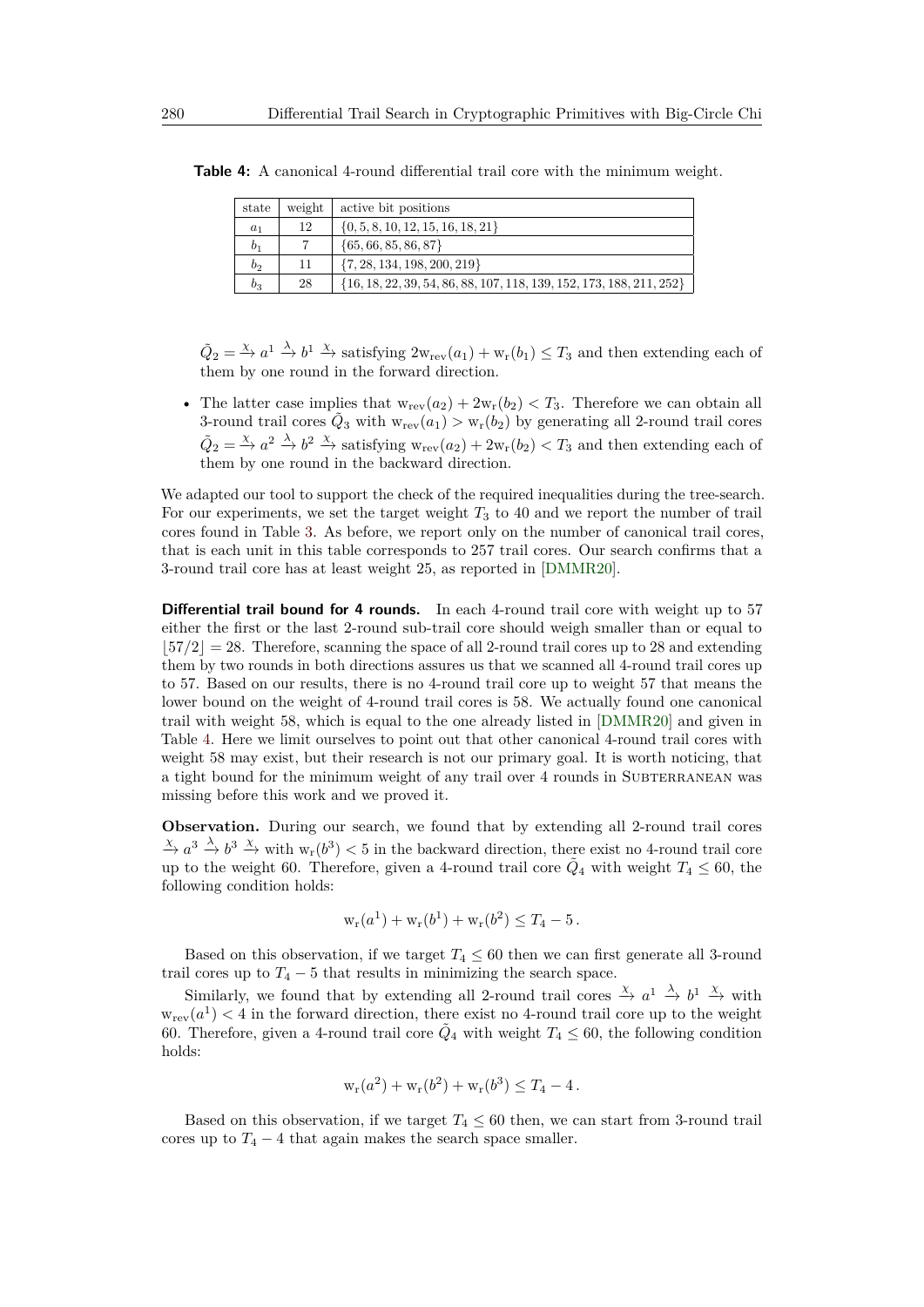**Differential trail bound for 5 rounds.** Any 5-round trail core with weight smaller than  $T_5$  has at least a 4-round sub-trail core of weight smaller than  $T_5 - 2$  due to the fact that the weight over one round is at least 2. Since there is no 4-round trail core with weight up to 57, we conclude there exists no 5-round trail core up to the weight  $57 + 2 = 59$ .

However, from our search on 4 rounds we know there is no 4-round trail core up to weight 60 such that  $w_{rev}(a^1) < 4$ . It means if we extend these 4-round trails by one round in the forward direction, there is no 5-round trail core up to weight  $60 + 2$  such that  $w_{rev}(a^1)$  < 4. The same holds for the backward extension when we conclude there is no 5-round trail core up to weight 62 such that and  $w_r(b^4) < 5$  since there exists no 4-round trail core up to weight 60 when  $w_r(b^4) < 5$ . It means, for all 5-round trail cores up to weight 62,  $w_r(b^4) > w_{rev}(a^1) \ge 4$ .

Since we scanned the space of all 4-round trail cores up to weight 57 and there is no trail up to this weight then  $w(\tilde{Q}_5) \ge 58 + 4 = 62$ . This result improves the known lower bound over 5 rounds.

**Differential trail bound for 6 rounds.** In each 6-round trail core with weight smaller than  $T_6$ , either the first or the last 3-round sub-trail core should weigh  $|T_6/2|$  or less. We extended all 3-round trail cores up to weight 38 in both forward and backward directions by three rounds to scan the space of all 6-round trail cores up to weight 77. Since there exist no 6-round trail with weight 77, the lower bound on the weight of any 6-round trail is 78, which improves the known lower bound.

**Differential trail bound for 7 rounds.** Any 7-round trail core with weight smaller than  $T_7$  has at least a 6-round sub-trail core of weight smaller than  $T_7 - 2$ . This follows from the fact that the weight over one round is at least 2. Hence, the extension of all 6-round trail cores  $\tilde{Q}_6$  with  $\tilde{w}(\tilde{Q}_6) \le T_6$  by one round allows to scan the whole space of 7-round trail cores  $\tilde{Q}_7$  with  $w(\tilde{Q}_7) \le T_6 + 2$ . Since there exists no 6-round trail core with weight 77, then there exists no 7-round trail with weight 79, which implies that the lower bound on the weight of 7-round trails is at least 80. This result improves the previously known lower bound.

**Differential trail bound for 8 rounds.** In each 8-round trail core with weight smaller than 115, either the first or the last 4-round sub-trail core should weigh smaller than or equal to  $\vert 115/2 \vert = 57$ . Since there is no 4-round trail core with weight smaller than 58, then there is no 8-round trail core with weight smaller than 115, which implies that the lower bound on the weight of 8-round trails is at least 116. Equivalently, the upper bound on the DP of 8-round trails is at most  $2^{-116}$  that improves the given bound in [\[DMMR20\]](#page-30-4)  $(2^{-98})$  by a factor  $2^{18}$ .

**Related work.** We conclude by briefly discussing the relation of our work with the one recently proposed by Song et al. in [\[STSH21\]](#page-31-9). First of all, in there, authors propose several attacks on different primitives of SUBTERRANEAN based on one-round differentials, on the contrary, we investigated 8 rounds of SUBTERRANEAN.

Besides this, in [\[STSH21\]](#page-31-9), authors pointed out that the  $\chi$  function in SUBTERRANEAN can be re-written as the non-linear layer of SIMON [\[BSS](#page-29-7)<sup>+</sup>13], a family of lightweight block ciphers proposed by Beaulieu et al. Its round function contains  $(x \ll \alpha) \cdot (x \ll \alpha)$  $\beta$ ) + ( $x \ll \gamma$ ), where  $x \ll i$  indicates the cyclic left shift over *i* bits, while the  $\chi$  function in SUBTERRANEAN can be re-written as  $x + (x \ggg 1) \cdot (x \ggg 2) + (x \ggg 2)$  where  $x \ggg i$ indicates the cyclic right shift over  $i$  bits. This suggests that the techniques for searching differential trails of SIMON can be potentially applied to SUBTERRANEAN as well. Even if we do not exclude it, we point out that SIMON is a Feistel scheme, which means its round function is an involution and the same round function is used both in the forward and in the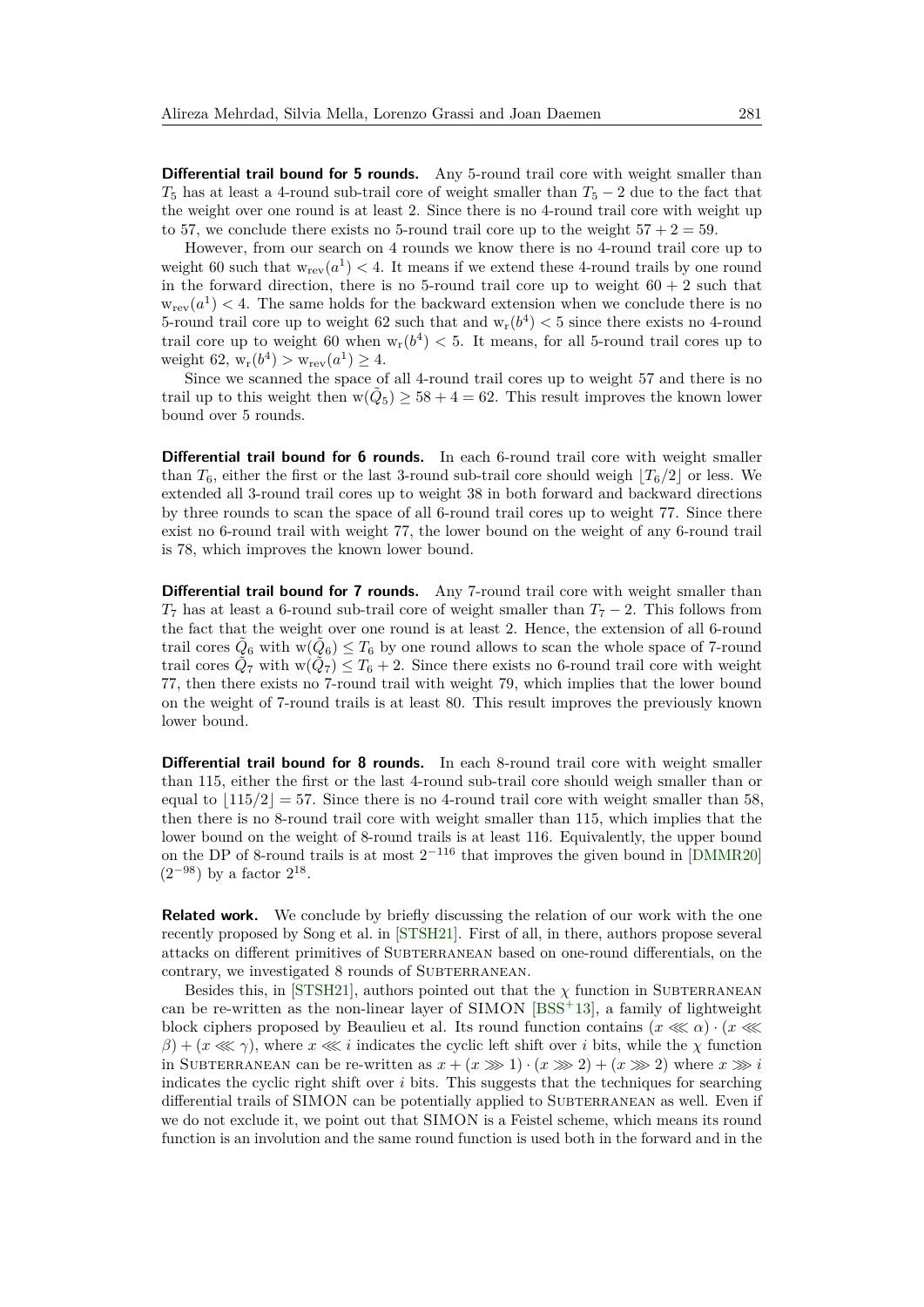backward direction. As a result in SIMON, extending trails in both directions is possible without further investigation on the backward direction or lower bounding the weight of the inverse of the non-linear layer as in [\[LLW17\]](#page-31-10). But in the case of SUBTERRANEAN, to efficiently extend trails in the backward direction, it is crucial to lower bound the weight of the inverse of *χ*.

Therefore, the techniques for differential trail search in SIMON cannot be easily applied to 8 blank rounds of SUBTERRANEAN. In addition, providing a method to compute a lower bound on the weight of the inverse of  $\chi$  is crucial for scanning larger space of 8-round differential trails.

## **Acknowledgments**

Joan Daemen, Lorenzo Grassi and Alireza Mehrdad are supported by the European Research Council under the ERC advanced grant agreement under grant ERC-2017-ADG Nr. 788980 ESCADA. Silvia Mella is supported by the Cryptography Research Center of the Technology Innovation Institute (TII), Abu Dhabi (UAE), under the TII-Radboud project with title *Evaluation and Implementation of Lightweight Cryptographic Primitives and Protocols*.

## **References**

- <span id="page-29-4"></span>[AZ21] Mark D. Aagaard and Nusa Zidaric. ASIC Benchmarking of Round 2 Candidates in the NIST Lightweight Cryptography Standardization Process. Cryptology ePrint Archive, Report 2021/049, 2021. <https://ia.cr/2021/049>.
- <span id="page-29-5"></span>[BDKA21] Nicolas Bordes, Joan Daemen, Daniël Kuijsters, and Gilles Van Assche. Thinking Outside the Superbox. In *Advances in Cryptology - CRYPTO 2021*, volume 12827 of *LNCS*, pages 337–367. Springer, 2021.
- <span id="page-29-6"></span>[BDPA11] Guido Bertoni, Joan Daemen, Michaël Peeters, and Gilles Van Assche. The keccak reference, 2011.
- <span id="page-29-3"></span>[BJK<sup>+</sup>16] Christof Beierle, Jérémy Jean, Stefan Kölbl, Gregor Leander, Amir Moradi, Thomas Peyrin, Yu Sasaki, Pascal Sasdrich, and Siang Meng Sim. The SKINNY Family of Block Ciphers and Its Low-Latency Variant MANTIS. In *Advances in Cryptology - CRYPTO 2016*, volume 9815 of *LNCS*, pages 123–153. Springer, 2016.
- <span id="page-29-2"></span>[BPP<sup>+</sup>17] Subhadeep Banik, Sumit Kumar Pandey, Thomas Peyrin, Yu Sasaki, Siang Meng Sim, and Yosuke Todo. GIFT: A Small Present - Towards Reaching the Limit of Lightweight Encryption. In *Cryptographic Hardware and Embedded Systems - CHES 2017*, volume 10529 of *LNCS*, pages 321–345. Springer, 2017.
- <span id="page-29-0"></span>[BS90] Eli Biham and Adi Shamir. Differential Cryptanalysis of DES-like Cryptosystems. In *Advances in Cryptology - CRYPTO 1990*, volume 537 of *LNCS*, pages 2–21. Springer, 1990.
- <span id="page-29-1"></span>[BS93] Eli Biham and Adi Shamir. *Differential Cryptanalysis of the Data Encryption Standard*. Springer, 1993.
- <span id="page-29-7"></span>[BSS<sup>+</sup>13] Ray Beaulieu, Douglas Shors, Jason Smith, Stefan Treatman-Clark, Bryan Weeks, and Louis Wingers. The SIMON and SPECK families of lightweight block ciphers. *IACR Cryptol. ePrint Arch.*, page 404, 2013.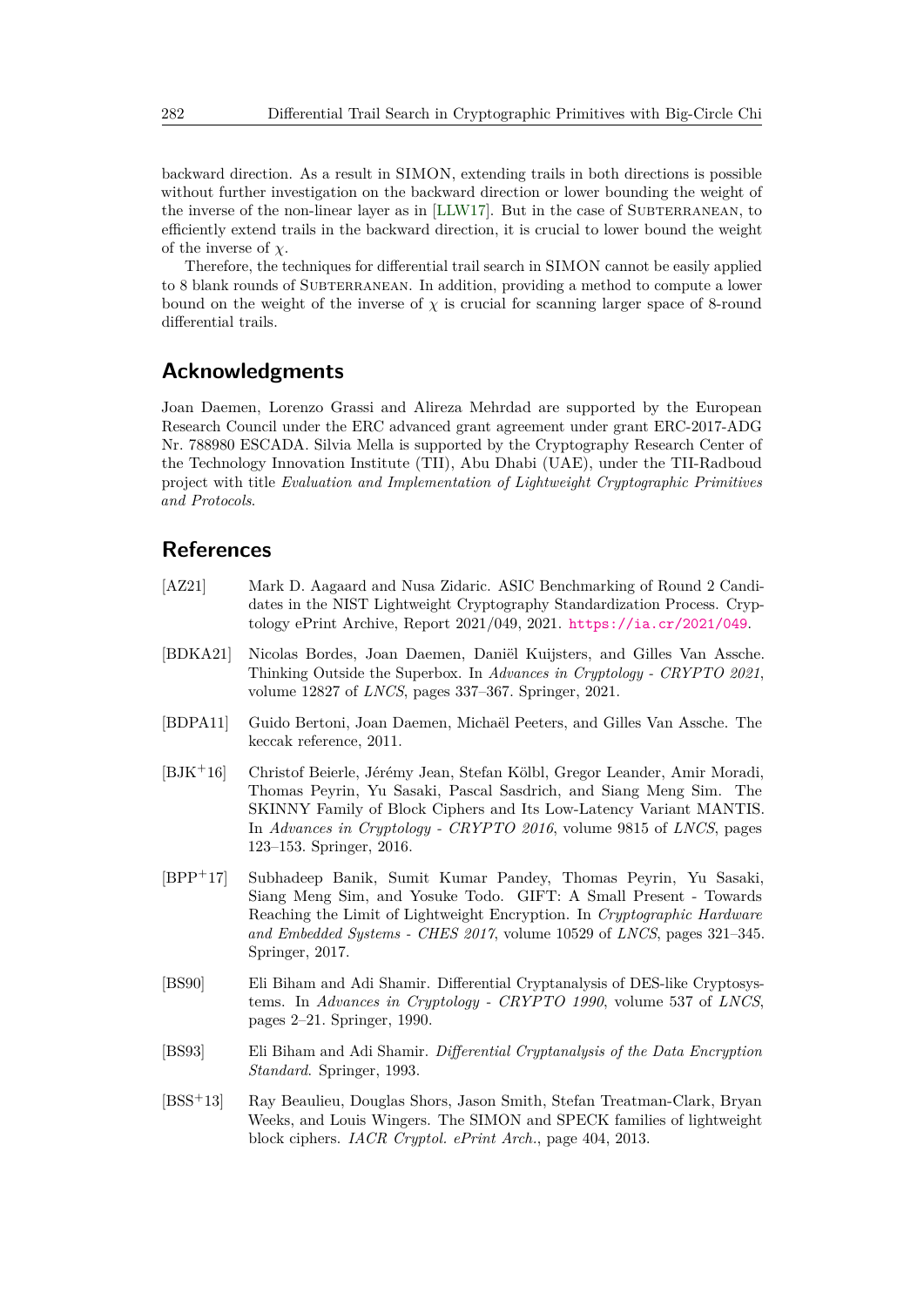- <span id="page-30-5"></span>[CDGP93] Luc J. M. Claesen, Joan Daemen, Mark Genoe, and G. Peeters. Subterranean: A 600 Mbit/Sec Cryptographic VLSI Chip. In *Proceedings 1993 International Conference on Computer Design – ICCD 1993*, pages 610–613. IEEE Computer Society, 1993.
- <span id="page-30-8"></span>[CFG<sup>+</sup>18] Colin Chaigneau, Thomas Fuhr, Henri Gilbert, Jian Guo, Jérémy Jean, Jean-René Reinhard, and Ling Song. Key-Recovery Attacks on Full Kravatte. *IACR Trans. Symmetric Cryptol.*, 2018(1):5–28, 2018.
- <span id="page-30-9"></span>[CG20] Tingting Cui and Lorenzo Grassi. Algebraic Key-Recovery Attacks on Reduced-Round Xoofff. In *Selected Areas in Cryptography - SAC 2020*, volume 12804 of *LNCS*, pages 171–197. Springer, 2020.
- <span id="page-30-1"></span>[DA12] Joan Daemen and Gilles Van Assche. Differential Propagation Analysis of Keccak. In *Fast Software Encryption - FSE 2012*, volume 7549 of *LNCS*, pages 422–441. Springer, 2012.
- <span id="page-30-7"></span>[Dae95] Joan Daemen. *Cipher and hash function design, strategies based on linear and differential cryptanalysis, PhD Thesis*. K.U.Leuven, 1995. [http://jda.](http://jda.noekeon.org/) [noekeon.org/](http://jda.noekeon.org/).
- <span id="page-30-13"></span>[DEMS14] Christoph Dobraunig, Maria Eichlseder, Florian Mendel, and Martin Schläffer. Ascon v1.2, 2014. <https://ascon.iaik.tugraz.at/>.
- <span id="page-30-6"></span>[DGV91] Joan Daemen, René Govaerts, and Joos Vandewalle. A Framework for the Design of One-Way Hash Functions Including Cryptanalysis of Damgård's One-Way Function Based on a Cellular Automaton. In *Advances in Cryptology - ASIACRYPT 1991*, volume 739 of *LNCS*, pages 82–96. Springer, 1991.
- <span id="page-30-2"></span>[DHAK18] Joan Daemen, Seth Hoffert, Gilles Van Assche, and Ronny Van Keer. The design of Xoodoo and Xoofff. *IACR Trans. Symmetric Cryptol.*, 2018(4):1–38, 2018.
- <span id="page-30-11"></span>[DMM21] Joan Daemen, Alireza Mehrdad, and Silvia Mella. Computing the Distribution of Differentials over the Non-linear Mapping *χ*. In *Security, Privacy, and Applied Cryptography Engineering - SPACE 2021*, volume 13162 of *LNCS*, pages 3–21. Springer, 2021.
- <span id="page-30-4"></span>[DMMR20] Joan Daemen, Pedro Maat Costa Massolino, Alireza Mehrdad, and Yann Rotella. The Subterranean 2.0 Cipher Suite. *IACR Trans. Symmetric Cryptol.*, 2020(S1):262–294, 2020.
- <span id="page-30-12"></span>[DPAR00] Joan Daemen, Michaël Peeters, Gilles Van Assche, and Vincent Rijmen. Nessie proposal: the block cipher Noekeon. Nessie submission, 2000. [http:](http://gro.noekeon.org/) [//gro.noekeon.org/](http://gro.noekeon.org/).
- <span id="page-30-3"></span>[DPVAR00] Joan Daemen, Michaël Peeters, Gilles Van Assche, and Vincent Rijmen. Nessie proposal: NOEKEON. In *First Open NESSIE Workshop*, pages 213–230, 2000.
- <span id="page-30-0"></span>[DR02] Joan Daemen and Vincent Rijmen. *The Design of Rijndael: AES - The Advanced Encryption Standard*. Information Security and Cryptography. Springer, 2002.
- <span id="page-30-10"></span>[DS09] Itai Dinur and Adi Shamir. Cube Attacks on Tweakable Black Box Polynomials. In *Advances in Cryptology - EUROCRYPT 2009*, volume 5479 of *LNCS*, pages 278–299. Springer, 2009.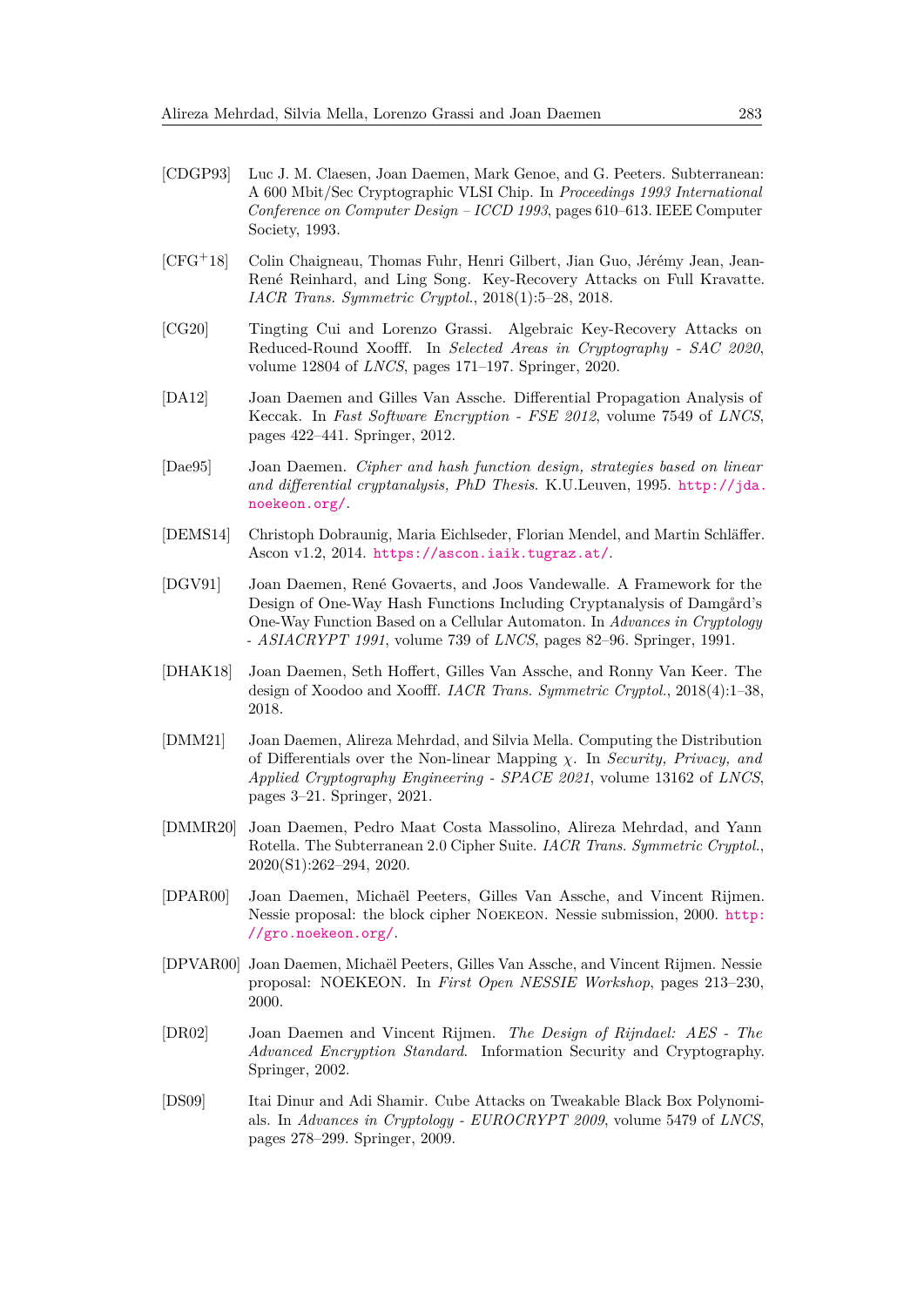- <span id="page-31-0"></span>[Hei11] Ethan Heilman. Restoring the Differential Resistance of MD6 . Cryptology ePrint Archive, Report 2011/374, 2011. <https://ia.cr/2011/374>.
- <span id="page-31-7"></span>[Knu94] Lars R. Knudsen. Truncated and Higher Order Differentials. In *Fast Software Encryption - FSE 1994*, volume 1008 of *LNCS*, pages 196–211. Springer, 1994.
- <span id="page-31-6"></span>[KPC20] Mustafa Khairallah, Thomas Peyrin, and Anupam Chattopadhyay. Preliminary Hardware Benchmarking of a Group of Round 2 NIST Lightweight AEAD Candidates. Cryptology ePrint Archive, Report 2020/1459, 2020. <https://ia.cr/2020/1459>.
- <span id="page-31-10"></span>[LLW17] Zhengbin Liu, Yongqiang Li, and Mingsheng Wang. Optimal differential trails in simon-like ciphers. *IACR Trans. Symmetric Cryptol.*, 2017(1):358–379, 2017.
- <span id="page-31-2"></span>[MDA17] Silvia Mella, Joan Daemen, and Gilles Van Assche. New techniques for trail bounds and application to differential trails in Keccak. *IACR Trans. Symmetric Cryptol.*, 2017(1):329–357, 2017.
- <span id="page-31-5"></span>[MHN<sup>+</sup>20] Kamyar Mohajerani, Richard Haeussler, Rishub Nagpal, Farnoud Farahmand, Abubakr Abdulgadir, Jens-Peter Kaps, and Kris Gaj. FPGA Benchmarking of Round 2 Candidates in the NIST Lightweight Cryptography Standardization Process: Methodology, Metrics, Tools, and Results. Cryptology ePrint Archive, Report 2020/1207, 2020. <https://ia.cr/2020/1207>.
- <span id="page-31-4"></span>[MP13] Nicky Mouha and Bart Preneel. Towards Finding Optimal Differential Characteristics for ARX: Application to Salsa20. Cryptology ePrint Archive, Report 2013/328, 2013. <https://ia.cr/2013/328>.
- <span id="page-31-3"></span>[SHW<sup>+</sup>14] Siwei Sun, Lei Hu, Peng Wang, Kexin Qiao, Xiaoshuang Ma, and Ling Song. Automatic Security Evaluation and (Related-key) Differential Characteristic Search: Application to SIMON, PRESENT, LBlock, DES(L) and Other Bit-Oriented Block Ciphers. In *Advances in Cryptology - ASIACRYPT 2014*, volume 8873 of *LNCS*, pages 158–178. Springer, 2014.
- <span id="page-31-9"></span>[STSH21] Ling Song, Yi Tu, Danping Shi, and Lei Hu. Security analysis of subterranean 2.0. *Des. Codes Cryptogr.*, 89(8):1875–1905, 2021.
- <span id="page-31-1"></span>[WH19] Hongjun Wu and Tao Huang. TinyJAMBU: A Family of LightweightAuthenticated Encryption Algorithms, 2019.

A C++ program has been written in order to scan the space of all 8-round trail cores of Subterranean up to weight 115 by generating all 4-round trail cores up to weight 57. This program, along with a list of all 3-round trail cores up to weight 40, is available at

<https://github.com/Subterranean2/DifferentialTrailSearch>

## <span id="page-31-8"></span>**A** Generate the affine subspace  $\mathcal{A}(b)$

In the following, we show how to construct offset and basis vectors of the affine subspace  $\mathcal{A}(b)$  with *minimum* Hamming weight using local rules based on the landscape of bits  $b_i$ 's.

To be able to specify a specific offset, we introduce the concept of "canonical offset".

**Definition 20** (Canonical offset). Given the subspace  $\mathcal{A}(b) \subseteq \mathbb{F}_2^{\ell}$ , we define the canonical offset  $c \in \mathbb{F}_2^{\ell}$  such that: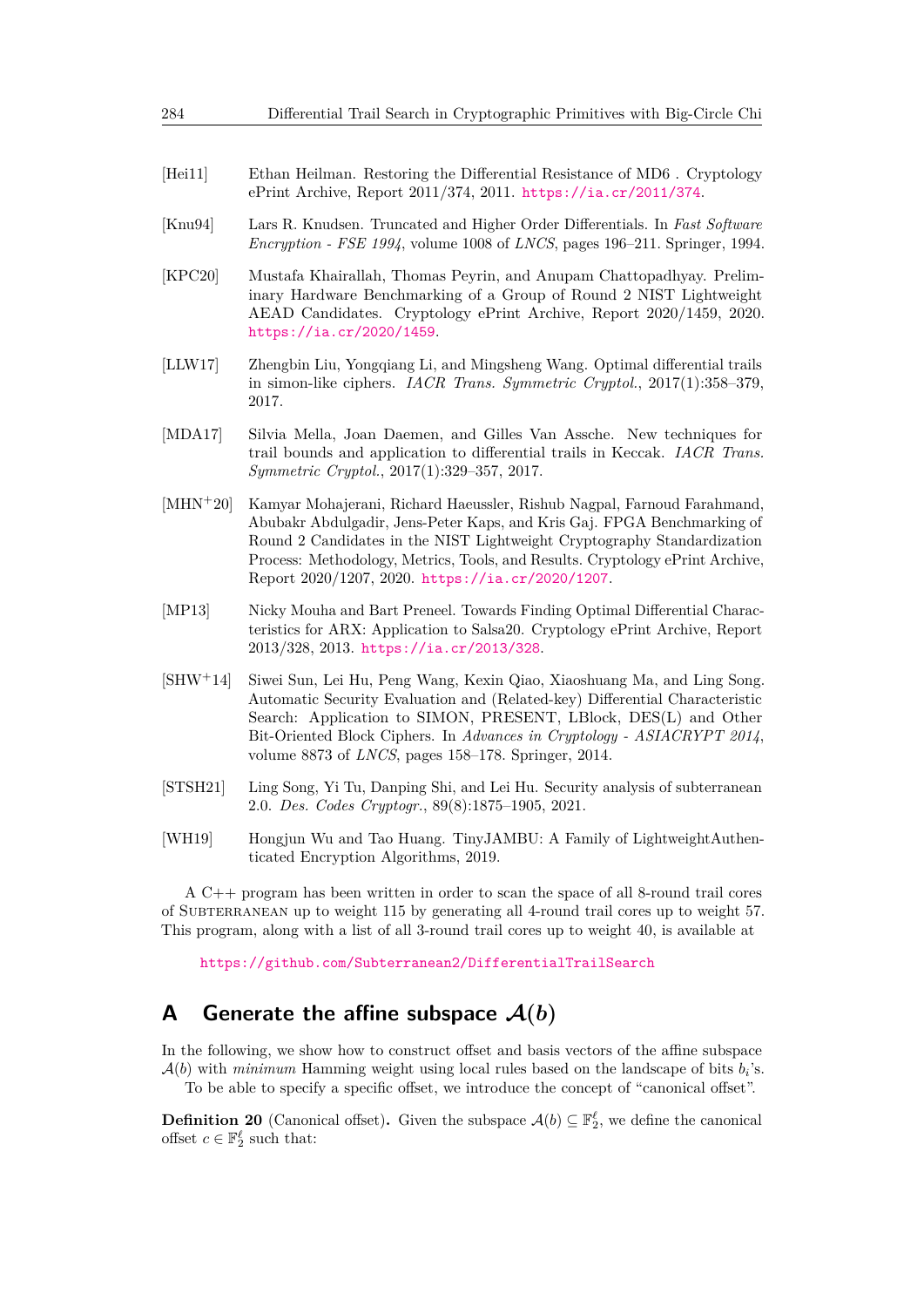<span id="page-32-0"></span>

| Algorithm 3 Generating canonical offset and basis vectors. |  |  |  |  |  |  |
|------------------------------------------------------------|--|--|--|--|--|--|
|------------------------------------------------------------|--|--|--|--|--|--|

```
Input: size of the state \ell and b \in \mathbb{F}_2^{\ell}Output: Canonical offset and basis vectors with minimum Hamming weight.
\mathbf{if} (b = (1)^{\ell}) then
     if (\ell \text{ even}) then
         c = (0)^{\ell}else
         c = e_0for all i \in \{0, 1, \ldots n-1\} do
          v^{(i)} = \mathsf{e}_i + \mathsf{e}_{i+1}else
     for all i \in \{0, 1, \ldots n-1\} do
          if (b_i \in \{100, 1101\}) then
               c_i = 1else
               c_i = 0if (b_i \in \{100, 11, 001\}) then
               v^{(j)} = \mathsf{e}_{i-1}j \leftarrow j + 1else if (b_i \in \underline{1}01) then
               v^{(j)} = \mathsf{e}_{i-1} + \mathsf{e}_ij \leftarrow j + 1
```
- 1. it has the minimum Hamming weight among all possible offsets, that is  $||c|| \le ||o||$ for each offset  $o \in \mathcal{A}(b)$ ;
- 2. let  $\{i_1^{(o)}, \ldots, i_{||o||}^{(o)}\}$  (with  $i_j^{(o)} < i_{j+1}^{(o)}$  for each  $j \in \{1, \ldots, ||o|| 1\}$ ) be the position(s) of the active bit(s) in  $o \in \mathbb{F}_2^{\ell}$ . If  $||c|| \geq 1$ , then

$$
\forall o \in \mathcal{A}(b) \text{ such that } ||c|| = ||o|| \text{ and } \forall j \in \{1, \dots, ||c||\} : i_j^{(c)} \leq i_j^{(o)}.
$$

The way to generate a valid offset as  $o = \chi_{\ell}(b)$ , and also basis vectors with the minimum Hamming weight for a given input difference of  $\chi_5$  is already discussed in [\[BDPA11,](#page-29-6) Sect. 2.3]. Here, we generalize the results and provide a new method to compute the canonical offset. To this end, we present rules that allow to build the canonical offset and basis vectors with minimum Hamming weight first for a not fully active input difference and then for a fully active input difference. Such rules are summarized in Tables [5](#page-33-1) to [7.](#page-34-0) Algorithm [3](#page-32-0) also presents a pseudo-code that takes in input a difference *b* and returns the canonical offset and minimum Hamming weight basis vectors of the affine subspace  $\mathcal{A}(b)$ .

#### **A.1 Generating offset and basis for a not fully active input difference**

For input differences  $b \in \mathbb{F}_2^{\ell} \setminus \{(1)^{\ell}\}\)$ , we locally generate the canonical offset and basis vectors.

**Proposition 7.** *Given a not fully active difference*  $b \in \mathbb{F}_2^{\ell} \setminus \{(1)^{\ell}\}$  *at the input of*  $\chi_{\ell}$ *,*  $c_i = 1$  *only if*  $b_i \in \{100, 1101\}.$ 

*Proof.* Since  $\chi_{\ell}$  is translation-invariant, we only prove it for  $i = 0$ . Here, we should find bits of the output that are always active independently of the initial state  $x_i$ 's since they have no fixed value. From Eq.  $(5)$ :

$$
a_0 = b_0 + b_1 \cdot b_2 + b_2 + b_3 \cdot x_1 + b_1 \cdot x_2. \tag{9}
$$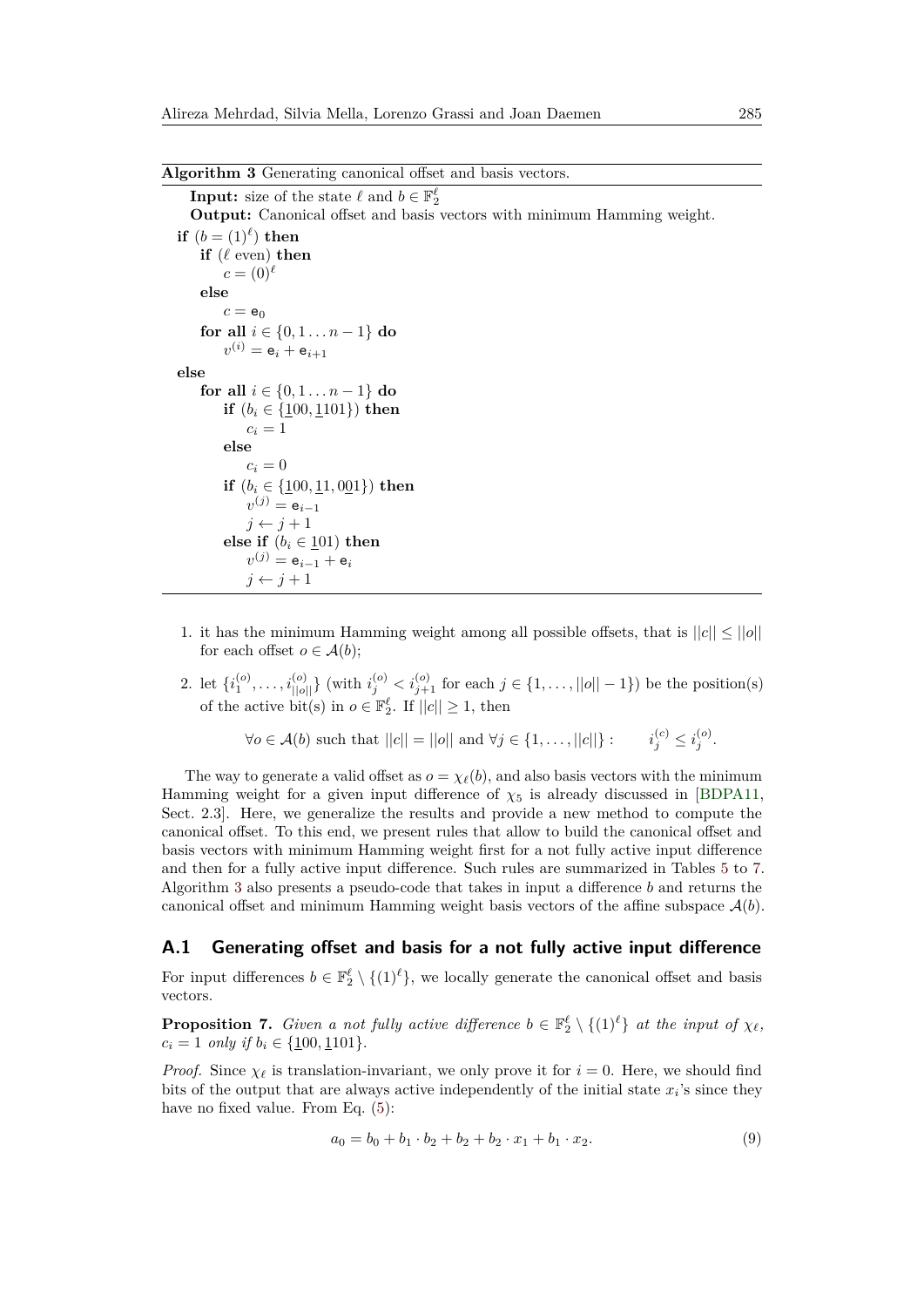<span id="page-33-2"></span>

| Ξ.<br>Ξ. | 1 I O I |
|----------|---------|
|          |         |

<span id="page-33-1"></span>**Table 5:** The positions of active bits in *c* for  $b \in \mathbb{F}_2^{\ell} \setminus \{(1)^{\ell}\}.$ 

**Table 6:** The values of basis vectors  $v^{(j)}$  for  $b_i$ .

<span id="page-33-0"></span>

|           |                 | $b \in \mathbb{F}_2^{\ell} \setminus \{(1)^{\ell}\}\$ |           |           | $b=(1)^{\ell}$  |
|-----------|-----------------|-------------------------------------------------------|-----------|-----------|-----------------|
| $b_i \in$ | 101             | 100                                                   |           | 001       |                 |
| $v^{(j)}$ | $e_{i-1} + e_i$ | $e_{i-1}$                                             | $e_{i-1}$ | $e_{i-1}$ | $e_i + e_{i+1}$ |

- If  $b_0 \in \underline{100}$ , then  $a_0 = b_0 = 1$  independently of *x*.
- If  $b_0 \in 1101$ , then:

$$
a_0 + a_1 = b_0 + b_2 \cdot (1 + x_1 + x_3) + (b_1 + b_3) \cdot (x_2 + b_2 + 1) \tag{10}
$$

In Eq. [\(10\)](#page-33-2), if  $b_1 + b_3 = 0$  and  $b_2 = 0$ , then  $a_0 + a_1$  is independent of *x*. It implies that  $a_0 + a_1 = 1$  only if  $b_0 = 1$ . Since we already analyzed the case when  $b_1 = b_2 = b_3 = 0$  $(b_0 \in \underline{1}00)$ , here we focus on the case  $b_1 = b_3 = 1$   $(b_0 \in \underline{1}101)$ . In this last case,  $a_0 + a_1 = 1$  or equivalently, either  $a_0$  or  $a_1$  is active in this case. Since the position of the active bits of the canonical offset is the minimum, then  $a_0 = 1$ .  $\Box$ 

Now, we present the rules to generate basis vectors with the minimum Hamming weight for  $b \in \mathbb{F}_2^{\ell} \setminus \{(1)^{\ell}\}\)$ , that are also summarized in Table [6.](#page-33-0) We highlight that the method to generate basis vectors for  $\ell = 5$  is presented in [\[BDPA11,](#page-29-6) Sect. 2.3]. We generalized their method for any arbitrary  $\ell$  (even or odd) and we provided a proof for it in Proposition [8.](#page-33-3)

<span id="page-33-3"></span>**Proposition 8.** *Given a not fully active difference*  $b \in \mathbb{F}_2^{\ell} \setminus \{(1)^{\ell}\}\$ at the input of  $\chi_{\ell}$ .

- *1.*  $v^{(j)} = e_{i-1} + e_i$  *if*  $b_i \in \text{\underline{101}},$
- *2.*  $v^{(j)} = e_{i-1}$  *if*  $b_i \in \{100, 11, 001\}.$

*Proof.* Working as in the previous proof and since the value of *b* is given, we look for *a<sup>i</sup>* 's that depend on *x*. We analyze the conditions separately:

- 1. If *b*<sub>0</sub> ∈ <u>1</u>01 then from Eq. [\(5\)](#page-11-3) we have  $a_{-1} = b_{-1} + x_1$  and  $a_0 = x_1$ . Since both  $a_0$ and  $a_1$  depend on the same bit of the input namely  $x_1$ , the basis vector has two active bits at  $a_{-1}$  and  $a_0$ .
- 2. According to Eq. [\(5\)](#page-11-3), if at least one of the  $b_0$  or  $b_1$  are 1, then  $a_{-1}$  depends on *x*. Since we have already considered the case when there is a (101)-string in the landscape of *b*, we do not consider it again. Therefore, to have at least one active bit at  $b_0 \parallel b_1$  and no (101)-string, we have  $b_0 \in \{100, 11, 001\}$ . In this case, base vector has a single active bit at *a*<sup>−</sup>1.  $\Box$

#### **A.2 Generating offset and basis for a fully active input difference**

<span id="page-33-4"></span>Next, we treat the case of fully active input difference.

**Proposition 9.** *Given a fully active difference*  $b = (1)^{\ell}$  *at the input of*  $\chi_{\ell}$ *:* 

•  $c = (0)^\ell$  *if*  $\ell$  *is even,*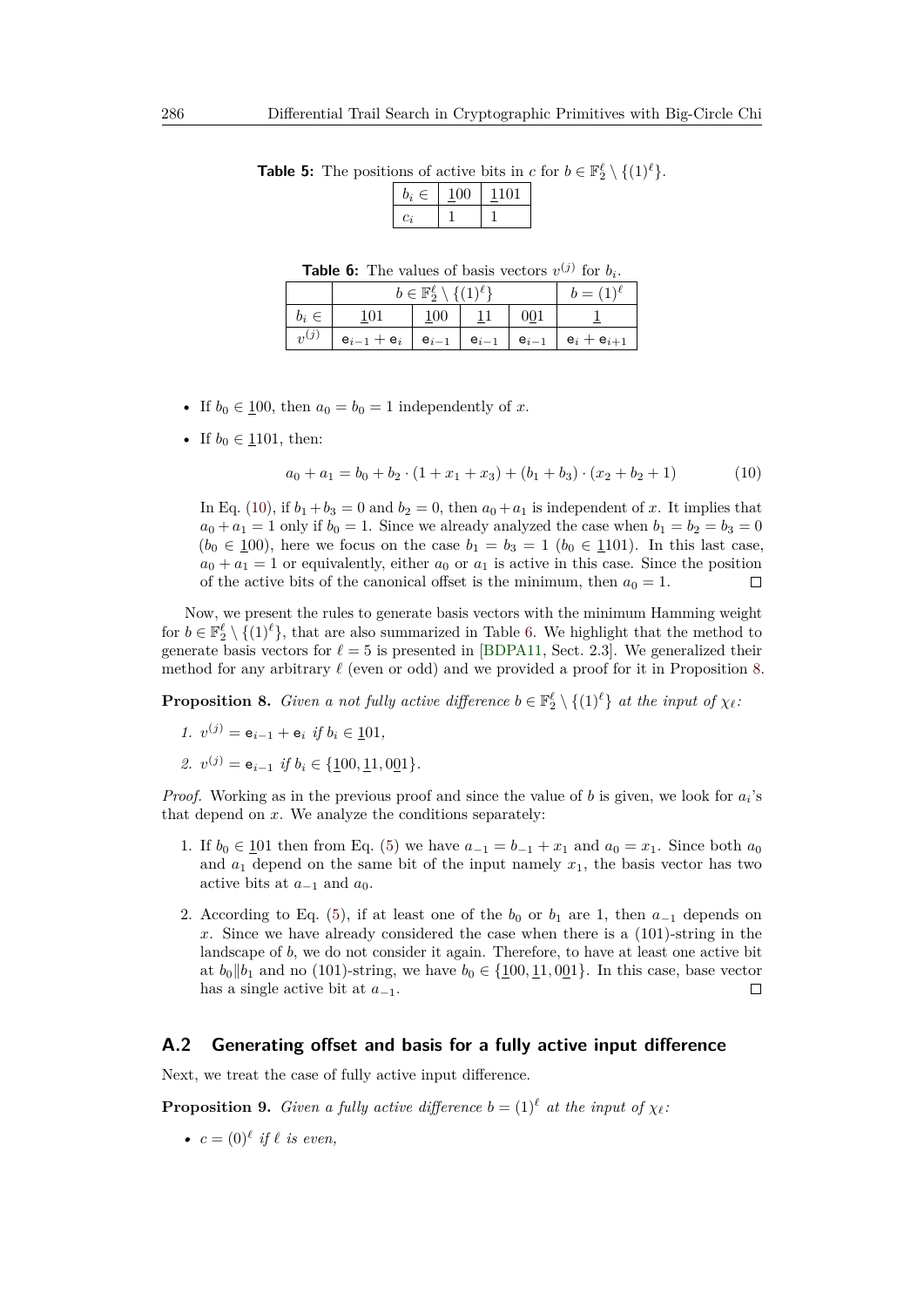**Table 7:** The offset value for  $b = (1)^{\ell}$ .

| even | odd |
|------|-----|
|      | e٥  |

<span id="page-34-0"></span>•  $c = e_0$  *if*  $\ell$  *is odd.* 

*Proof.* From Eq. [\(5\)](#page-11-3):

$$
\sum_{i=0}^{\ell-1} a_i = (1+x_1+x_2) + (1+x_2+x_3) + \dots + (1+x_0+x_1) = \begin{cases} 0, & \text{if } \ell \text{ is even} \\ 1, & \text{otherwise.} \end{cases}
$$

By Proposition [9,](#page-33-4) it follows that collisions can occur for  $b = (1)^\ell$  and  $\ell$  even, that means  $\chi_{\ell}$  is not invertible in this case (as we already know).

**Proposition 10.** *Given a fully active difference*  $b = (1)^{\ell}$  *at the input of*  $\chi_{\ell}$ ,  $\forall i \in$  $\{0, 1, \ldots, n-1\} : v^{(i)} = e_i + e_{i+1}.$ 

*Proof.* From Eq. [\(5\)](#page-11-3)  $a_0 = 1 + x_1 + x_2$  and  $a_1 = 1 + x_2 + x_3$  so both  $a_0$  and  $a_1$  depend on  $x_2$ . Since  $\chi_{\ell}$  is translation-invariant,  $\forall i \in \{0, 1, \ldots, n-1\}$ ,  $a_i$  and  $a_{i+1}$  depend on  $x_{i+2}$ .  $\Box$ 

## <span id="page-34-1"></span>**B Proofs**

### **B.1 Proof of Proposition [3](#page-12-0)**

The rank of a matrix corresponds to the maximum number of linearly independent rows/columns. Let us denote by  $r_i$   $(0 \leq i < n)$  the *i*-th row of the matrix  $M^{(b)}$  given in Eq. [\(6\)](#page-11-2). We say a row is active if it has at least one active bit. By definition the rank of matrix  $M^{(b)}$  for  $b \neq 1$  is the number of unequal active rows.

Since  $\chi_{\ell}$  is translation-invariant, we consider a difference with a single active bit  $b_0$  at the input of  $\chi_{\ell}$  with  $\ell \gg 1$ . In such a case, both  $r_{\ell-2}$  and  $r_{\ell-1}$  are active and  $r_{\ell-2} \neq r_{\ell-1}$ . Since we have two unequal active rows, the weight is 2. Adding another active bit to the *b* leads to one of the following cases:

- $b_0 = b_1 = 1$ : the rows  $r_{\ell-2}$ ,  $r_{\ell-1}$  and  $r_0$  are active and unequal. In this case, the weight is 3. Therefore, adding an active bit at  $b_1$  implies adding 1 to the weight;
- $b_0 = b_2 = 1$ : the rows  $r_{\ell-2}, r_{\ell-1}, r_0$  and  $r_1$  are active. Since  $r_{\ell-1} = r_0$ , the weight is  $4 - 1 = 3$ . So, adding an active bit at  $b_2$  implies adding 1 to the weight;
- $b_0 = b_i = 1$  for  $3 \leq i < n 2$ : the rows  $r_{\ell-2}$ ,  $r_{\ell-1}$ ,  $r_{i-2}$  and  $r_{i-1}$  are active and unequal. In this case, the weight is 4. Hence, adding an active bit at  $b_i$  when  $3 \leq i < n-2$  implies adding 2 to the weight;
- $b_0 = b_{\ell-2} = 1$ : the rows  $r_{\ell-4}$ ,  $r_{\ell-3}$ ,  $r_{\ell-2}$  and  $r_{\ell-1}$  are active, and  $r_{\ell-3} = r_{\ell-2}$  thus, the weight is  $4 - 1 = 3$ . So, adding an active bit at  $b_{\ell-2}$  increases the weight by 1;
- $b_0 = b_{\ell-1} = 1$ : then rows  $r_{\ell-3}$ ,  $r_{\ell-2}$  and  $r_{\ell-1}$  are active and unequal. In this case, the weight is 3. So, adding an active bit at  $b_{\ell-1}$  implies adding 1 to the weight.

As a result, if an active bit has a distance of at least two bits with other active bits, it adds 2 to the rank of  $M^{(b)}$ . Hence, whenever an active bit forms a  $(001)$ -string (or  $(100)$ -string), it adds two to the weight. Otherwise, each active bit increases the weight by one.